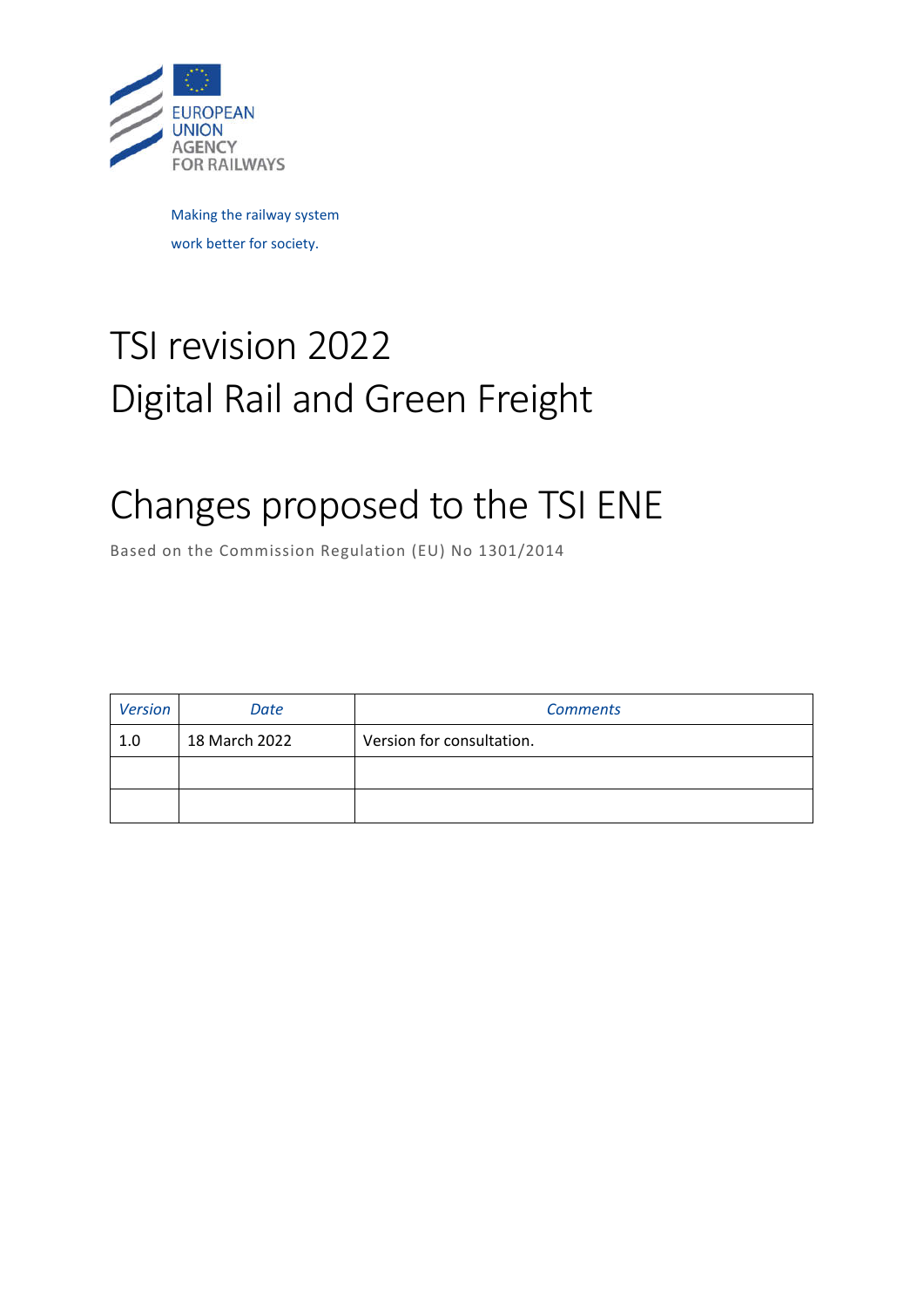# **TABLE OF CONTENTS**

| 1.               |          |                                                                                    |
|------------------|----------|------------------------------------------------------------------------------------|
|                  | 1.1.     |                                                                                    |
|                  | 1.2.     |                                                                                    |
|                  | 1.3.     |                                                                                    |
| 2.               |          |                                                                                    |
|                  | 2.1.     |                                                                                    |
|                  | 2.1.1.   |                                                                                    |
|                  | 2.1.2.   | Geometry of the overhead contact line (OCL) and quality of current collection<br>9 |
|                  | 2.2.     |                                                                                    |
|                  | 2.2.1.   |                                                                                    |
|                  | 2.2.2.   | Interfaces of this TSI with the Safety in railway tunnels TSI  10                  |
| 3.               |          |                                                                                    |
| $\overline{4}$ . |          |                                                                                    |
|                  | 4.1.     |                                                                                    |
|                  | 4.2.     |                                                                                    |
|                  | 4.2.1.   |                                                                                    |
|                  | 4.2.2.   | Basic parameters characterising the energy subsystem  13                           |
|                  | 4.2.2.1. |                                                                                    |
|                  | 4.2.2.2. | Geometry of the OCL and quality of current collection: 14                          |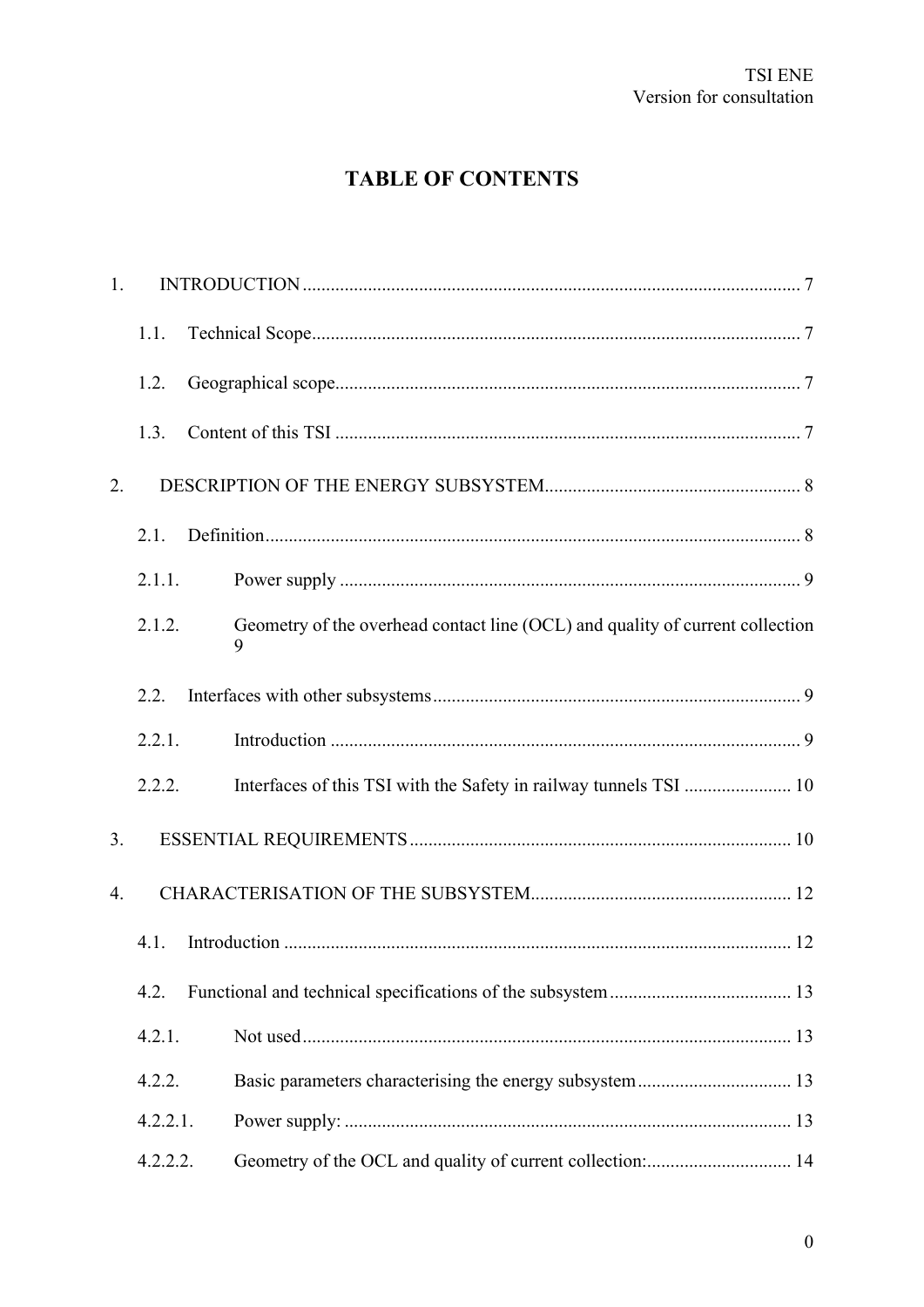| 4.2.2.3.  |                                                                       |
|-----------|-----------------------------------------------------------------------|
| 4.2.2.4.  |                                                                       |
| 4.2.3.    |                                                                       |
| 4.2.4.    |                                                                       |
| 4.2.5.    |                                                                       |
| 4.2.6.    |                                                                       |
| 4.2.7.    |                                                                       |
| 4.2.8.    | Harmonics and dynamic effects for AC traction power supply systems 15 |
| 4.2.9.    |                                                                       |
| 4.2.9.1.  |                                                                       |
| 4.2.9.2.  |                                                                       |
| 4.2.10.   |                                                                       |
| 4.2.11.   |                                                                       |
| 4.2.12.   |                                                                       |
| 4.2.13.   |                                                                       |
| 4.2.14.   |                                                                       |
| 4.2.15.   |                                                                       |
| 4.2.15.1. |                                                                       |
| 4.2.15.2. |                                                                       |
| 4.2.15.3. |                                                                       |
| 4.2.16.   |                                                                       |
| 4.2.16.1. |                                                                       |
| 4.2.16.2. |                                                                       |
| 4.2.16.3. |                                                                       |
| 4.2.17.   |                                                                       |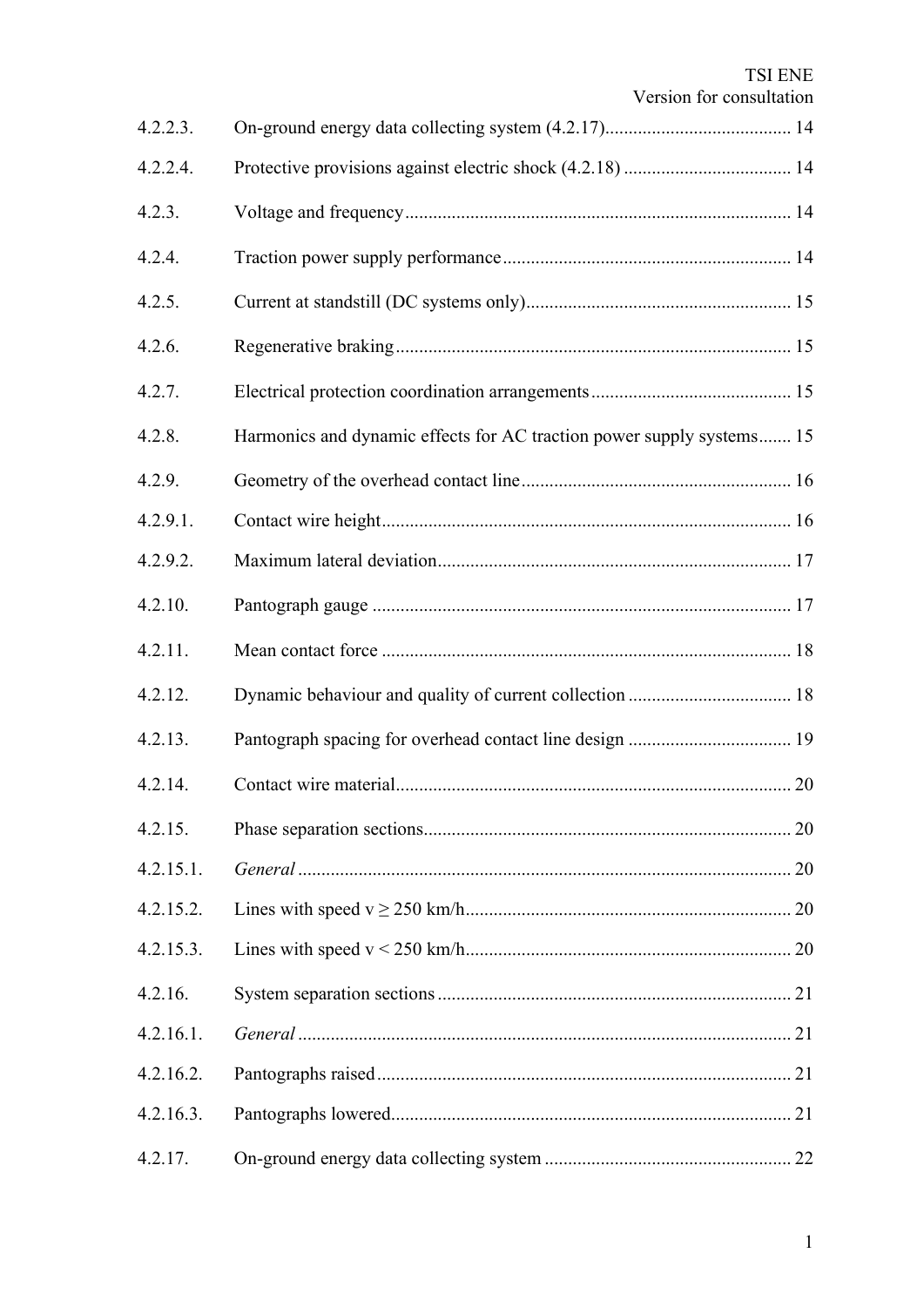|    |                   | <b>TSI ENE</b><br>Version for consultation                             |
|----|-------------------|------------------------------------------------------------------------|
|    | 4.2.18.           |                                                                        |
|    | 4.3.              |                                                                        |
|    | 4.3.1.            |                                                                        |
|    | 4.3.2.            |                                                                        |
|    | 4.3.3.            |                                                                        |
|    | 4.3.4.            | Interface with Control — Command and Signalling subsystems 24          |
|    | 4.3.5.            |                                                                        |
|    | 4.4.              |                                                                        |
|    | 4.5.              |                                                                        |
|    | 4.6.              |                                                                        |
|    |                   |                                                                        |
|    | 4.7.              |                                                                        |
| 5. |                   |                                                                        |
|    | 5.1.              |                                                                        |
|    | 5.2.              |                                                                        |
|    | 5.2.1.            |                                                                        |
|    | 5.2.1.1.          |                                                                        |
|    | 5.2.1.2.          |                                                                        |
|    | 5.2.1.3.          |                                                                        |
|    | 5.2.1.4.          |                                                                        |
|    | 5.2.1.5.          |                                                                        |
|    | 5.2.1.6.          |                                                                        |
|    | 5.2.1.7.          |                                                                        |
| 6. | <b>ASSESSMENT</b> | <b>CONFORMITY</b><br><b>THE</b><br><b>INTEROPERABILITY</b><br>OF<br>OF |

CONSTITUENTS AND EC VERIFICATION OF THE SUBSYSTEMS.............................. 27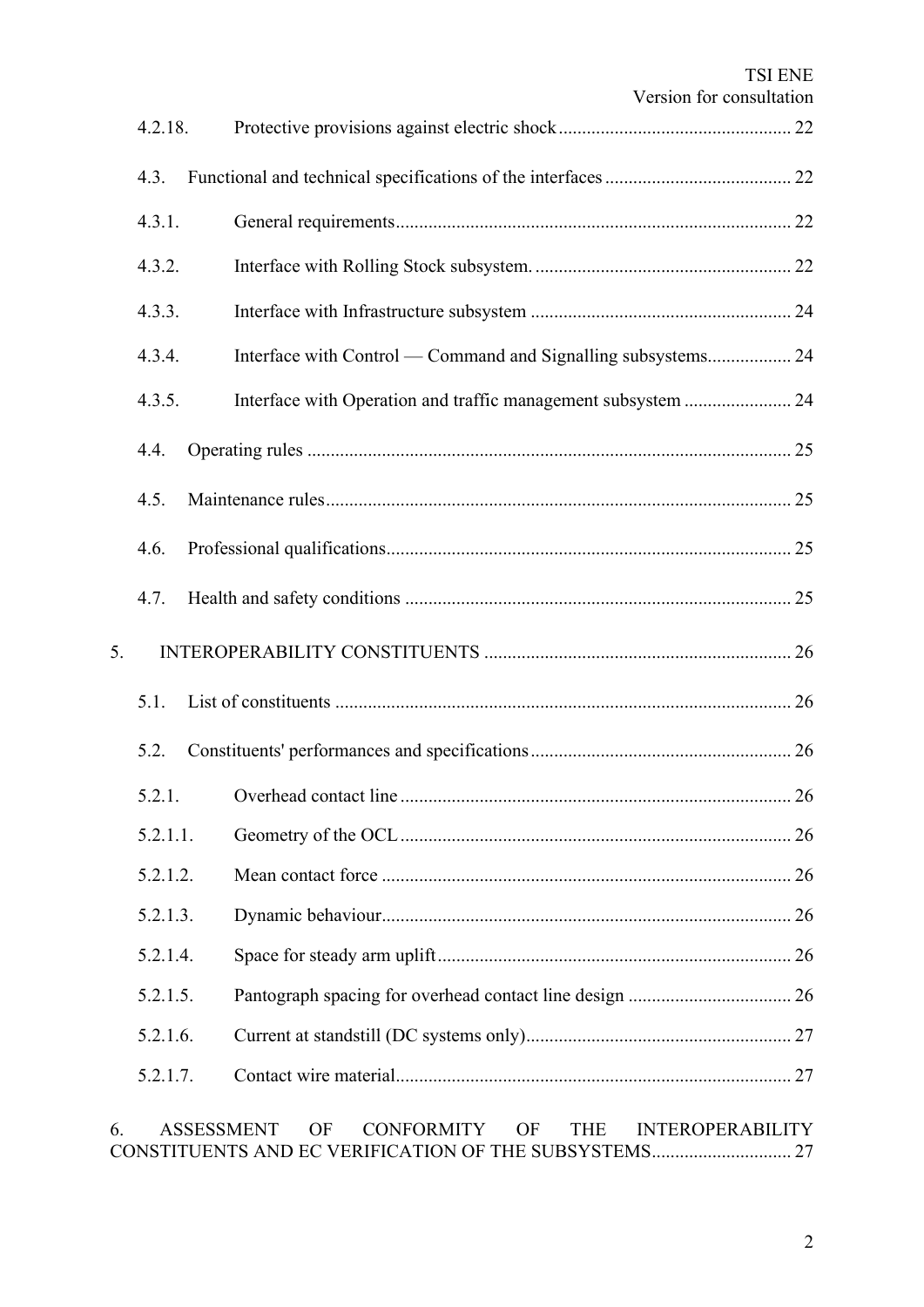|                     | <i>v</i> Croion for consultation                                               |  |
|---------------------|--------------------------------------------------------------------------------|--|
| 6.1.                |                                                                                |  |
| 6.1.1.              |                                                                                |  |
| 6.1.2.              |                                                                                |  |
| 6.1.3.              |                                                                                |  |
| 6.1.4.              | Particular assessment procedure for the interoperability constituent -         |  |
| 6.1.4.1.            | Assessment of dynamic behaviour and quality of current collection 28           |  |
| 6.1.4.2.            |                                                                                |  |
| 6.1.5.              | EC declaration of conformity of interoperability constituent OCL 30            |  |
| 6.2.                |                                                                                |  |
| 6.2.1.              |                                                                                |  |
| 6.2.2.              |                                                                                |  |
| 6.2.2.1.            |                                                                                |  |
| 6.2.2.2.            |                                                                                |  |
| 6.2.3.              |                                                                                |  |
| 6.2.4.              |                                                                                |  |
| 6.2.4.1.            |                                                                                |  |
|                     |                                                                                |  |
| 6.2.4.2.            |                                                                                |  |
| 6.2.4.3.            | Assessment of electrical protection coordination arrangements  33              |  |
| 6.2.4.4.<br>systems | Assessment of harmonics and dynamic effects for AC traction power supply<br>33 |  |
| 6.2.4.5.            | Assessment of dynamic behaviour and quality of current collection              |  |
| 6.2.4.6.            |                                                                                |  |
| 6.2.4.7.            |                                                                                |  |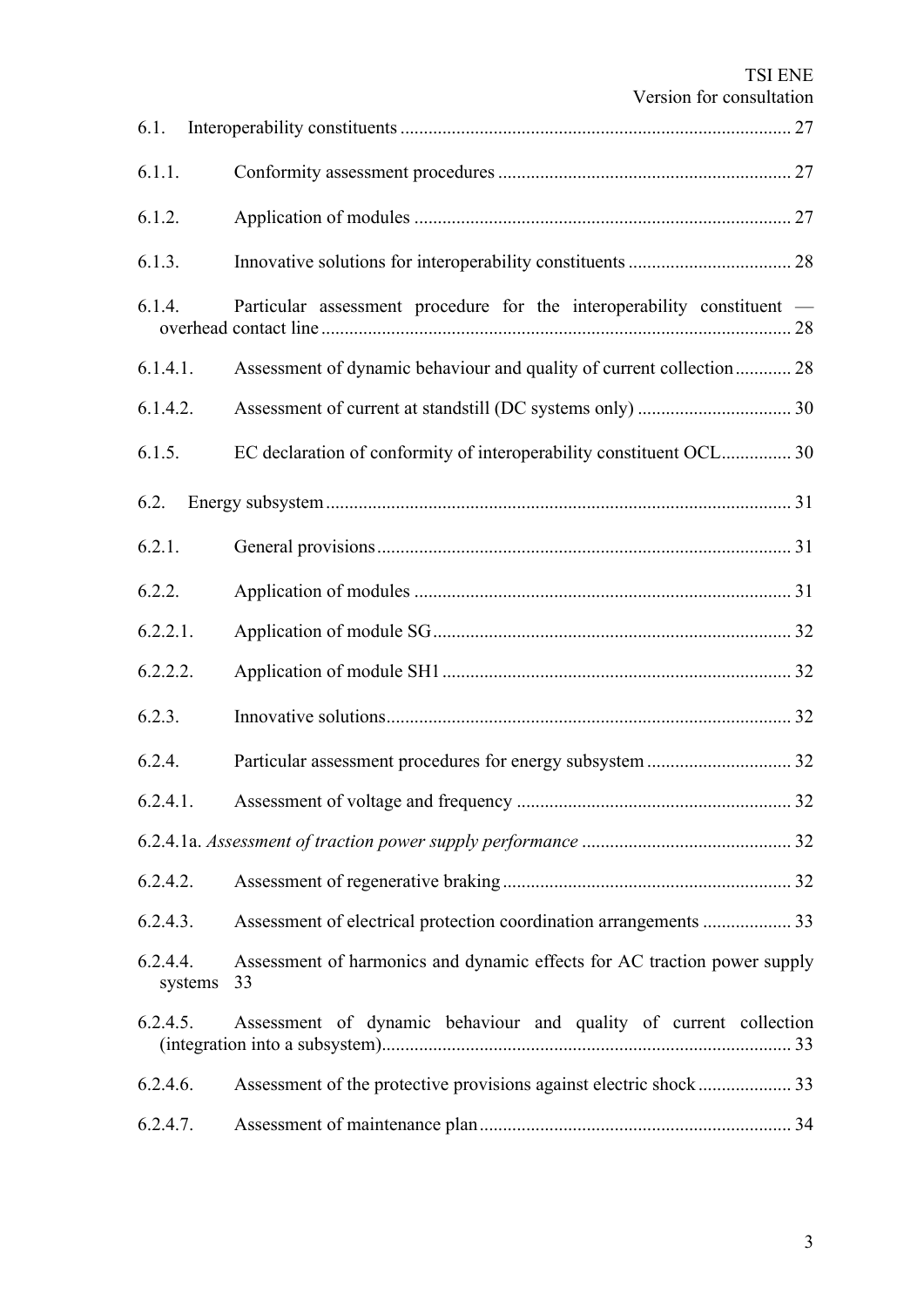|    | 34       |                                                                                                                                                                      |
|----|----------|----------------------------------------------------------------------------------------------------------------------------------------------------------------------|
|    | 6.3.1.   |                                                                                                                                                                      |
|    | 6.3.2.   |                                                                                                                                                                      |
|    | 6.3.3.   |                                                                                                                                                                      |
| 7. |          |                                                                                                                                                                      |
|    | 7.1.     |                                                                                                                                                                      |
|    | 7.2.     |                                                                                                                                                                      |
|    | 7.2.1.   |                                                                                                                                                                      |
|    | 7.2.2.   |                                                                                                                                                                      |
|    | 7.2.3.   |                                                                                                                                                                      |
|    | 7.2.3.1. |                                                                                                                                                                      |
|    | 7.2.3.2. |                                                                                                                                                                      |
|    | 7.2.3.3. |                                                                                                                                                                      |
|    | 7.2.4.   | By 1 January 2022, Member States shall ensure that an on-ground energy data<br>collecting system capable to exchange compiled energy billing data in accordance with |
|    | 7.3.     |                                                                                                                                                                      |
|    | 7.3.1.   |                                                                                                                                                                      |
|    | 7.3.2.   |                                                                                                                                                                      |
|    | 7.3.3.   |                                                                                                                                                                      |
|    | 7.3.4.   | The procedure to be used for the demonstration of the level of compliance of<br>existing lines with the basic parameters of this TSI shall be in accordance with     |
|    | 7.3.5.   | Route compatibility checks before the use of authorised vehicles 39                                                                                                  |
|    | 7.4.     |                                                                                                                                                                      |
|    | 7.4.1.   |                                                                                                                                                                      |

6.3. Sub-system containing interoperability constituents not holding an EC declaration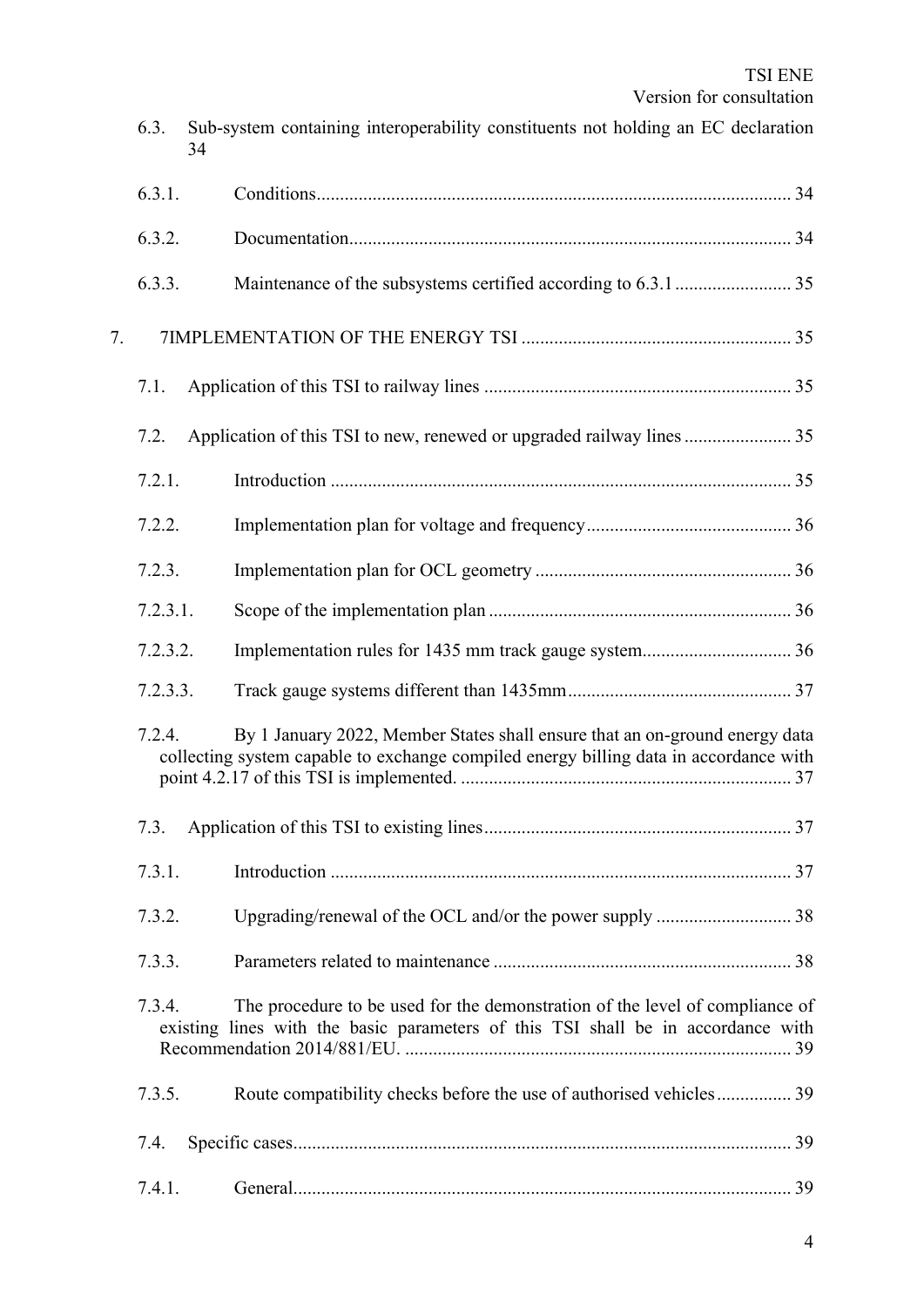| 7.4.2.      | VUSION IOI CONSUMATION                                                                 |
|-------------|----------------------------------------------------------------------------------------|
| 7.4.2.1.    |                                                                                        |
|             |                                                                                        |
| 7.4.2.2.    |                                                                                        |
|             |                                                                                        |
|             | 7.4.2.2.2. Phase separation sections — lines with speed $v \ge 250$ km/h (4.2.15.2) 40 |
| 7.4.2.3.    |                                                                                        |
|             | 7.4.2.3.1. Phase separation sections — lines with speed $v \ge 250$ km/h (4.2.15.2) 40 |
| 7.4.2.4.    |                                                                                        |
|             |                                                                                        |
| 7.4.2.5.    |                                                                                        |
|             | 7.4.2.5.1. Dynamic behaviour and quality of current collection (4.2.12) 41             |
| 7.4.2.6.    |                                                                                        |
|             | 7.4.2.6.1. Electrical protection coordination arrangements (4.2.7)  41                 |
| 7.4.2.7.    |                                                                                        |
|             |                                                                                        |
|             | 7.4.2.7.2. Phase separation sections — lines with speed $v \ge 250$ km/h (4.2.15.2) 41 |
| 7.4.2.8.    |                                                                                        |
|             |                                                                                        |
| 7.4.2.9.    |                                                                                        |
| 7.4.2.9.1.  |                                                                                        |
| 7.4.2.9.2.  |                                                                                        |
| 7.4.2.9.3.  | Maximum lateral deviation (4.2.9.2) and pantograph gauge (4.2.10) 42                   |
| 7.4.2.9.4.  |                                                                                        |
| 7.4.2.9.5.  |                                                                                        |
| 7.4.2.10.   |                                                                                        |
| 7.4.2.10.1. |                                                                                        |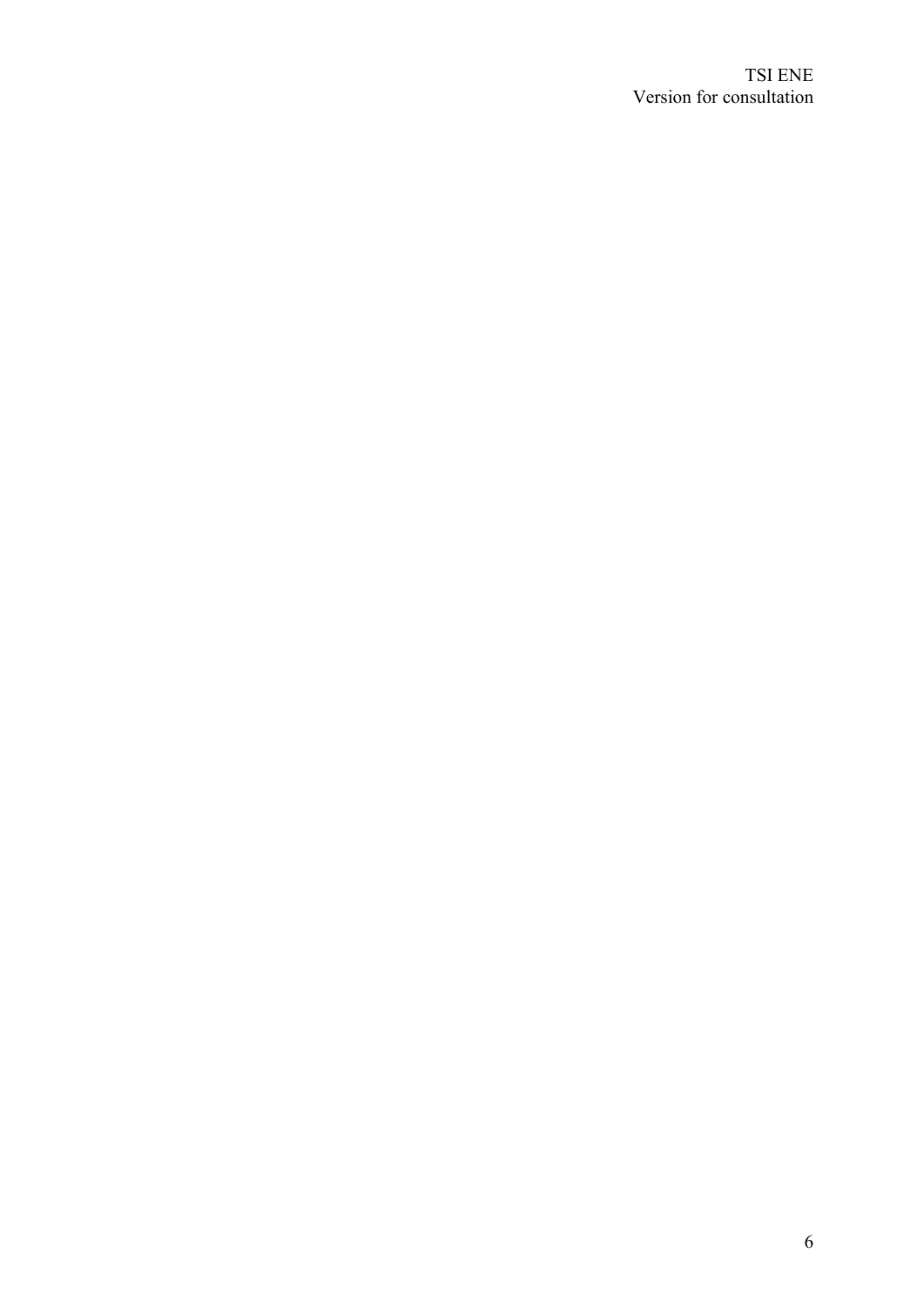# **1. INTRODUCTION**

 $\blacktriangleright$  776/2019 Art. 3.6 and Annex III.1

#### **1.1. Technical Scope**

This TSI concerns the energy subsystem and part of the maintenance subsystem of the Union rail system in accordance with Article 1 of Directive (EU) 2016/797.

The energy and the maintenance subsystems are defined respectively in points 2.2 and 2.8 of Annex II to Directive (EU) 2016/797.

The technical scope of this TSI is further defined in Article 2 of this Regulation.

 $\bigvee$  1301/2014

#### **1.2. Geographical scope**

The geographical scope of this TSI is defined in Article 2(4) of this Regulation.

#### **1.3. Content of this TSI**

 $\blacktriangleright$  776/2019 Art. 3.6 and Annex III.2

(1) In accordance with Article 4(3) of Directive (EU) 2016/797, this TSI:

(a) indicates its intended scope (section 2);

(b) lays down essential requirements for the energy and part of the maintenance subsystems (section 3);

(c) establishes the functional and technical specifications to be met by the energy and part of the maintenance subsystems and its interfaces vis-à-vis other subsystems (section 4);

(d) specifies the interoperability constituents and interfaces which must be covered by European specifications, including European standards, which are necessary to achieve interoperability within the Union rail system (section 5);

(e) states, in each case under consideration, which procedures are to be used in order to assess the conformity or the suitability for use of the interoperability constituents, on the one hand, or the EC verification of the subsystems, on the other hand (section 6);

(f) indicates the strategy for implementing this TSI (section 7);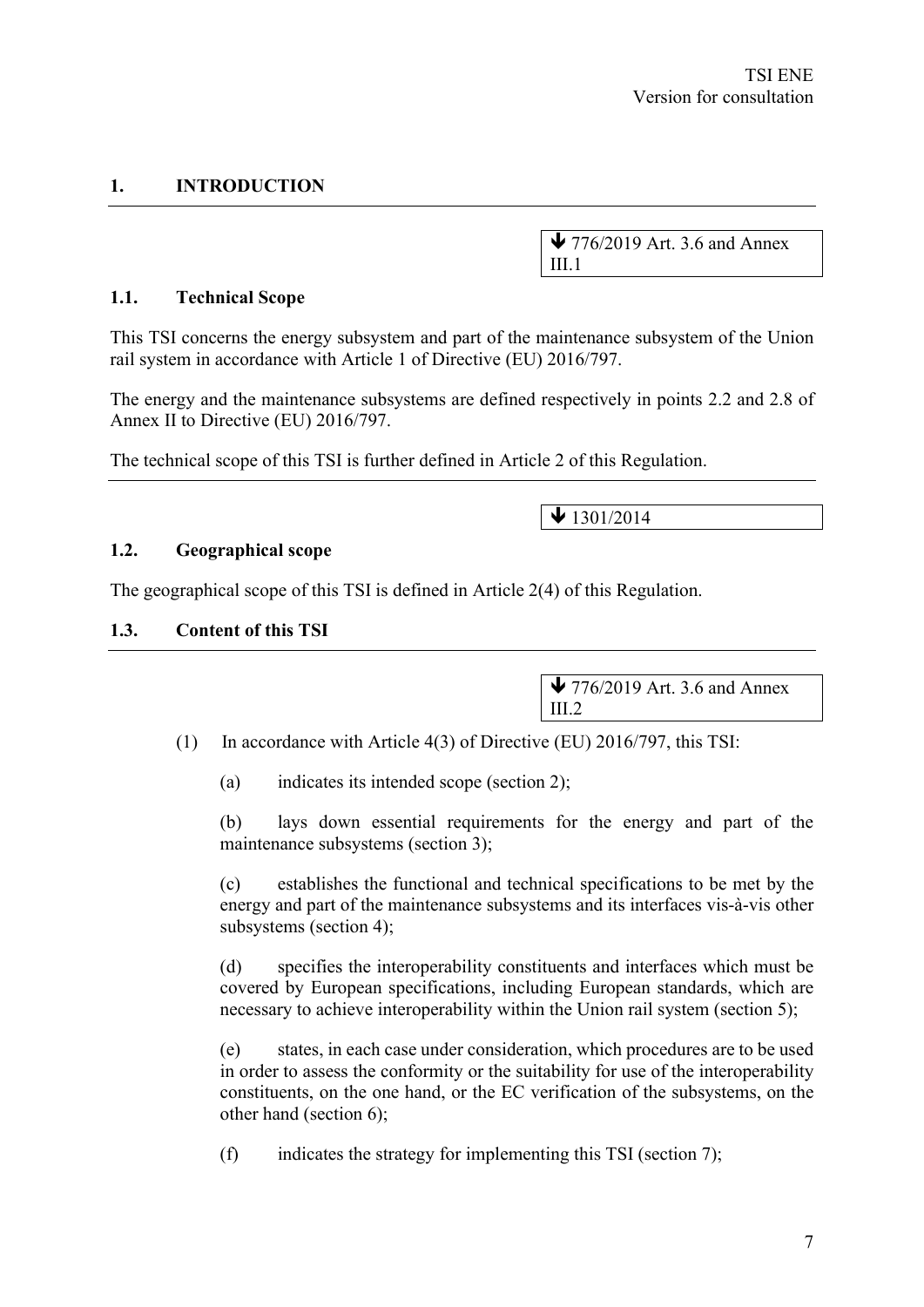(g) indicates, for the staff concerned, the professional qualifications and health and safety conditions at work required for the operation and maintenance of the energy subsystem, as well as for the implementation of this TSI (section 4);

(h) indicates the provisions applicable to the existing energy subsystem, in particular in the event of upgrading and renewal and, in such cases, the modification work which requires an application for a new authorisation;

(i) indicates the parameters of energy subsystem to be checked by the railway undertaking and the procedures to be applied to check those parameters after the delivery of the vehicle authorisation for placing on the market and before the first use of the vehicle to ensure compatibility between vehicles and the routes on which they are to be operated.

(2) In accordance with Article 4(5) of the Directive (EU) 2016/797, provisions for specific cases are indicated in Section 7.

 $\bigvee$  1301/2014

(3) Requirements in this TSI are valid for all track gauge systems within the scope of this TSI, unless a paragraph refers to specific track gauge systems or to specific nominal track gauges.

# **2. DESCRIPTION OF THE ENERGY SUBSYSTEM**

#### **2.1. Definition**

(1) This TSI covers all fixed installations necessary to achieve interoperability that are required to supply traction energy to a train.

| (a) | substations             | $\ddot{\cdot}$ | connected on the primary side to the high-voltage grid, with<br>transformation of the high-voltage to a voltage and/or conversion<br>to a power supply system suitable for the trains. On the secondary<br>side, substations are connected to the railway contact line system;       |
|-----|-------------------------|----------------|--------------------------------------------------------------------------------------------------------------------------------------------------------------------------------------------------------------------------------------------------------------------------------------|
| (b) | sectioning<br>locations | $\ddot{\cdot}$ | electrical equipment located at intermediate locations between<br>substations to supply and parallel contact lines and to provide<br>protection, isolation and auxiliary supplies;                                                                                                   |
| (c) | separation<br>sections  | $\ddot{\cdot}$ | equipment required to provide the transition between electrically<br>different systems or between different phases of the same<br>electrical system;                                                                                                                                 |
| (d) | contact line<br>system  | $\vdots$       | a system that distributes the electrical energy to the trains running<br>on the route and transmits it to the trains by means of current<br>collectors. The contact line system is also equipped with manually<br>or remotely controlled disconnectors which are required to isolate |

(2) The energy subsystem consists of: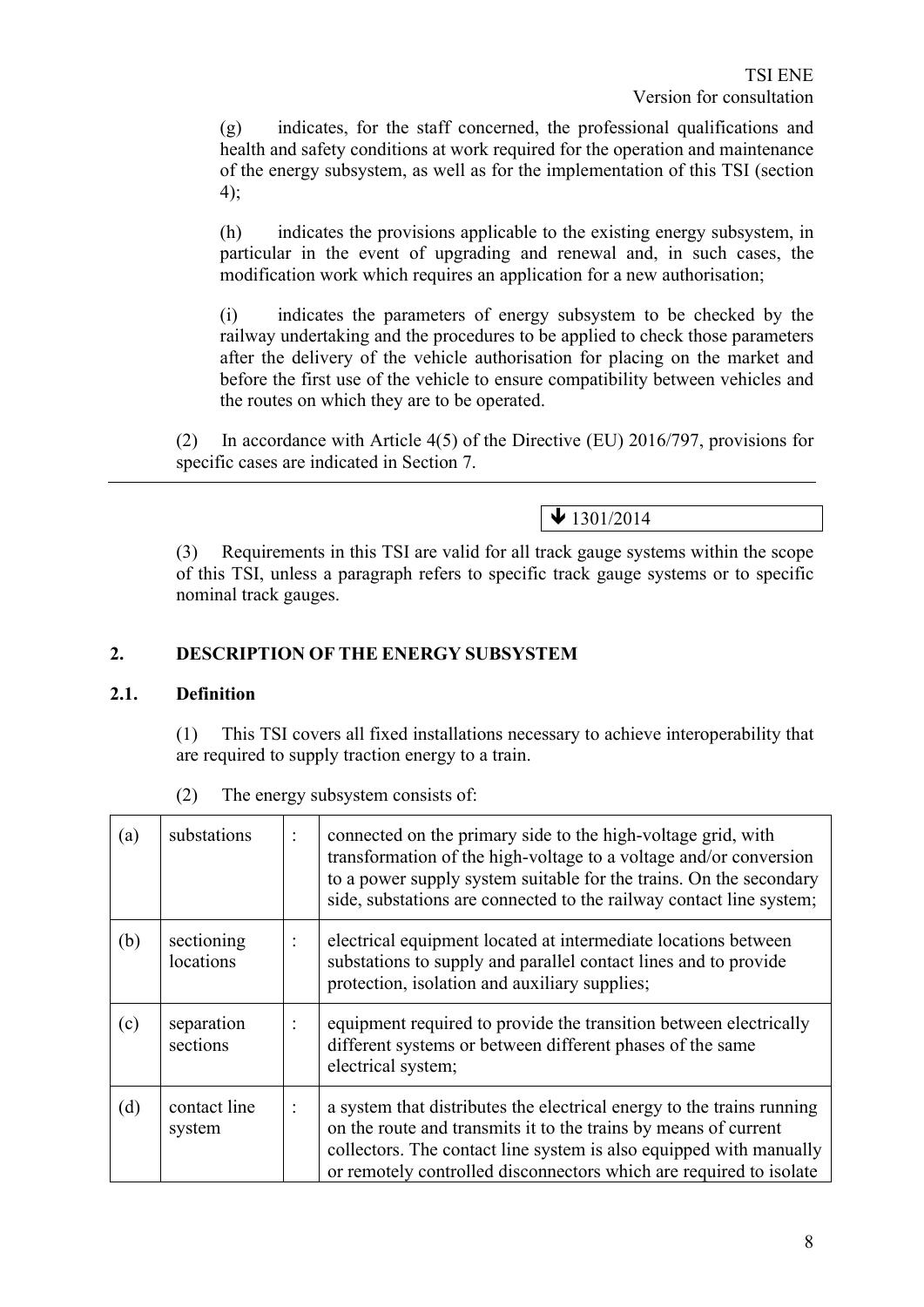|     |                |                | sections or groups of the contact line system according to<br>operational necessity. Feeder lines are also part of the contact line<br>system;                                                                                                  |
|-----|----------------|----------------|-------------------------------------------------------------------------------------------------------------------------------------------------------------------------------------------------------------------------------------------------|
| (e) | return circuit | $\ddot{\cdot}$ | all conductors which form the intended path for the traction return<br>current. Therefore, so far as this aspect is concerned, the return<br>circuit is part of the energy subsystem and has an interface with<br>the infrastructure subsystem. |

 $\bigvee$  868/2018 Art. 1.4 and Annex I.1  $\rightarrow$  1 776/2019 Art. 3.6 and Annex III.3

(3) In accordance with Annex II, Section 2.2 of  $\rightarrow$  1 Directive (EU) 2016/797  $\leftarrow$ , the trackside of the electricity consumption measuring system, referred to in this TSI as on-ground energy data collecting system, is set out in point 4.2.17 of this TSI.

> $\bigvee$  1301/2014  $\rightarrow$  1 776/2019 Art. 3.6 and Annex III.3

# *2.1.1. Power supply*

(1) The objective of the power supply system is to supply every train with power in order to meet the planned timetable.

(2) Basic parameters for power supply system are defined in point 4.2.

#### *2.1.2. Geometry of the overhead contact line (OCL) and quality of current collection*

(1) The objective is to ensure reliable and continuous power transfer from the power supply system to the rolling stock. The interaction between the overhead contact line and the pantograph is an important aspect of interoperability.

(2) Basic parameters referring to the geometry of the OCL and quality of current collection are set out in point 4.2.

#### **2.2. Interfaces with other subsystems**

#### *2.2.1. Introduction*

(1) The energy subsystem interfaces with other subsystems of the rail system in order to achieve the envisaged performance. These subsystems are listed below:

- (a) Rolling stock;
- (b) Infrastructure;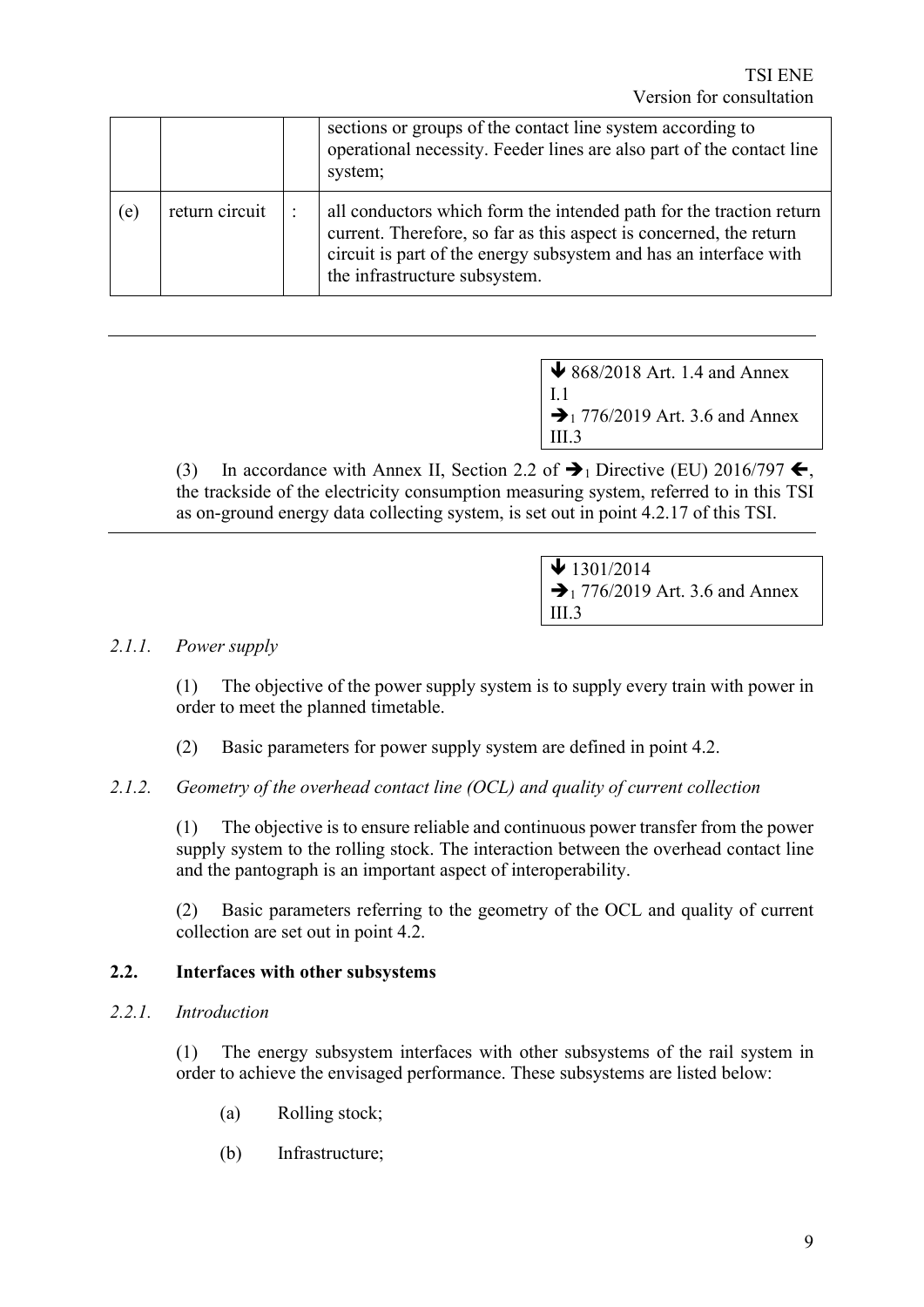- (c) Trackside control command and signalling;
- (d) On-board control command and signalling;
- (e) Operation and traffic management.

(2) Point 4.3 of this TSI sets out the functional and technical specification of these interfaces.

#### *2.2.2. Interfaces of this TSI with the Safety in railway tunnels TSI*

Requirements relating to the energy subsystem for safety in railway tunnels are set out in the TSI relating to Safety in railway tunnels.

#### **3. ESSENTIAL REQUIREMENTS**

The following table indicates basic parameters of this TSI and their correspondence to the essential requirements as set out and numbered in Annex III of  $\rightarrow$  1 Directive (EU) 2016/797  $\leftarrow$ .

| TSI point | Title of<br>TSI point                                                        | Safety | R&A | Health | Environ-<br>mental<br>protection | Tech.<br>Compati-<br>bility | Accessibi<br>lity |
|-----------|------------------------------------------------------------------------------|--------|-----|--------|----------------------------------|-----------------------------|-------------------|
| 4.2.3     | Voltage<br>and<br>frequency                                                  |        |     |        |                                  | 1.5<br>2.2.3                |                   |
| 4.2.4     | Parameter<br>s relating<br>to supply<br>system<br>performa<br>nce            |        |     |        |                                  | 1.5<br>2.2.3                |                   |
| 4.2.5     | Current-<br>capacity,<br><b>DC</b><br>systems,<br>trains __ at<br>standstill |        |     |        |                                  | 1.5<br>2.2.3                |                   |
| 4.2.6     | Regenerat<br>ive<br>braking                                                  |        |     |        | 1.4.1<br>1.4.3                   | 1.5<br>2.2.3                |                   |
| 4.2.7     | Electrical<br>protection<br>coordinati<br>on                                 | 2.2.1  |     |        |                                  | 1.5                         |                   |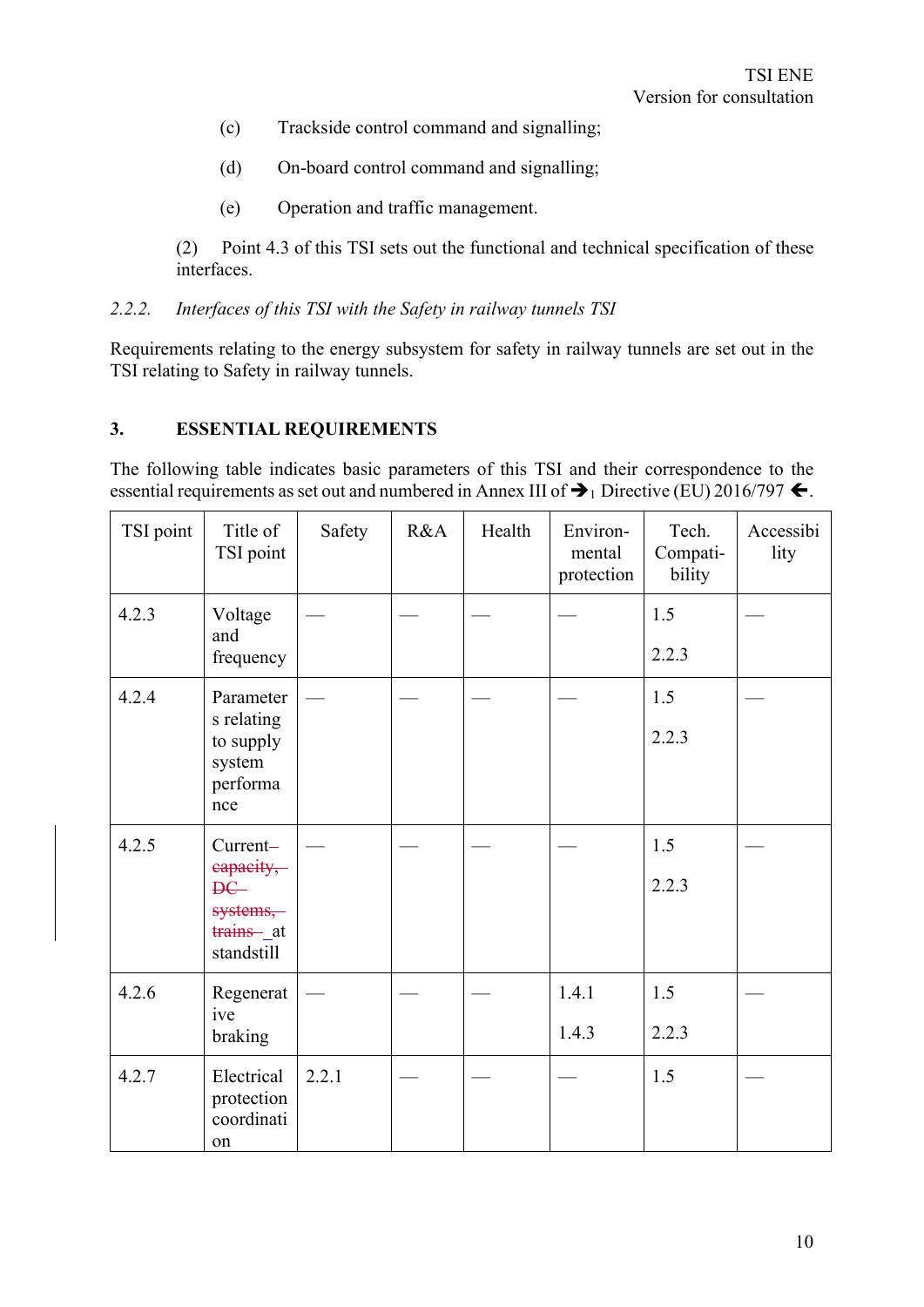|        | arrangem<br>ents                                                                            |       |                |                |              |  |
|--------|---------------------------------------------------------------------------------------------|-------|----------------|----------------|--------------|--|
| 4.2.8  | Harmonic<br>s and<br>dynamic<br>effects for<br>AC<br>traction<br>power<br>supply<br>systems |       |                | 1.4.1<br>1.4.3 | 1.5          |  |
| 4.2.9  | Geometry<br>of the<br>overhead<br>contact<br>line                                           |       |                |                | 1.5<br>2.2.3 |  |
| 4.2.10 | Pantograp<br>h gauge                                                                        |       |                |                | 1.5<br>2.2.3 |  |
| 4.2.11 | Mean<br>contact<br>force                                                                    |       |                |                | 1.5<br>2.2.3 |  |
| 4.2.12 | Dynamic<br>behaviour<br>and<br>quality of<br>current<br>collection                          |       |                | 1.4.1<br>2.2.2 | 1.5<br>2.2.3 |  |
| 4.2.13 | Pantograp<br>h spacing<br>for<br>overhead<br>contact<br>line<br>design                      |       |                |                | 1.5<br>2.2.3 |  |
| 4.2.14 | Contact<br>wire<br>material                                                                 |       | 1.3.1<br>1.3.2 | 1.4.1          | 1.5<br>2.2.3 |  |
| 4.2.15 | Phase<br>separation<br>sections                                                             | 2.2.1 |                | 1.4.1<br>1.4.3 | 1.5<br>2.2.3 |  |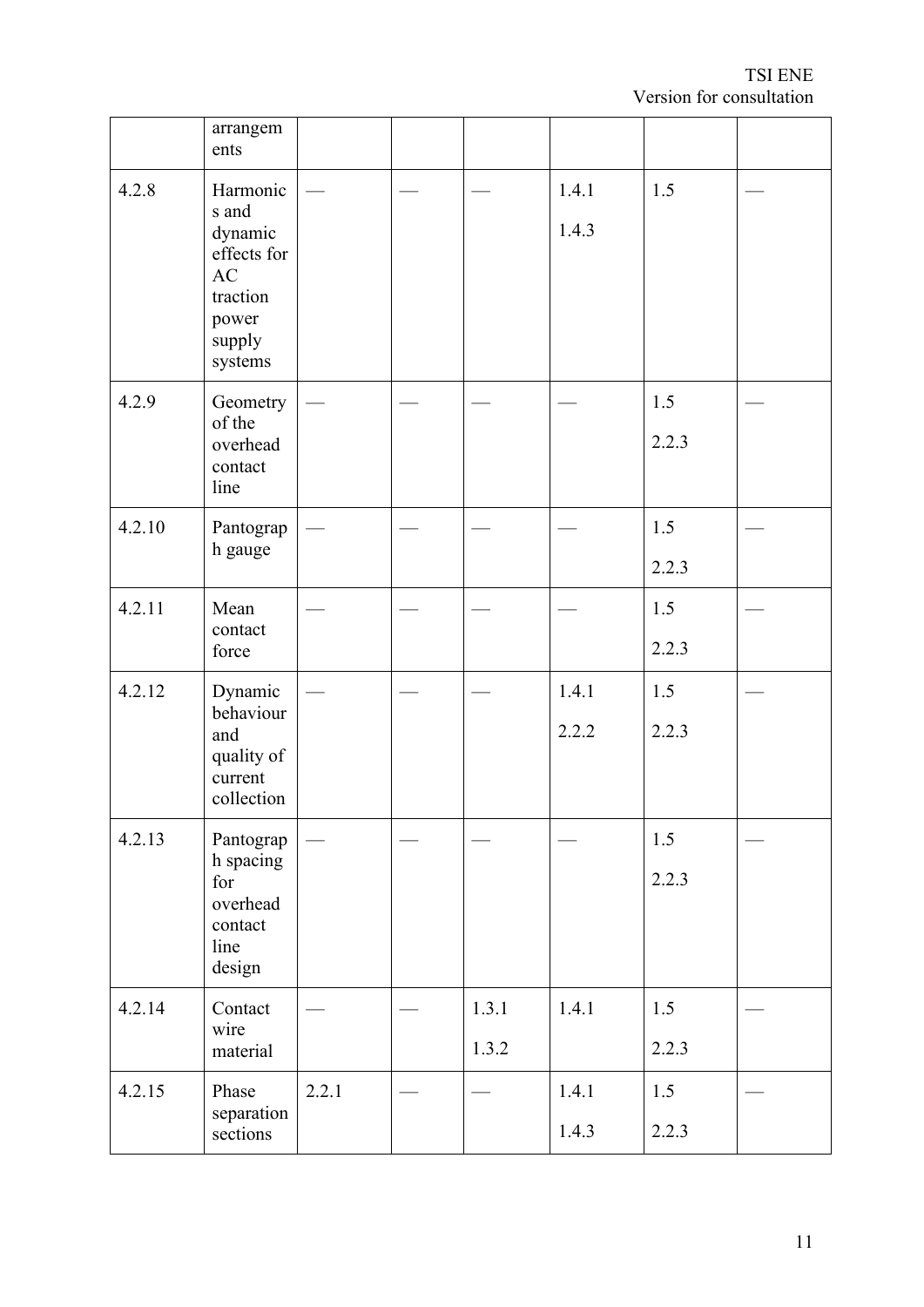TSI ENE Version for consultation

| 4.2.16 | System<br>separation                                    | 2.2.1 |     | 1.4.1 | 1.5   |  |
|--------|---------------------------------------------------------|-------|-----|-------|-------|--|
|        | sections                                                |       |     | 1.4.3 | 2.2.3 |  |
| 4.2.17 | On-<br>ground<br>energy<br>data<br>collecting<br>system |       |     |       | 1.5   |  |
| 4.2.18 | Protective<br>provision                                 | 1.1.1 |     | 1.4.1 | 1.5   |  |
|        | s against<br>electric<br>shock                          | 1.1.3 |     | 1.4.3 |       |  |
|        |                                                         | 2.2.1 |     | 2.2.2 |       |  |
| 4.4    | Operating<br>rules                                      | 2.2.1 |     |       | 1.5   |  |
| 4.5    | Maintena<br>nce rules                                   | 1.1.1 | 1.2 |       | 1.5   |  |
|        |                                                         | 2.2.1 |     |       | 2.2.3 |  |
| 4.6    | Professio<br>nal<br>qualificati<br>ons                  | 2.2.1 |     |       |       |  |
| 4.7    | Health                                                  | 1.1.1 |     | 1.4.1 |       |  |
|        | and safety<br>condition                                 | 1.1.3 |     | 1.4.3 |       |  |
|        | ${\bf S}$                                               | 2.2.1 |     | 2.2.2 |       |  |

# **4. CHARACTERISATION OF THE SUBSYSTEM**

#### **4.1. Introduction**

(1) The whole rail system, to which  $\blacktriangleright$  Directive (EU) 2016/797  $\blacklozenge$  applies and of which the energy subsystem is a part, is an integrated system whose consistency needs to be verified. This consistency must be checked, in particular, with regard to the specifications of the energy subsystem, its interfaces vis-à-vis the system in which it is integrated, as well as the operating and maintenance rules. The functional and technical specifications of the subsystem and its interfaces, described in points 4.2 and 4.3, do not impose the use of specific technologies or technical solutions, except where this is strictly necessary for the interoperability of the rail network.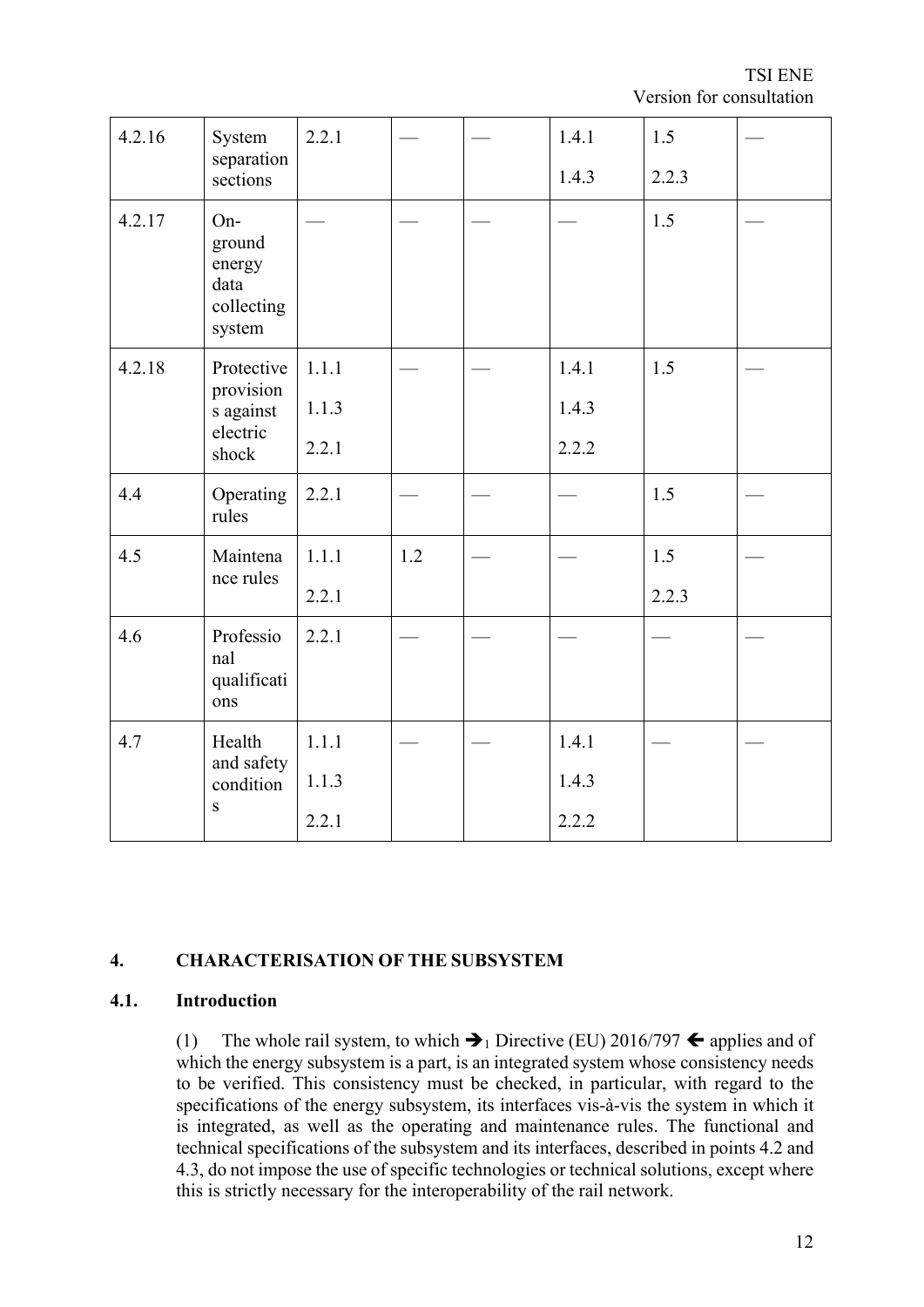(2) Innovative solutions for interoperability, which do not fulfil requirements specified in this TSI and are not assessable as stated in this TSI, require new specifications and/or new assessment methods. In order to allow technological innovation, these specifications and assessment methods shall be developed by the process for innovative solutions described in points 6.1.3 and 6.2.3.

(3) Taking account of all the applicable essential requirements, the energy subsystem is characterised by the specifications set out in points 4.2 to 4.7.

(4) Procedures for the EC verification of the energy subsystem are indicated in point 6.2.4 and Appendix B, Table B.1, of this TSI.

(5) For specific cases, see point 7.4.

(6) Where reference is made to EN standards in this TSI, any variations called 'national deviations' or 'special national conditions' in the EN standards are not applicable and do not form part of this TSI.

#### **4.2. Functional and technical specifications of the subsystem**

#### *4.2.1. General provisionsNot used*

The performance to be achieved by the energy subsystem is specified at least by the required performance of the rail system with respect to:

(a) maximum line speed;

(b) type(s) of train;

(c) train service requirements;

(d) power demand of the trains at the pantographs.

#### *4.2.2. Basic parameters characterising the energy subsystem*

The basic parameters characterising the energy subsystem are:

4.2.2.1. Power supply:

- (a) Voltage and frequency (4.2.3);
- (b) Parameters relating to supply system performance (4.2.4);
- (c) Current capacity, DC systems, trains at standstill (4.2.5);
- (d) Regenerative braking (4.2.6);
- (e) Electrical protection coordination arrangements (4.2.7);

(f) Harmonics and dynamic effects for AC traction power supply systems  $(4.2.8).$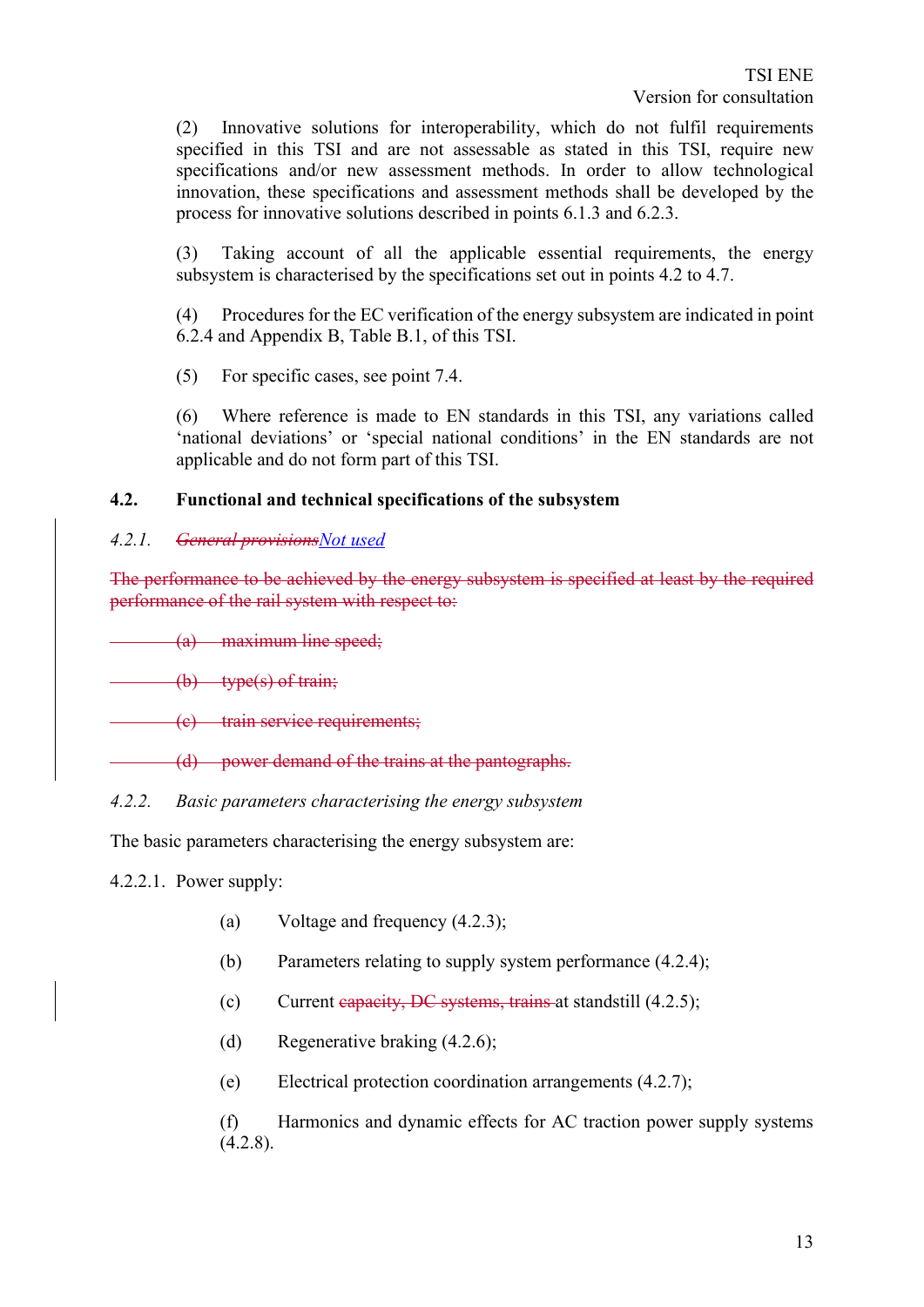4.2.2.2. Geometry of the OCL and quality of current collection:

- (a) Geometry of the overhead contact line (4.2.9);
- (b) Pantograph gauge (4.2.10);
- (c) Mean contact force (4.2.11);
- (d) Dynamic behaviour and quality of current collection (4.2.12);
- (e) Pantograph spacing for overhead contact line design (4.2.13);
- (f) Contact wire material (4.2.14);
- (g) Phase separation sections (4.2.15);
- (h) System separation sections (4.2.16).
- 4.2.2.3. On-ground energy data collecting system (4.2.17)
- 4.2.2.4. Protective provisions against electric shock (4.2.18)
- *4.2.3. Voltage and frequency*

(1) The nominal voltage and nominal frequency of the energy subsystemtraction power supply system shall be one of the four systems, specified in accordance with Section 7:

- (a) AC 25 kV, 50 Hz;
- (b) AC 15 kV, 16,7 Hz;
- (c) DC  $3$  kV;
- (d) DC 1,5 kV.

(2) The values and limits of the voltage and frequency shall comply with EN 50163:2004, clause 4 for the selected system.

*4.2.4. Parameters relating to supply systemTraction power supply performance*

(1) For newly built subsystems, or in the case the traction power supply system is changed (e.g. migration from DC to AC), the quality index for the subsystem shall be according to clause 8.2 of EN 50388-1:2022 that enables every trainset to meet the design timetable.

The following parameters shall be taken in consideration:

 $(a)$  maximum train current  $(4.2.4.1);$ 

(b) power factor of trains and the mean useful voltage (4.2.4.2).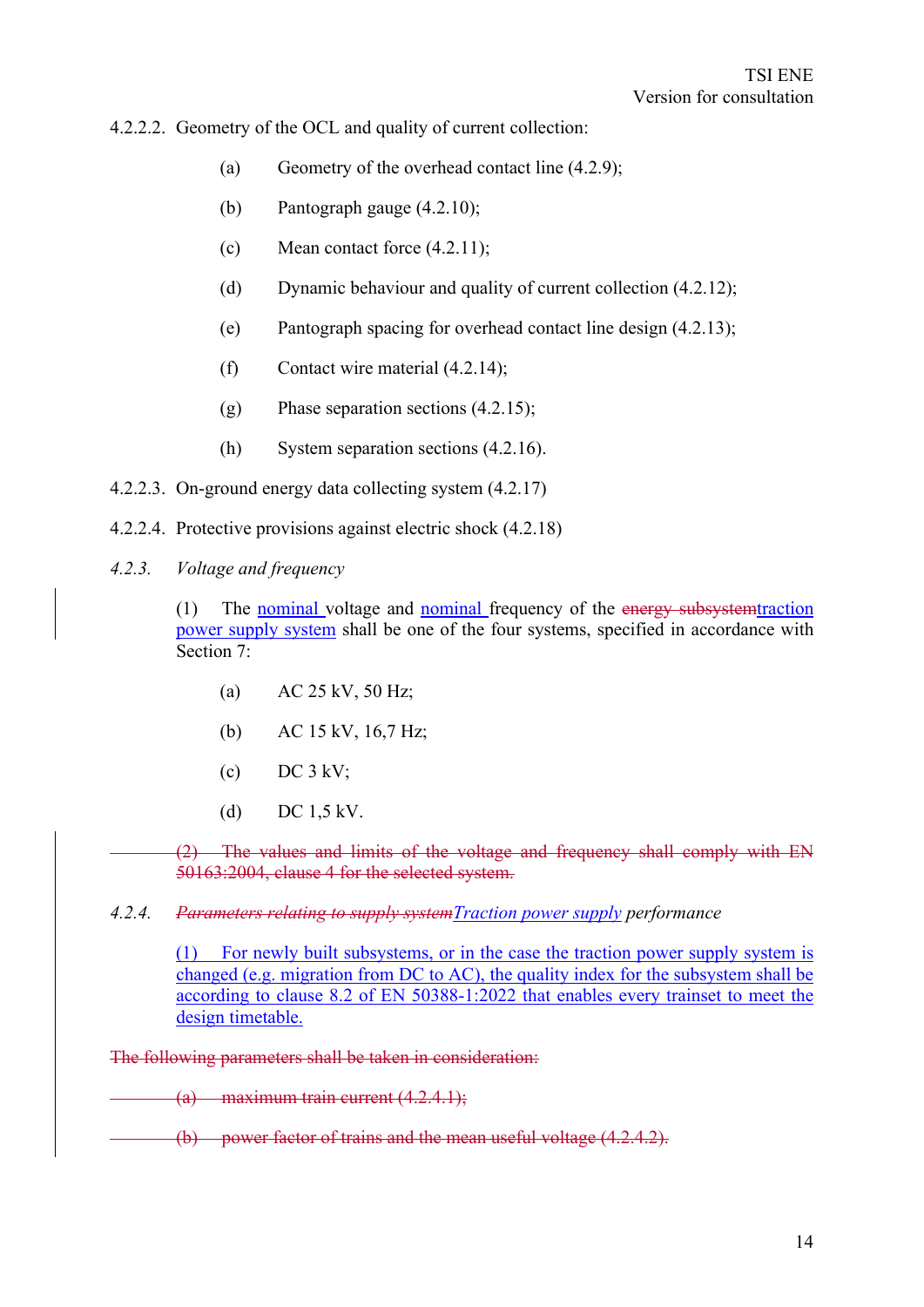#### 4.2.4.1. *Maximum train current*

The energy subsystem design shall ensure the ability of the power supply to achieve the specified performance and allow the operation of trains with a power less than 2 MW without power or current limitation.

#### 4.2.4.2. *Mean useful voltage*

The calculated mean useful voltage 'at the pantograph' shall comply with EN 50388:2012, clause 8 (except clause 8.3 that is replaced by point C.1 of Appendix C). Simulation shall take into account values of the real power factor of trains. Point C.2 of Appendix C provides additional information to clause 8.2 of the EN 50388:2012.

> $\bigvee$  868/2018 Art. 1.4 and Annex I.2

#### *4.2.5. Current at standstill (DC systems only)*

 $\bigvee$  1301/2014

(1) The OCL shall be designed to sustain as a minimumat least the values of current at standstill per pantograph, in accordance with the table 5 of subclause 7.2 of EN 50367:2020.The OCL of DC systems shall be designed to sustain 300 A (for a 1,5 kV supply system) and 200 A (for a 3 kV supply system), per pantograph when the train is at standstill.

(2) The current capacity at standstill shall be achieved for the test value of static contact force given in table 4 of clause 7.2 of EN 50367:2012.

(3) The OCL shall be designed taking into account the temperature limits in accordance with EN 50119:2009, clause 5.1.2.

#### *4.2.6. Regenerative braking*

(1) AC power supply systems shall be designed to allow the use of regenerative braking able to exchange power seamlessly either with other trains or by any other means.

(2) DC power supply systems shall be designed to permit the use of regenerative braking at least by exchanging power with other trains.

#### *4.2.7. Electrical protection coordination arrangements*

Electrical protection coordination design of the energy subsystem shall comply with the requirements detailed in EN 50388:2012, clause 11.

#### *4.2.8. Harmonics and dynamic effects for AC traction power supply systems*

(1) The interaction of traction power supply system and rolling stock can lead to electrical instabilities in the system.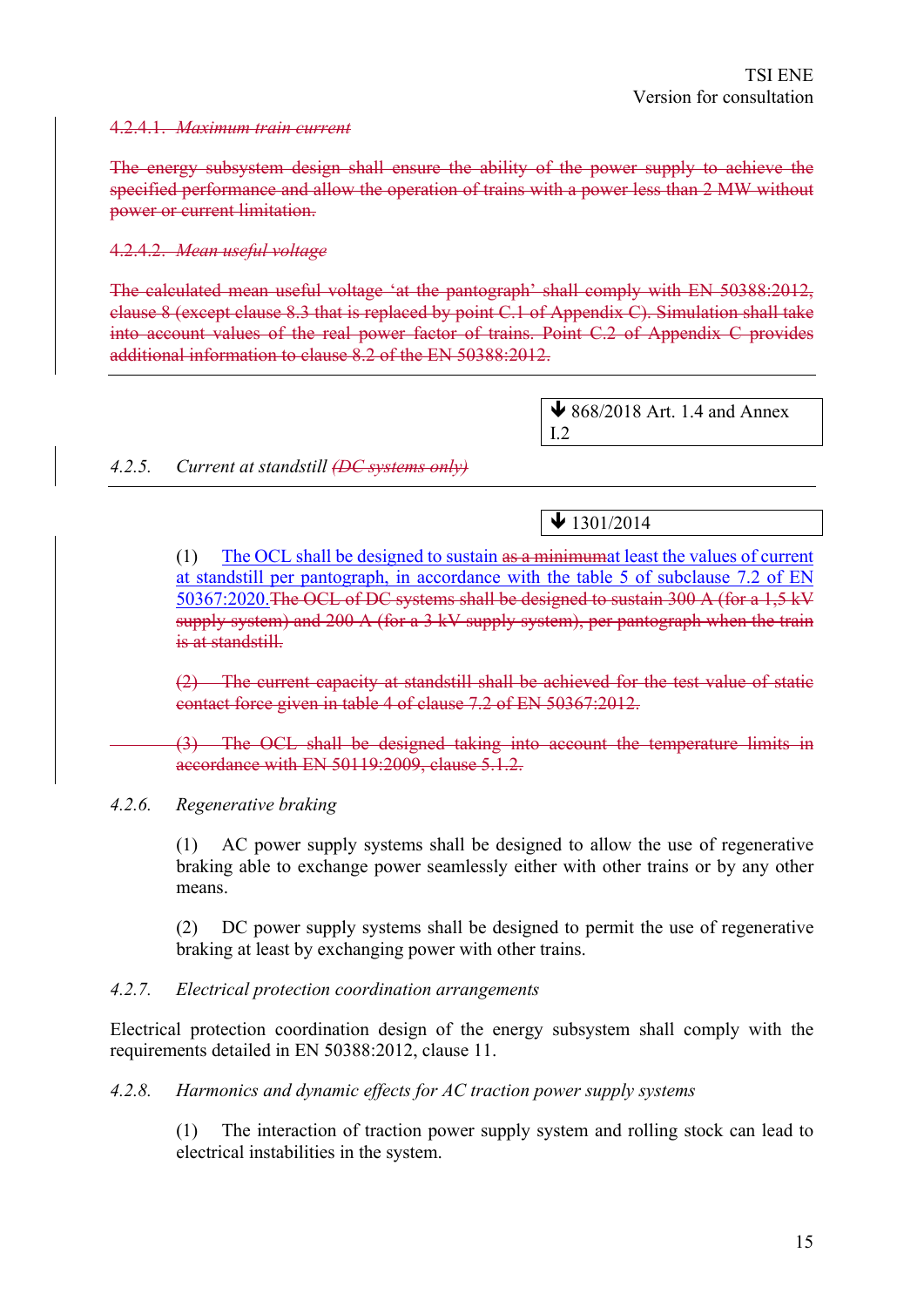(2) In order to achieve electrical system compatibility, harmonic overvoltages shall be limited below critical values according to  $-$  EN 50388-1:2022, subclause 10.3, table 7EN 50388:2012, clause 10.4.

# *4.2.9. Geometry of the overhead contact line*

(1) The overhead contact line shall be designed for pantographs with the head geometry specified in the LOC & PAS TSI, point 4.2.8.2.9.2 taking into account the rules set out in point 7.2.3 of this TSI.

(2) The contact wire height and the lateral deviation of the contact wire under the action of a cross-wind are factors which govern the interoperability of the rail network.

4.2.9.1. Contact wire height

| Table 4.2.9.1                                       |                          |                                                                                  |  |  |  |  |
|-----------------------------------------------------|--------------------------|----------------------------------------------------------------------------------|--|--|--|--|
|                                                     | Contact wire height      |                                                                                  |  |  |  |  |
| Description                                         | $v \ge 250$ [km/h]       | $v < 250$ [km/h]                                                                 |  |  |  |  |
| Nominal contact wire height<br>$\lceil$ mm $\rceil$ | Between 5080<br>and 5300 | Between 5000 and 5750                                                            |  |  |  |  |
| Minimum design contact<br>wire height [mm]          | 5080                     | In accordance with EN 50119:2009, clause<br>5.10.5 depending on the chosen gauge |  |  |  |  |
| Maximum design contact<br>wire height [mm]          | 5300                     | 6200 <sup>1</sup>                                                                |  |  |  |  |

(1) The permissible data for contact wire height is given in Table 4.2.9.1.

(2) For the relation between the contact wire heights and pantograph working heights see EN 50119:2009 figure 1.

(3) At level crossings the contact wire height shall be specified by national rules or in the absence of national rules, according to EN 50122-1:2011, clauses 5.2.4 and 5.2.5.

(4) For the track gauge system 1520 and 1524 mm the values for contact wire height are as follows:

- (a) Nominal contact wire height: between 6000 mm and 6300 mm;
- (b) Minimum design contact wire height: 5550 mm;
- (c) Maximum design contact wire height: 6800 mm.

Taking into account tolerances and uplift in accordance with EN 50119:2009 figure 1, the maximum contact wire height shall not be greater than 6500 mm.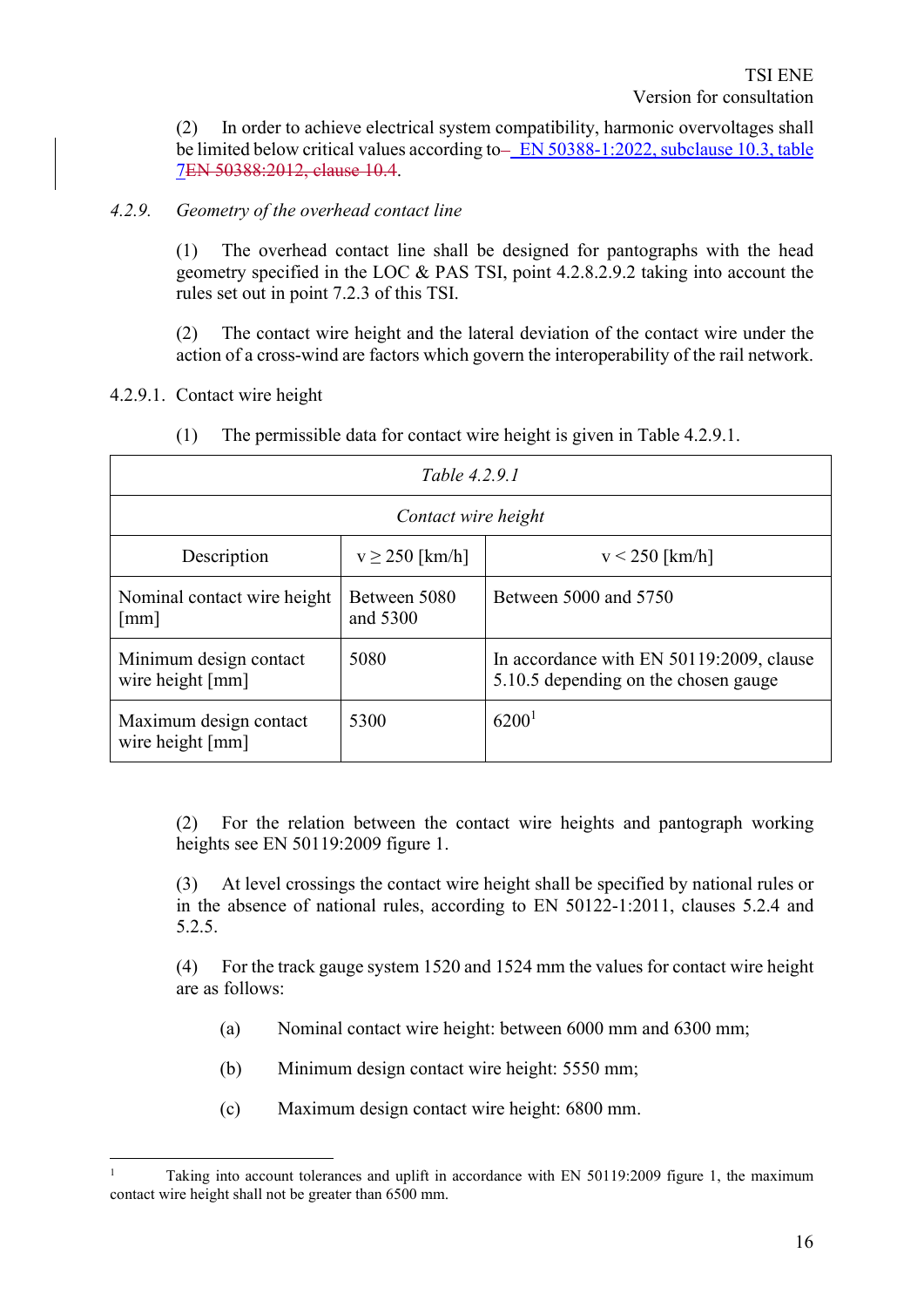# 4.2.9.2. Maximum lateral deviation

(1) The maximum lateral deviation of the contact wire in relation to the track centre line under action of a cross wind shall be in accordance to table 4.2.9.2.

| Table 4.2.9.2                                                |                                |  |  |
|--------------------------------------------------------------|--------------------------------|--|--|
| Maximum lateral deviation depending on the pantograph length |                                |  |  |
| Pantograph length [mm]                                       | Maximum lateral deviation [mm] |  |  |
| 1600                                                         | $400^{2}$                      |  |  |
| 1950                                                         | $550^3$                        |  |  |

(2) In the case of the multi-rail track, the requirement for lateral deviation shall be fulfilled for each pair of rails (designed, to be operated as a separated track) that is intended to be assessed against TSI.

(3) Track gauge system 1520 mm:

For Member States applying the pantograph profile according to LOC&PAS TSI, point 4.2.8.2.9.2.3 the maximum lateral deviation of the contact wire in relation to the pantograph centre under action of a cross wind shall be 500 mm.

#### *4.2.10. Pantograph gauge*

(1) No part of the energy sub-system shall enter the mechanical kinematic pantograph gauge (see Appendix D figure D.2) except for the contact wire and steady arm.

(2) The mechanical kinematic pantograph gauge for interoperable lines is specified using the method shown in Appendix D.1.2 and the pantograph profiles defined in LOC&PAS TSI, points 4.2.8.2.9.2.1 and 4.2.8.2.9.2.2.

(3) This gauge shall be calculated using a kinematic method, with values:

(a) for the pantograph sway  $e_{pu}$  of 0,110 m at the lower verification height h  $v_{\rm u} = 5.0$  m and

(b) for the pantograph sway  $e_{p0}$  of 0,170 m at the upper verification height h  $'_{\circ} = 6.5$  m,

in accordance with point D.1.2.1.4 of Appendix D and other values in accordance with point D.1.3 of Appendix D.

<sup>&</sup>lt;sup>2</sup> The values shall be adjusted taking into account the movement of the pantograph and track tolerances according to Appendix D.1.4.

The values shall be adjusted taking into account the movement of the pantograph and track tolerances according to Appendix D.1.4.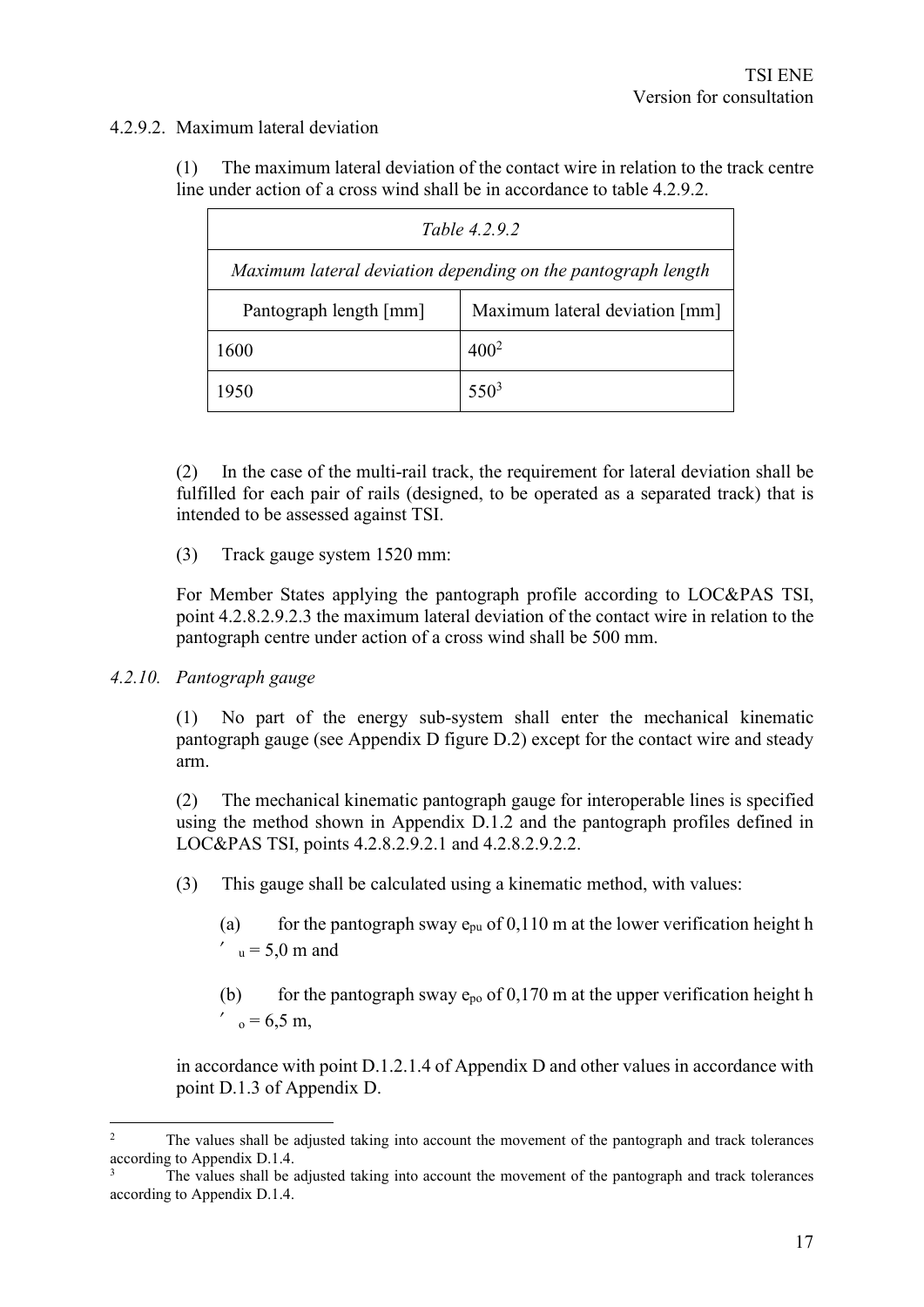(4) Track gauge system 1520 mm:

For Member States applying the pantograph profile according to LOC&PAS TSI, point 4.2.8.2.9.2.3 the static gauge available for pantograph is defined in point D.2 of Appendix D.

#### *4.2.11. Mean contact force*

(1) The mean contact force  $F_m$  is the statistical mean value of the contact force.  $F_m$ is formed by the static, dynamic and aerodynamic components of the pantograph contact force.

(2) The ranges of  $F_m$  for each of the power supply systems are defined in EN 50367:2012 Table 6.

(3) The overhead contact lines shall be designed to be capable to sustain the upper design limit of  $F_m$  given in EN 50367:2012 Table 6.

> $\blacktriangleright$  776/2019 Art. 3.6 and Annex III.4

(4) The curves apply to speed up to 360 km/h. For speeds above 360 km/h procedures set out in point 6.1.3 shall apply.

 $\bigvee$  1301/2014

#### *4.2.12. Dynamic behaviour and quality of current collection*

(1) Depending on the assessment method, the overhead contact line shall achieve the values of dynamic performance and contact wire uplift (at the design speed) set out in Table 4.2.12.

| Table 4.2.12                                                          |                                                                   |                           |                       |  |  |
|-----------------------------------------------------------------------|-------------------------------------------------------------------|---------------------------|-----------------------|--|--|
|                                                                       | Requirements for dynamic behaviour and current collection quality |                           |                       |  |  |
| Requirement                                                           | $v \ge 250$<br>[km/h]                                             | $250 > v > 160$ [km/h]    | $v \le 160$<br>[km/h] |  |  |
| Space for steady arm uplift                                           | 2S <sub>0</sub>                                                   |                           |                       |  |  |
| Mean contact force $F_m$<br>See 4.2.11                                |                                                                   |                           |                       |  |  |
| Standard deviation at maximum line speed $\sigma_{\text{max}}$<br>[N] | $0.3F_m$                                                          |                           |                       |  |  |
| Percentage of arcing at maximum line speed,                           | $\leq 0.2$                                                        | $\leq$ 0,1 for AC systems | $\leq 0.1$            |  |  |
| NQ $[\%]$ (minimum duration of arc 5 ms)                              |                                                                   | $\leq$ 0,2 for DC systems |                       |  |  |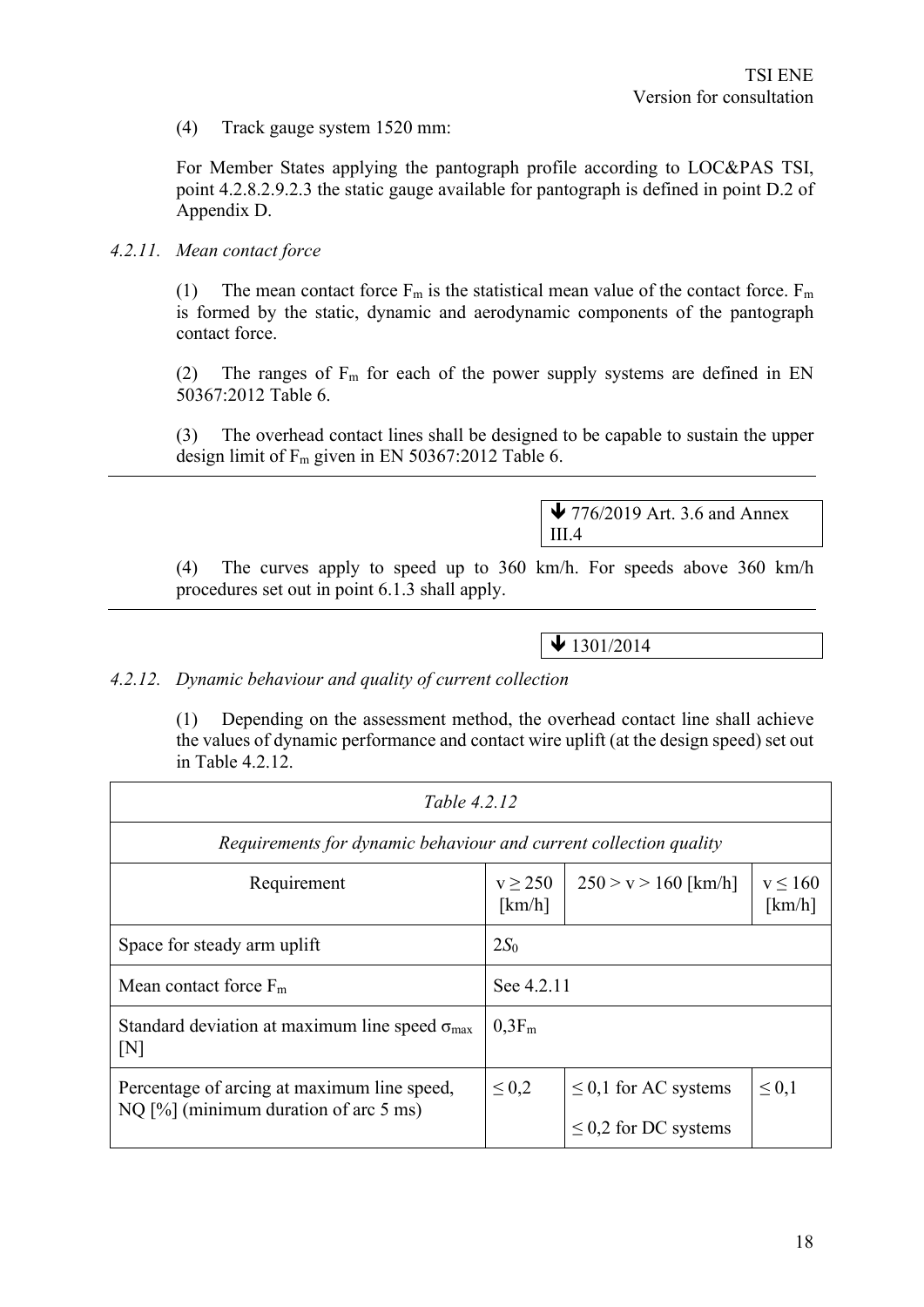$(2)$  S<sub>0</sub> is the calculated, simulated or measured uplift of the contact wire at a steady arm, generated in normal operating conditions with a minimum of two one or more pantographs operating simultaneously in operation with the upper limit of  $F_m$  at the OCL design maximum line-speed. When the uplift of the steady arm is physically limited due to the overhead contact line design, it is permissible for the necessary space to be reduced to  $1,5S_0$  (refer to EN 50119:2009, clause 5.10.2).

(3) Maximum force ( $F_{\text{max}}$ ) is usually within the range of  $F_{\text{m}}$  plus three standard deviations  $\sigma_{\text{max}}$ ; higher values may occur at particular locations and are given in EN 50119:2009, table 4, clause 5.2.5.2. For rigid components such as section insulators in overhead contact line systems, the contact force can increase up to a maximum of 350 N.

*4.2.13. Pantograph spacing for overhead contact line design*

 $\bigvee$  868/2018 Art. 1.4 and Annex I.3

The overhead contact line shall be designed for trains with two pantographs operating simultaneously.a minimum of two pantographs operating adjacently. The design spacing of the two adjacent pantograph heads, centre line to centre line, shall be equal or lower than values set out in one column 'A', 'B', or 'C' selected from Table 4.2.13:

| $\bigvee$ 1301/2014                         |  |
|---------------------------------------------|--|
| $\rightarrow$ 1 868/2018 Art. 1.4 and Annex |  |
| $\overline{1.4}$                            |  |

| Table 4.2.13          |                                                  |    |                                                                      |                                   |                                          |               |     |     |    |
|-----------------------|--------------------------------------------------|----|----------------------------------------------------------------------|-----------------------------------|------------------------------------------|---------------|-----|-----|----|
|                       |                                                  |    |                                                                      | Pantograph spacing for OCL design |                                          |               |     |     |    |
| Design speed $[km/h]$ | $AC \rightarrow_1 -\leftarrow$<br>distance $[m]$ |    | $3$ kV DC $\rightarrow$ $\rightarrow$ $\leftarrow$<br>distance $[m]$ |                                   | 1,5 kV DC → $_1$ --- ←<br>distance $[m]$ |               |     |     |    |
| Type                  | A                                                | B  | $\mathcal{C}$                                                        | $\mathbf{A}$                      | B                                        | $\mathcal{C}$ | A   | B   | C  |
| $v \ge 250$           | 200                                              |    |                                                                      | 200                               |                                          |               | 200 | 200 | 35 |
| 160 < v < 250         | 200                                              | 85 | 35                                                                   | 200                               | 115                                      | 35            | 200 | 85  | 35 |
| 120 < v < 160         | 85                                               | 85 | 35                                                                   | 20                                | 20                                       | 20            | 85  | 35  | 20 |
| $80 < v \le 120$      | 20                                               | 15 | 15                                                                   | 20                                | 15                                       | 15            | 35  | 20  | 15 |
| $v \leq 80$           | 8                                                | 8  | 8                                                                    | 8                                 | 8                                        | 8             | 20  | 8   | 8  |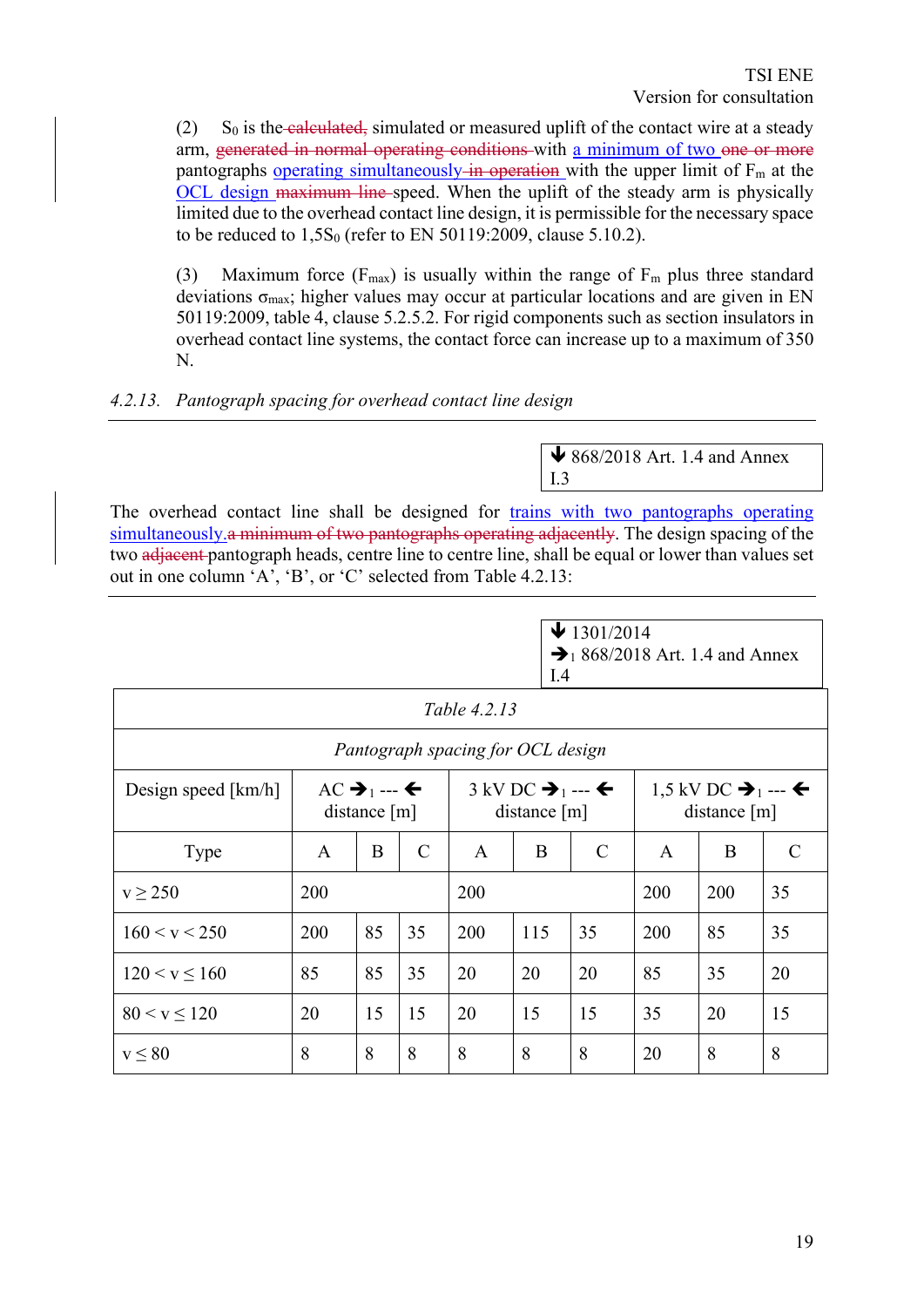#### *4.2.14. Contact wire material*

(1) The combination of contact wire material and contact strip material has a strong impact on the wear of contact strips and contact wire.

(2) Permissible contact strip materials are defined in point 4.2.8.2.9.4.2 of LOC&PAS TSI.

(3) Permissible materials for contact wires are copper and copper-alloy. The contact wire shall comply with the requirements of EN 50149:2012, clauses 4.2, (excluding the reference to annex B of the standard) 4.3 and 4.6 to 4.8.

#### *4.2.15. Phase separation sections*

#### 4.2.15.1. *General*

(1) The design of phase separation sections shall ensure that trains can move from one section to an adjacent one without bridging the two phases. Power exchange between the OCL and the unit shall be brought to zero, by switching off the circuit breaker or other equivalent means, before entering the phase separation sectionPower consumption of the train (traction, auxiliaries and no-load current of the transformer) shall be brought to zero before entering the phase separation section. Adequate means (except for the short separation section) shall be provided to allow a train that is stopped within the phase separation section to be restarted.

(2) The overall length D of neutral sections is defined in EN 50367:2012, clause 4. For the calculation of D clearances in accordance to EN 50119:2009, clause 5.1.3 and an uplift of  $S_0$  shall be taken into account.

#### 4.2.15.2. Lines with speed  $v \ge 250$  km/h

Two types of designs of phase separation sections may be adopted, either:

(a) a phase separation design where all the pantographs of the longest TSI compliant trains are within the neutral section. The overall length of the neutral section shall be at least 402 m.

For detailed requirements see EN 50367:2012, Annex A.1.2, or

(b) a shorter phase separation with three insulated overlaps as shown in EN 50367:2012, Annex A.1.4. The overall length of the neutral section is less than 142 m including clearances and tolerances.

#### 4.2.15.3. Lines with speed  $v < 250$  km/h

The design of separation sections shall normally adopt solutions as described in EN 50367:2012, Annex A.1. Where an alternative solution is proposed, it shall be demonstrated that the alternative is at least as reliable.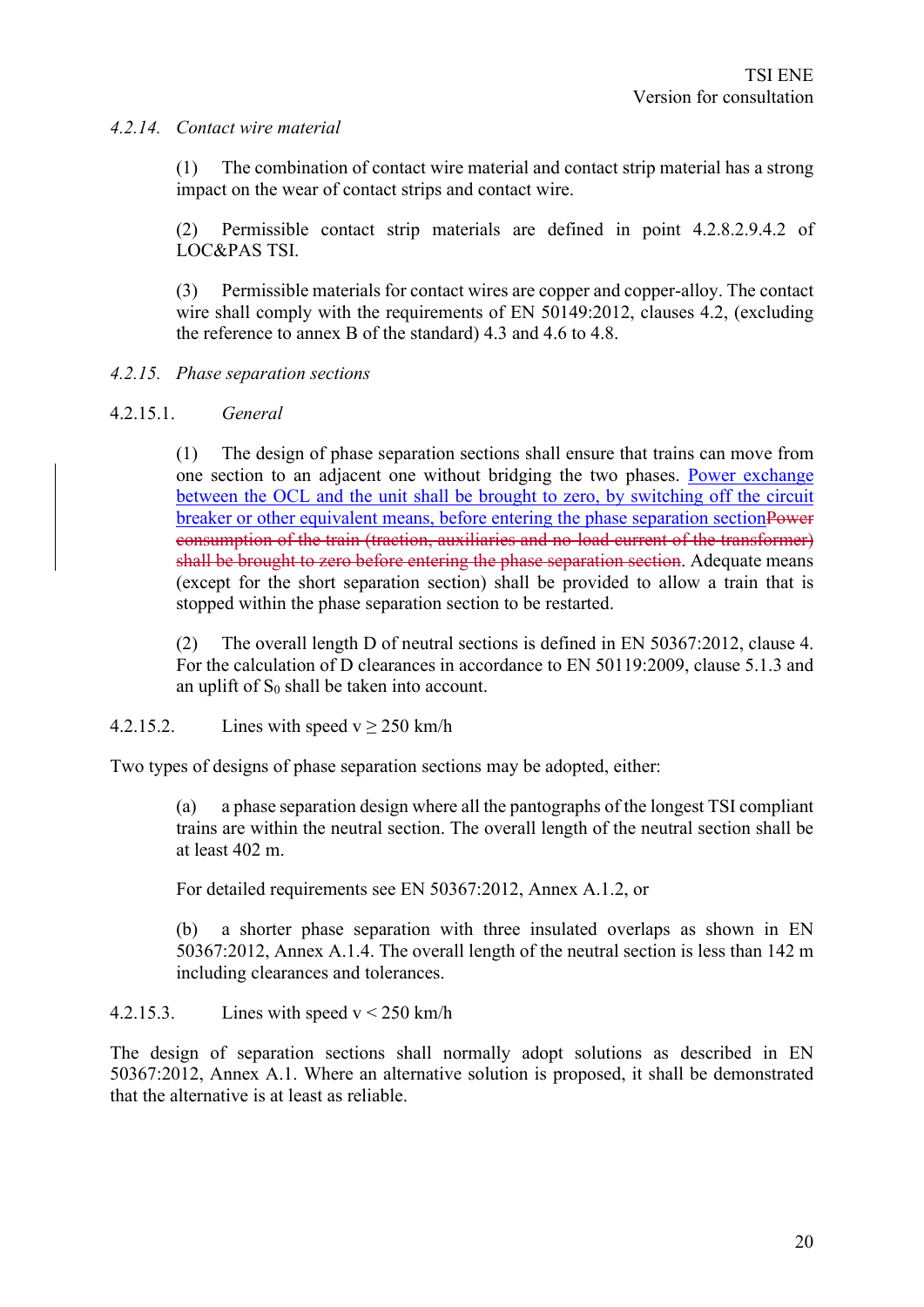#### *4.2.16. System separation sections*

#### 4.2.16.1. *General*

(1) The design of system separation sections shall ensure that trains can move from one power supply system to an adjacent different power supply system without bridging the two systems. There are two methods for traversing system separation sections:

- (a) with pantograph raised and touching the contact wire;
- (b) with pantograph lowered and not touching the contact wire.

(2) The neighbouring Infrastructure Managers shall agree either (a) or (b) according to the prevailing circumstances.

(3) The overall length D of neutral sections is defined in EN 50367:2012, clause 4. For the calculation of D clearances in accordance to EN 50119:2009, clause 5.1.3 and an uplift of  $S_0$  shall be taken into account.

#### 4.2.16.2. Pantographs raised

(1) Power exchange between the OCL and the unit consumption of the train (traction, auxiliaries and no-load current of the transformer) shall be brought to zero by switching off the circuit breaker or other equivalent means, before entering the system separation section.

(2) If system separation sections are traversed with pantographs raised to the contact wire, their functional design is specified as follows:

(a) the geometry of different elements of the overhead contact line shall prevent pantographs short-circuiting or bridging both power systems;

(b) provision shall be made in the energy subsystem to avoid bridging of both adjacent power supply systems should the opening of the on-board circuit breaker(s) fail;

(c) variation in contact wire height along the entire separation section shall fulfil requirements set in EN 50119:2009, clause 5.10.3.

#### 4.2.16.3. Pantographs lowered

(1) This option shall be chosen if the conditions of operation with pantographs raised cannot be met.

(2) If a system separation section is traversed with pantographs lowered, it shall be designed so as to avoid the electrical connection of the two power supply systems by an unintentionally raised pantograph.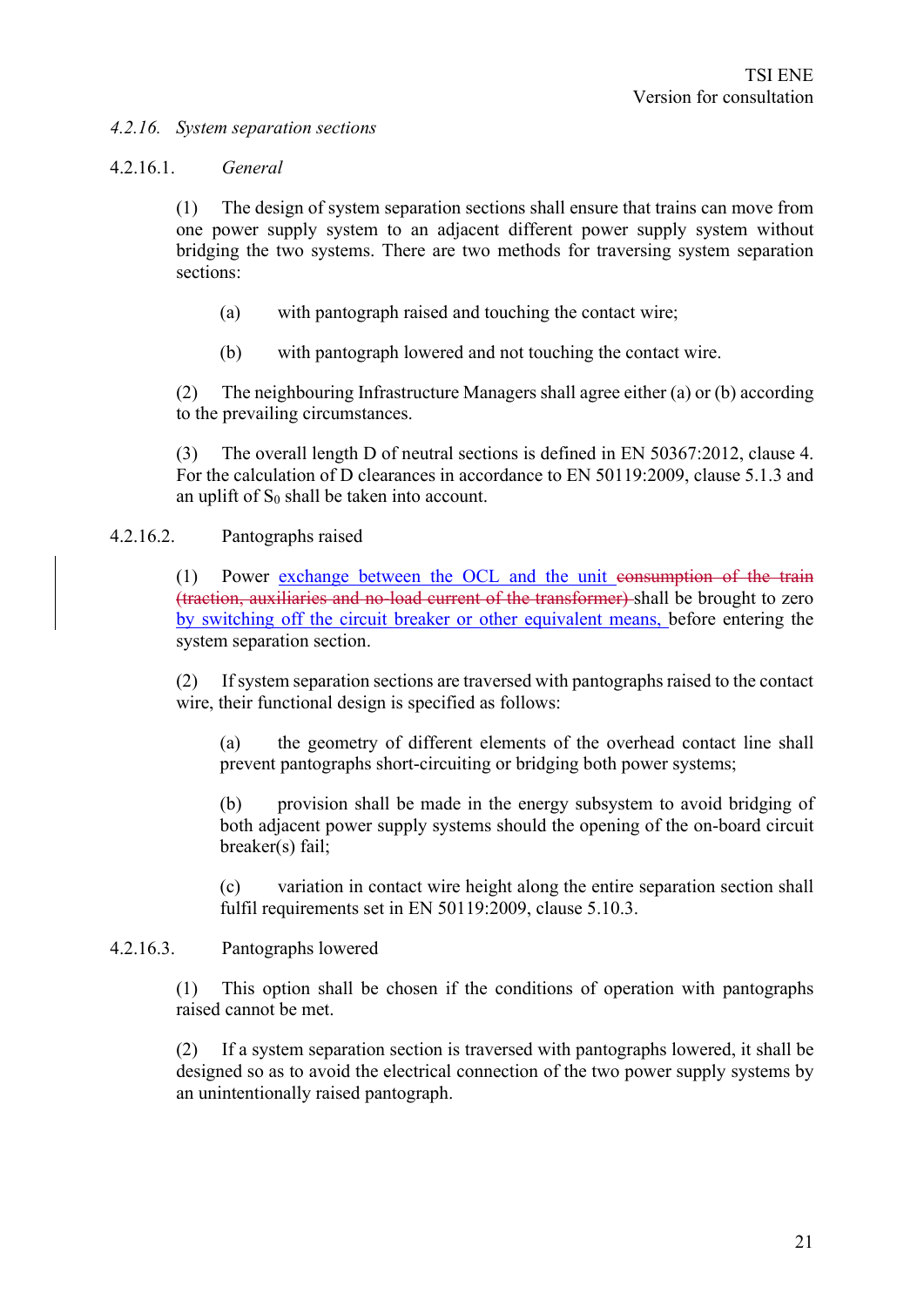$\bigvee$  868/2018 Art. 1.4 and Annex I.5

# *4.2.17. On-ground energy data collecting system*

(1) Point 4.2.8.2.8 of LOC & PAS TSI contains the requirements for on-board Energy Measurement Systems (EMS) intended to produce and transmit the Compiled Energy Billing Data (CEBD) to an on-ground energy data collecting system.

(2) The on-ground energy data collecting system (DCS) shall receive, store and export CEBD without corrupting it, in accordance with the requirements quoted in clause 4.12 of EN 50463-3:2017.

(3) The on-ground energy DCS shall support all the data exchange requirements as defined in point 4.2.8.2.8.4 of the LOC&PAS TSI and requirements set out in clauses 4.3.6 and 4.3.7 of EN 50463-4:2017.

 $\bigvee$  1301/2014

#### *4.2.18. Protective provisions against electric shock*

Electrical safety of the overhead contact line system and protection against electric shock shall be achieved by compliance with EN 50122-1:2011+A1:2011, clauses 5.2.1 (only for public areas), 5.3.1, 5.3.2, 6.1, 6.2 (excluding requirements for connections for track circuits) and regarding AC voltage limits for the safety of persons by compliance with 9.2.2.1 and 9.2.2.2 of the standard and regarding DC voltage limits by compliance with 9.3.2.1 and 9.3.2.2 of the standard.

#### **4.3. Functional and technical specifications of the interfaces**

#### *4.3.1. General requirements*

From the standpoint of technical compatibility, the interfaces are listed in subsystem order as follows: rolling stock, infrastructure, control — command and signalling, and operation and traffic management.

| Reference in the ENE TSI                                                  |       | Reference in the LOC & PAS TSI                           |                        |
|---------------------------------------------------------------------------|-------|----------------------------------------------------------|------------------------|
| Parameter                                                                 | Point | Parameter                                                | Point                  |
| Voltage and frequency                                                     | 4.2.3 | Operation within range<br>of voltages and<br>frequencies | 4.2.8.2.2              |
| Parameters relating to supply<br>system performance:<br>max train current | 4.2.4 | Max current from OCL<br>Power factor                     | 4.2.8.2.4<br>4.2.8.2.6 |

#### *4.3.2. Interface with Rolling Stock subsystem.*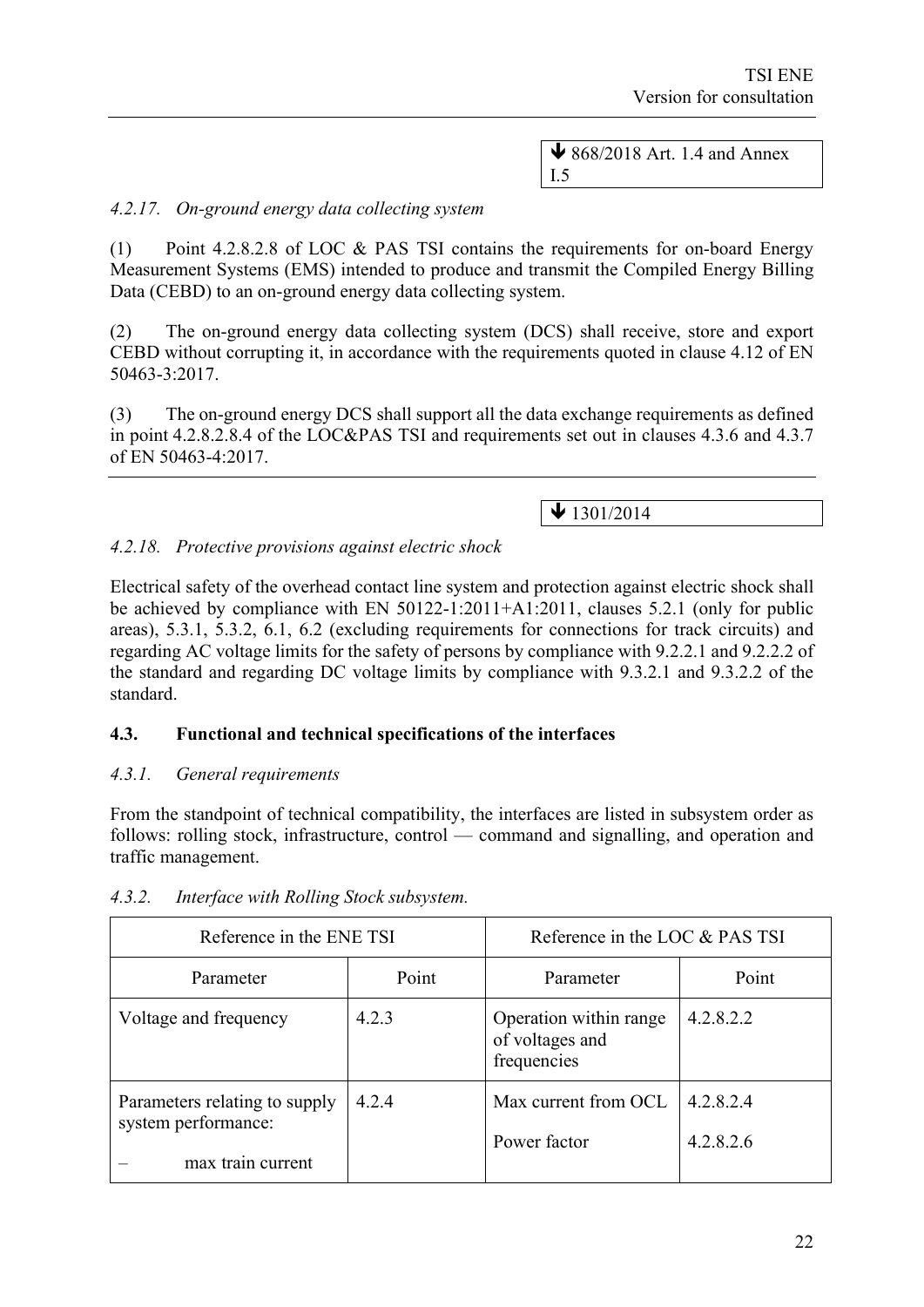| of<br>factor<br>power<br>trains and the mean<br>useful voltage           |            |                                                                                  |             |
|--------------------------------------------------------------------------|------------|----------------------------------------------------------------------------------|-------------|
| Current eapacity, DC<br>systems, trains at standstill                    | 4.2.5      | Maximum current at<br>standstill                                                 | 4.2.8.2.5   |
| Regenerative braking                                                     | 4.2.6      | Regenerative brake<br>with energy to OCL                                         | 4.2.8.2.3   |
| Electrical protection<br>coordination arrangements                       | 4.2.7      | Electrical protection of<br>the train                                            | 4.2.8.2.10  |
| Harmonics and dynamic<br>effects for AC traction power<br>supply systems | 4.2.8      | System energy-<br>disturbancesHarmonics<br>and dynamic effects for<br>AC systems | 4.2.8.2.7   |
| Geometry of the overhead<br>contact line                                 | 4.2.9      | Working range in<br>height of pantograph                                         | 4.2.8.2.9.1 |
|                                                                          |            | Pantograph head<br>geometry                                                      | 4.2.8.2.9.2 |
| Pantograph gauge                                                         | 4.2.10     | Pantograph head<br>geometry                                                      | 4.2.8.2.9.2 |
|                                                                          | Appendix D | Gauging                                                                          | 4.2.3.1     |
| Mean contact force                                                       | 4.2.11     | Pantograph static<br>contact force                                               | 4.2.8.2.9.5 |
|                                                                          |            | Pantograph contact<br>force and dynamic<br>behaviour                             | 4.2.8.2.9.6 |
| Dynamic behaviour and<br>quality of current collection                   | 4.2.12     | Pantograph contact<br>force and dynamic<br>behaviour                             | 4.2.8.2.9.6 |
| Pantograph spacing for<br>overhead contact line design                   | 4.2.13     | Arrangements of<br>pantographs                                                   | 4.2.8.2.9.7 |
| Contact wire material                                                    | 4.2.14     | Contact strip material                                                           | 4.2.8.2.9.4 |
| Separation sections:                                                     | 4.2.15     | Running through phase                                                            | 4.2.8.2.9.8 |
| phase                                                                    | 4.2.16     | or system separation<br>section                                                  |             |
| system                                                                   |            |                                                                                  |             |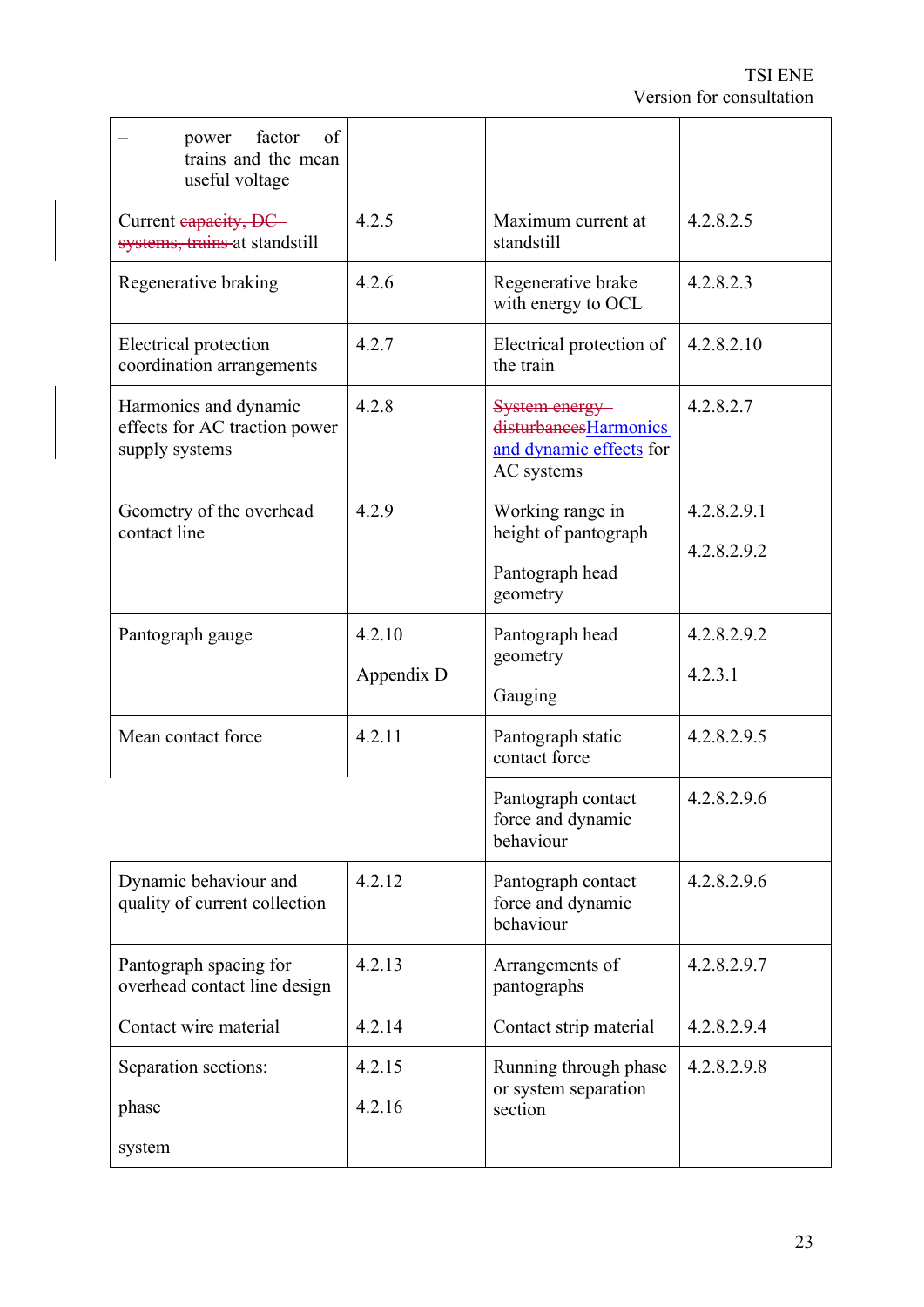| On-ground energy data<br>collecting system | 4.2.17 | On-board Energy<br>measurement system | 4.2.8.2.8 |
|--------------------------------------------|--------|---------------------------------------|-----------|
|                                            |        |                                       |           |

# *4.3.3. Interface with Infrastructure subsystem*

| Reference in the ENE TSI |        | Reference in the INF TSI |         |  |
|--------------------------|--------|--------------------------|---------|--|
| Parameter                | Point  | Parameter                | Point   |  |
| Pantographs gauge        | 4.2.10 | Structure gauge          | 4.2.3.1 |  |

#### *4.3.4. Interface with Control — Command and Signalling subsystems*

(1) The interface for power control is an interface between the energy and the rolling stock subsystems.

(2) However, the information is transmitted between ETCS trackside and ETCS onboard sub-systems as well as between ETCS onboard and vehicle power system. Consequently, the transmission interface is specified in the CCS TSI and the LOC  $\&$ PAS TSI.via the control-command and signalling subsystems and consequently the transmission interface is specified in the CCS TSI and the LOC & PAS TSI.

(3) The relevant information to perform the switching of the circuit breaker, change of maximum train current, change of the power supply system and pantograph management shall be transmitted via ERTMS when the line is equipped with ERTMS ETCS when the line is equipped with ETCS and these trackside functionalities are implemented.

(4) Harmonic currents affecting control-command and signalling subsystems are set out in the CCS TSI.

| Reference in the ENE TSI |         | Reference in the OPE TSI      |             |  |
|--------------------------|---------|-------------------------------|-------------|--|
| Parameter                | Point   | Parameter                     | Point       |  |
| Maximum train current    | 4.2.4.1 | Train composition             | 4.2.2.5     |  |
|                          |         | Preparation of the Route Book | 4.2.1.2.2.1 |  |
| Separation sections:     | 4.2.15  | Train composition             | 4.2.2.5     |  |

*4.3.5. Interface with Operation and traffic management subsystem*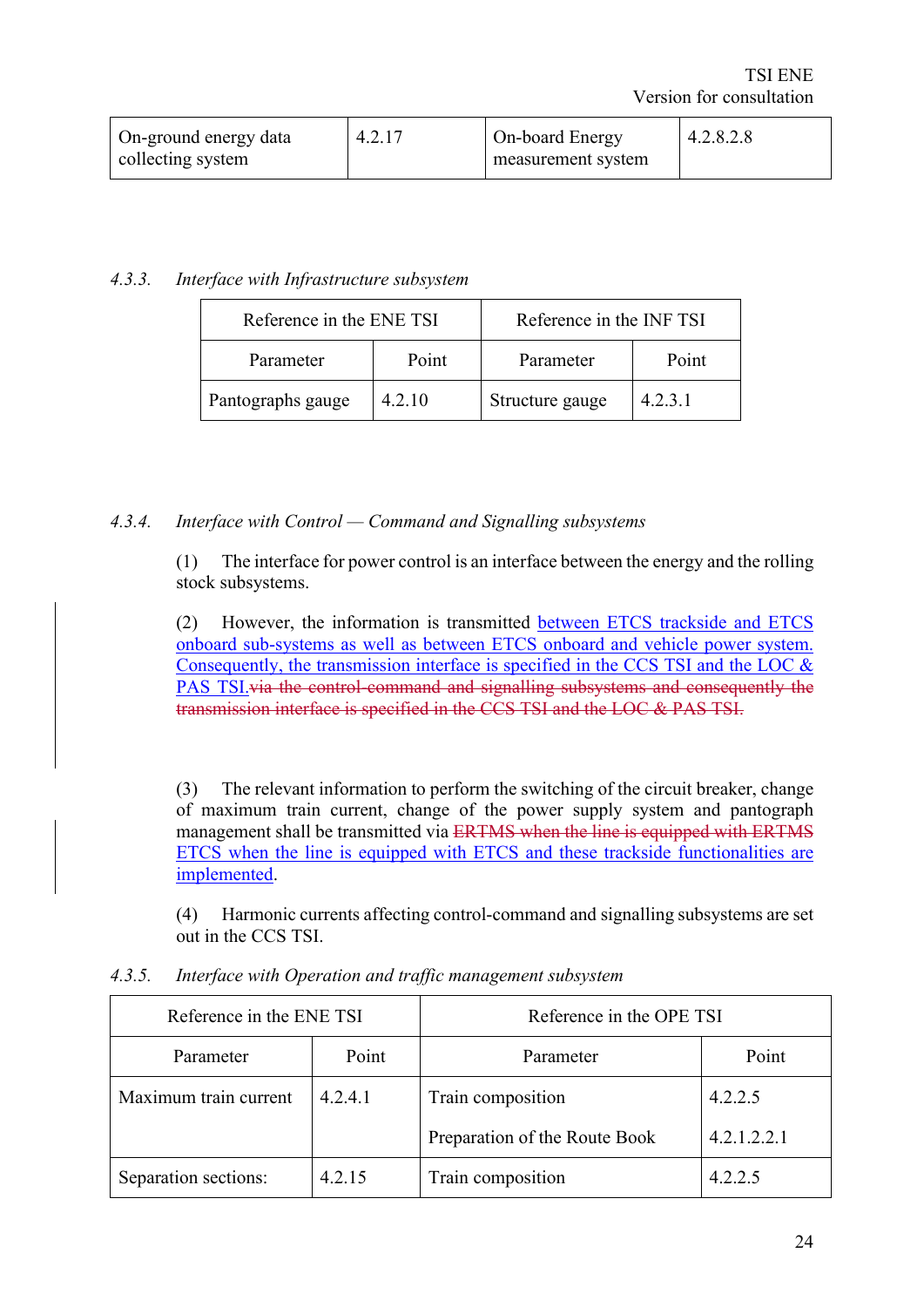| Phase  | 4.2.16 | Preparation of the Route Book | 4.2.1.2.2.1 |
|--------|--------|-------------------------------|-------------|
| System |        |                               |             |

#### **4.4. Operating rules**

 $\blacktriangleright$  776/2019 Art. 3.6 and Annex III.5

(1) Operating rules are developed within the procedures described in the infrastructure manager safety management system. These rules take into account the documentation related to operation, which forms a part of the technical file, as required in Article 15(4) and as set out in Annex IV of Directive (EU) 2016/797.

> $\bigvee$  1301/2014  $\rightarrow$  1 776/2019 Art. 3.6 and Annex III.6

(2) In certain situations involving pre-planned works, it may be necessary to temporarily derogate from the specifications of the energy subsystem and its interoperability constituents defined in Sections 4 and 5 of the TSI.

#### **4.5. Maintenance rules**

(1) Maintenance rules are developed within the procedures described in the infrastructure manager safety management system.

(2) The maintenance file for ICs and subsystem elements shall be prepared before placing a subsystem into service as the part of the technical file accompanying the declaration of verification.

(3) The maintenance plan shall be drawn up for the subsystem to ensure that the requirements set out in this TSI are maintained during its lifetime.

#### **4.6. Professional qualifications**

The professional qualifications of staff required for the operation and maintenance of the energy subsystem are covered by the procedures described in the infrastructure manager safety management system and are not set out in this TSI.

#### **4.7. Health and safety conditions**

(1) The health and safety conditions of staff required for the operation and maintenance of the energy subsystem shall be compliant with the relevant European and national legislation.

(2) This issue is also covered by the procedures described in the infrastructure manager safety management system.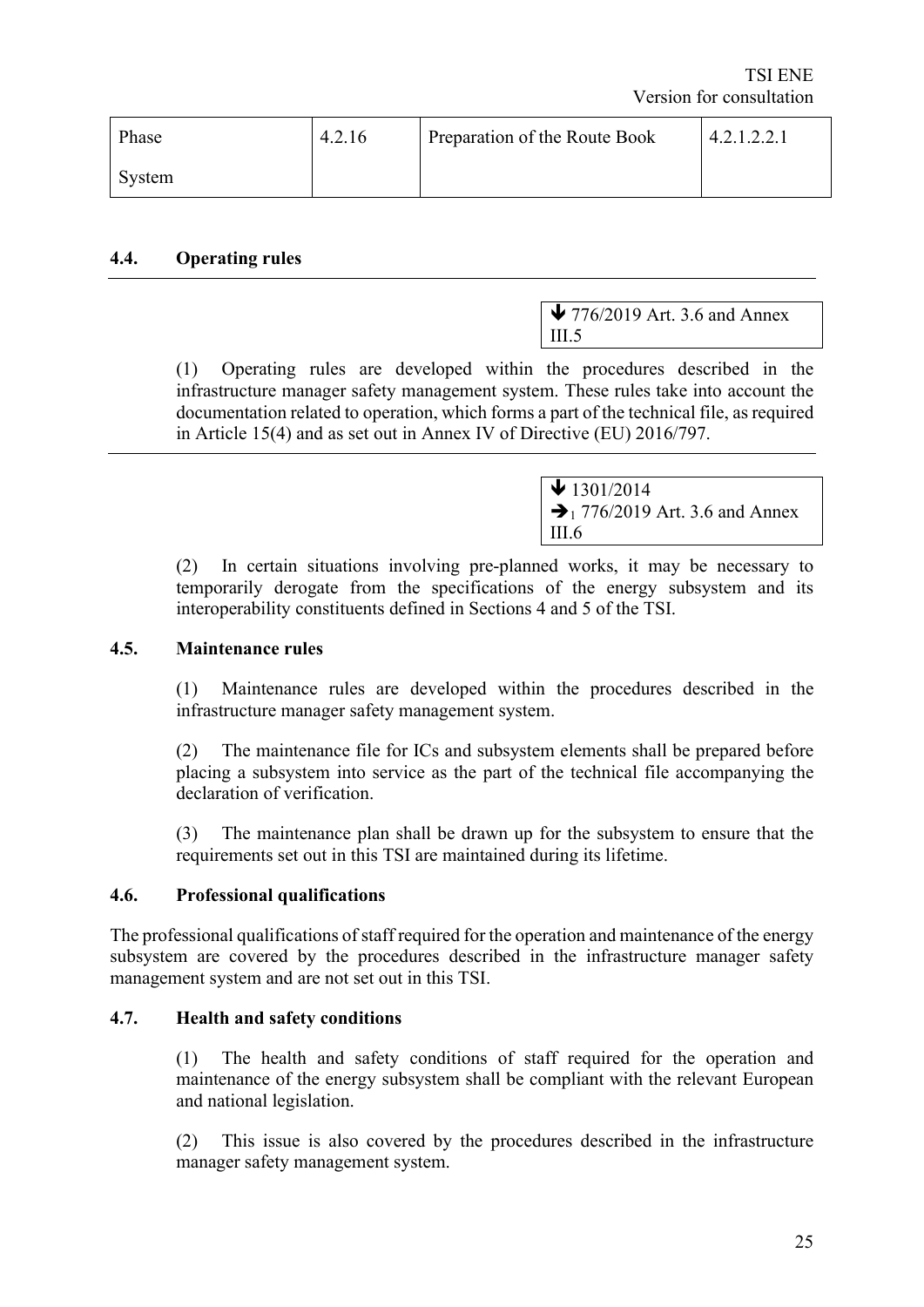# **5. INTEROPERABILITY CONSTITUENTS**

#### **5.1. List of constituents**

(1) The interoperability constituents are covered by the relevant provisions of  $\rightarrow$  1 Directive (EU) 2016/797  $\leftarrow$  and they are listed here below for the energy subsystem.

(2) Overhead contact line:

(a) The interoperability constituent overhead contact line consists of the components listed below to be installed within an energy subsystem and the associated design and configuration rules.

(b) The components of an overhead contact line are an arrangement of wire(s) suspended over the railway line for supplying electricity to electric trains, together with associated fittings, in-line insulators and other attachments including feeders and jumpers. It is placed above the upper limit of the vehicle gauge, supplying vehicles with electrical energy through pantographs.

(c) The supporting components such as cantilevers, masts and foundations, return conductors, auto-transformer feeders, switches and other insulators are not part of the interoperability constituent overhead contact line. They are covered by subsystem requirements so far as interoperability is concerned.

(3) The conformity assessment shall cover the phases and characteristics as indicated in point 6.1.4 and by X in the Table A.1 of Appendix A to this TSI.

#### **5.2. Constituents' performances and specifications**

- *5.2.1. Overhead contact line*
- 5.2.1.1. Geometry of the OCL

The design of the overhead contact line shall comply with point 4.2.9.

5.2.1.2. Mean contact force

The overhead contact line shall be designed by using the mean contact force  $F_m$  stipulated in point 4.2.11.

#### 5.2.1.3. Dynamic behaviour

Requirements for dynamic behaviour of the overhead contact line are set out in point 4.2.12.

5.2.1.4. Space for steady arm uplift

The overhead contact line shall be designed providing the required space for uplift as set out in point 4.2.12.

5.2.1.5. Pantograph spacing for overhead contact line design

The overhead contact line shall be designed for pantograph spacing as specified in point 4.2.13.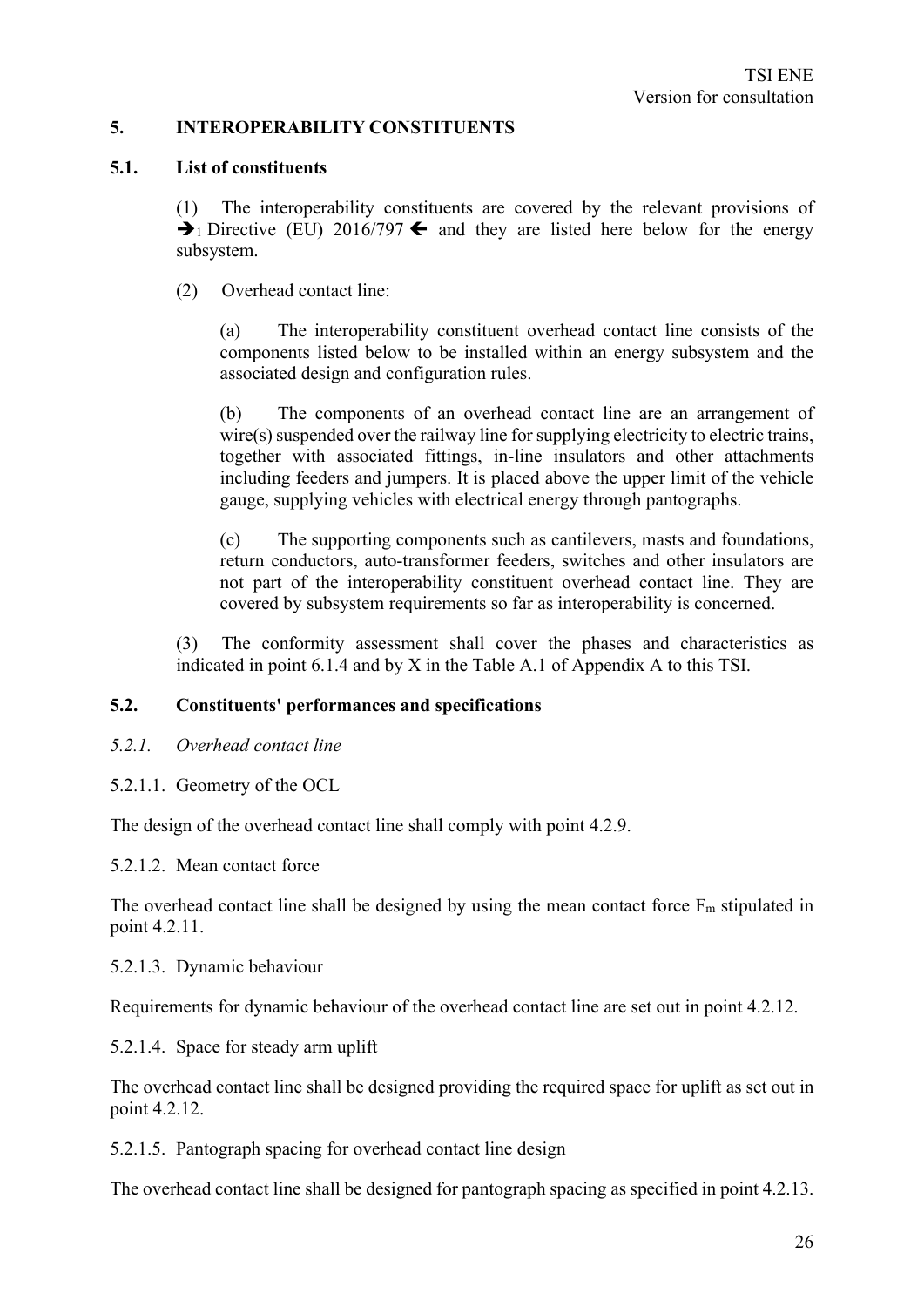$\bigvee$  868/2018 Art. 1.4 and Annex I.6

# 5.2.1.6. Current at standstill (DC systems only)

 $\sqrt{1301/2014}$ 

For DC systems. The overhead contact line shall be designed for the requirements set out in point 4.2.5.

5.2.1.7. Contact wire material

The contact wire material shall comply with the requirements set out in point 4.2.14.

#### **6. ASSESSMENT OF CONFORMITY OF THE INTEROPERABILITY CONSTITUENTS AND EC VERIFICATION OF THE SUBSYSTEMS**

Modules for the procedures for assessment of conformity, suitability for use and EC verification modules are described in the Commission Decision 2010/713/EU.

#### **6.1. Interoperability constituents**

#### *6.1.1. Conformity assessment procedures*

(1) The conformity assessment procedures of interoperability constituents as defined in Section 5 of this TSI shall be carried out by application of relevant modules.

(2) Assessment procedures for particular requirements for interoperability constituent are set out in point 6.1.4.

#### *6.1.2. Application of modules*

(1) The following modules for conformity assessment of interoperability constituents are used:

| $\left( \text{a}\right)$ | ΞA  | Internal production control                                                   |
|--------------------------|-----|-------------------------------------------------------------------------------|
| (b)                      |     | EC type examination                                                           |
| (c)                      | CC  | Conformity to type based on internal production control                       |
| (d)                      | CН  | Conformity based on full quality management system                            |
| (e)                      | CH1 | Conformity based on full quality management system plus design<br>examination |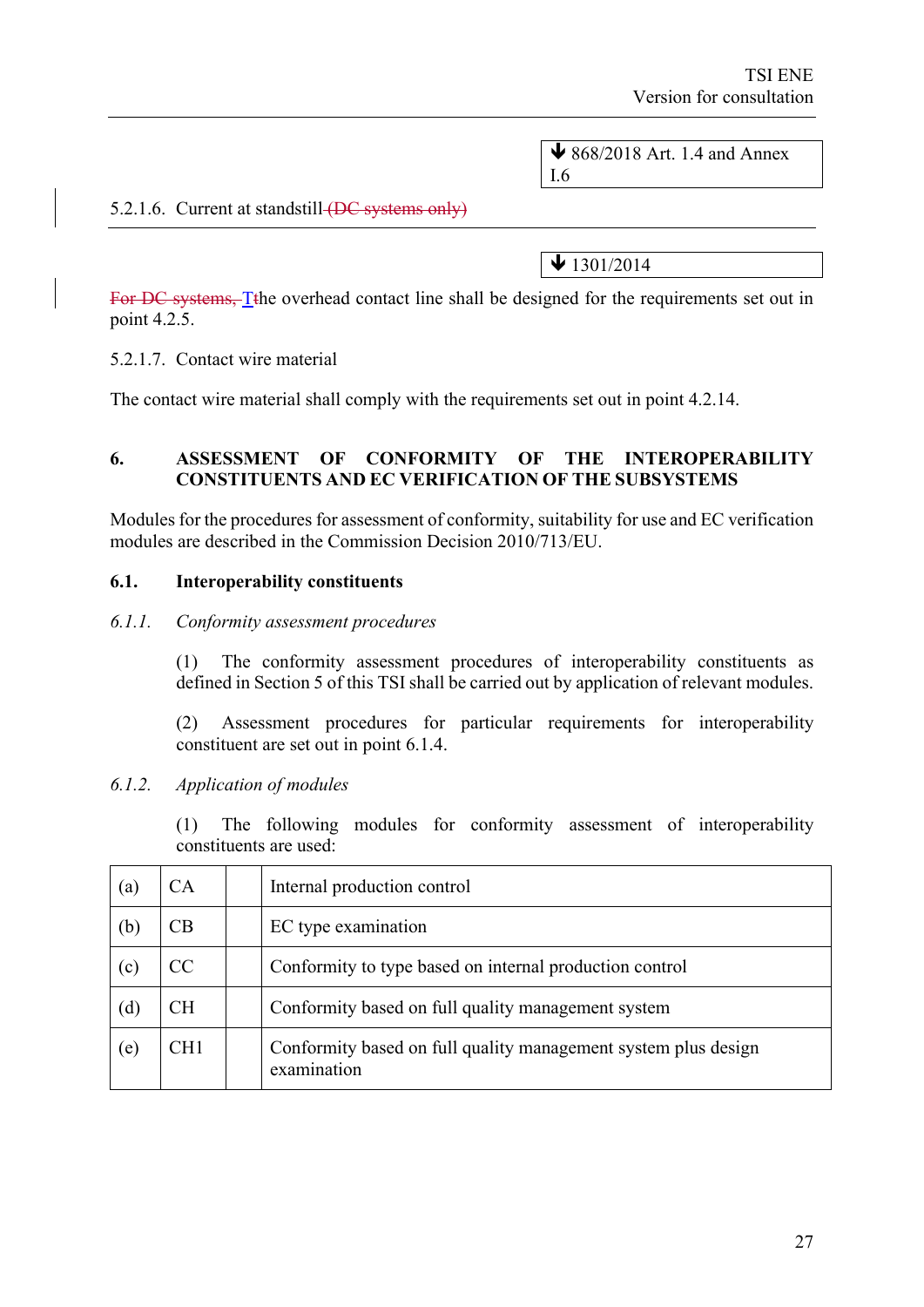| Table $6.1.2$                                             |                    |  |  |  |
|-----------------------------------------------------------|--------------------|--|--|--|
| Modules for conformity assessment to be applied for ICs   |                    |  |  |  |
| Procedures<br>Modules                                     |                    |  |  |  |
| Placed on the EU market before entry in force of this TSI | CA or CH           |  |  |  |
| Placed on the EU market after entry in force of this TSI  | $CB + CC$ or $CH1$ |  |  |  |

(2) The modules for conformity assessment of interoperability constituents shall be chosen from those shown in Table  $6.1.2<sup>2</sup>$ 

(3) In the case of products placed on the market before the publication of relevant TSIs, the type is considered to have been approved and therefore EC type examination (module CB) is not necessary, provided that the manufacturer demonstrates that tests and verification of interoperability constituents have been considered successful for previous applications under comparable conditions and are in conformity with the requirements of this TSI. In this case these assessments shall remain valid in the new application. If it is not possible to demonstrate that the solution is positively proven in the past, the procedure for ICs placed on the EU market after publication of this TSI applies.

#### *6.1.3. Innovative solutions for interoperability constituents*

If an innovative solution is proposed for an interoperability constituent, the procedure described in Article 10 of this Regulation shall apply.

- *6.1.4. Particular assessment procedure for the interoperability constituent — overhead contact line*
- 6.1.4.1. Assessment of dynamic behaviour and quality of current collection
	- (1) Methodology:

(a) The assessment of the dynamic behaviour and the quality of the current collection involves the overhead contact line (energy subsystem) and the pantograph (rolling stock subsystem).

(b) Compliance with the requirements on dynamic behaviour shall be verified by assessment of:

– Contact wire uplift

and either:

Mean contact force  $F_m$  and standard deviation  $\sigma_{max}$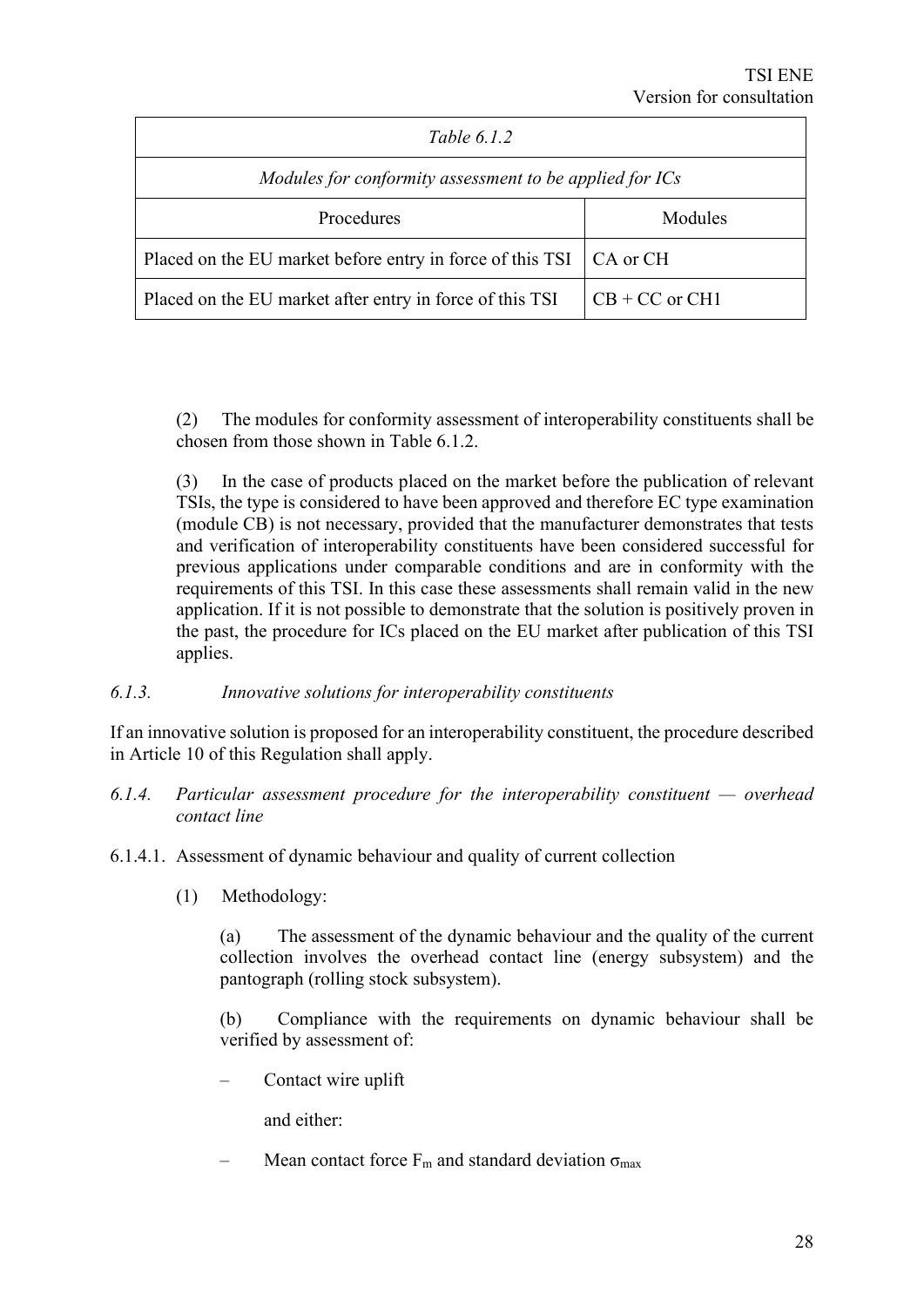or

– Percentage of arcing

(c) The Contracting Entity shall declare the method to be used for verification.

(d) The design of overhead contact line shall be assessed with a simulation tool validated according with EN 50318:2002 and by measurement according to EN 50317:2012.

For OCL with a design speed up to 100 km/h, simulation and measurement of the dynamic behaviour are not required.

(e) If an existing OCL design has been in operation for at least 20 years, then the requirement for simulation defined in the point (2) is optional. The measurement as defined in point (3) shall be carried out for the worst case arrangements of the pantographs regarding the interaction performance of this particular OCL design.

(f) The measurement can be conducted on a specially constructed test section or on a line where the overhead contact line is under construction.

(2) Simulation:

(a) For the purposes of simulation and analysis of the results, representative features (for example tunnels, crossovers, neutral sections etc.) shall be taken into account.

(b) The simulations shall be made using at least two different TSI compliant types of pantograph for the appropriate speed<sup>4</sup> and supply system, up to the design speed of the proposed interoperability constituent overhead contact line.

(c) It is allowed to perform the simulation using types of pantograph that are under the process of IC certification, provided that they fulfil the other requirements of LOC&PAS TSI.

(d) The simulation shall be performed for single pantograph and multiple pantographs with spacing according to the requirements set in point 4.2.13.

(e) In order to be acceptable, the simulated current collection quality shall be in accordance with point 4.2.12 for uplift, mean contact force and standard deviation for each of the pantographs.

#### (3) Measurement:

(a) If the simulation results are acceptable, a site dynamic test with a representative section of the new overhead contact line shall be undertaken.

i.e. the speed of the two types of pantograph shall be at least equal to the design speed of the simulated overhead contact line.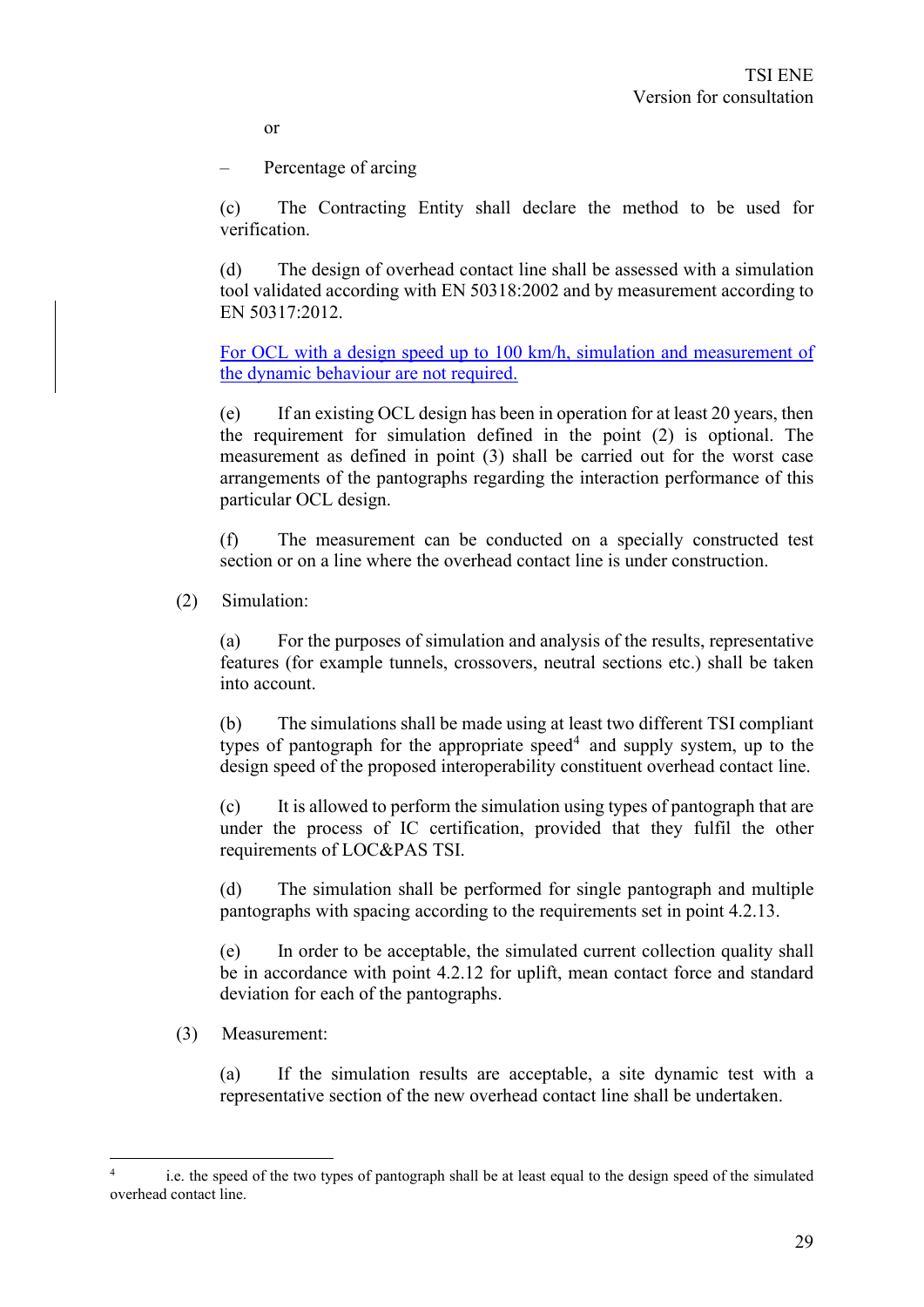(b) This measurement can be done before putting into service or under full operation conditions.

(c) For the above mentioned site test, one of the two types of the pantograph chosen for the simulation shall be installed on a rolling stock that allows the appropriate speed on the representative section.

(d) The tests shall be performed at least for the worst case arrangements of the pantographs regarding the interaction performance derived from the simulations. If it is not possible to test using spacing between pantographs of 8 m, then it is permissible, for tests at speeds of up to 80 km/h, to increase the spacing between two consecutive pantographs to up to 15 m.

(e) The mean contact force of each pantograph shall fulfil the requirements of the point 4.2.11 up to envisaged design speed of the OCL under test.

(f) In order to be acceptable, the measured current collection quality shall be in accordance with point 4.2.12, for uplift, and either the mean contact force and standard deviation or percentage of arcing. Regarding the uplift measurement the uplift of at least two steady arms shall be measured.

(g) If all the above assessments are passed successfully, the tested overhead contact line design shall be considered to be compliant and may be used on lines where the characteristics of the design are compatible.

(h) Assessment of dynamic behaviour and quality of current collection for interoperability constituent pantograph is set out in the point 6.1.3.7 of the LOC & PAS TSI.

 $\bigvee$  868/2018 Art. 1.4 and Annex

6.1.4.2. Assessment of current at standstill (DC systems only)

 $\bigvee$  1301/2014

I.7

The conformity assessment for DC systems shall be carried out in accordance with EN 50367:20122020, Annex A.3 for the static force defined in point 4.2.5.

*6.1.5. EC declaration of conformity of interoperability constituent OCL*

According to Annex IV, Section 3 of Directive 2008/57/EC, the EC declaration of conformity shall be accompanied by statement setting out the condition of use:

- (a) maximum design speed;
- (b) nominal voltage and frequency;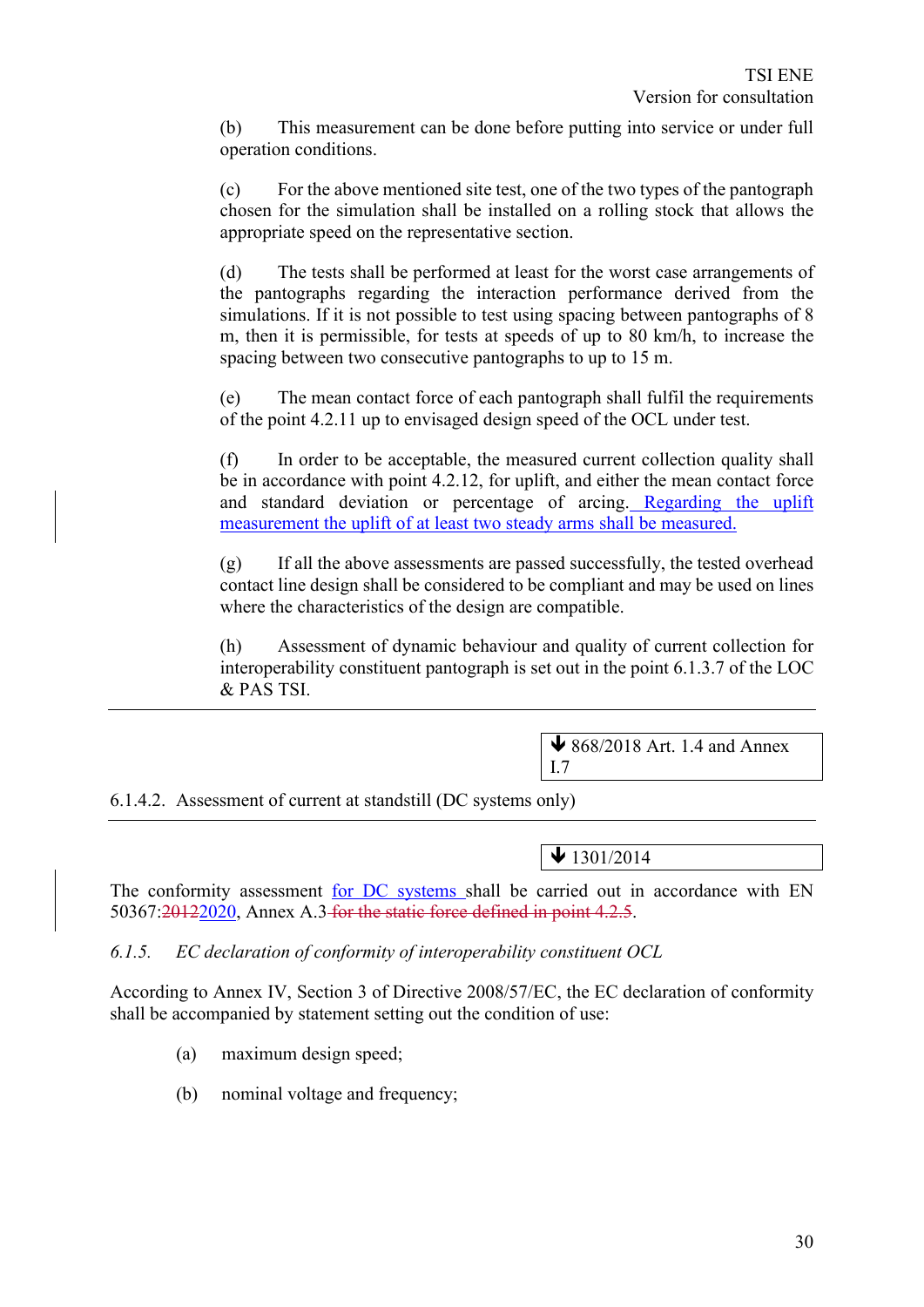|        |                                            | $\bigvee$ 868/2018 Art. 1.4 and Annex<br>I.8                                                                                                                                                                                                                   |
|--------|--------------------------------------------|----------------------------------------------------------------------------------------------------------------------------------------------------------------------------------------------------------------------------------------------------------------|
|        | (c)<br>continuous current rating;          |                                                                                                                                                                                                                                                                |
|        |                                            | $\bigvee$ 1301/2014                                                                                                                                                                                                                                            |
|        | accepted pantograph profile.<br>(d)        |                                                                                                                                                                                                                                                                |
| 6.2.   | <b>Energy subsystem</b>                    |                                                                                                                                                                                                                                                                |
| 6.2.1. | General provisions                         |                                                                                                                                                                                                                                                                |
|        |                                            | $\blacktriangleright$ 776/2019 Art. 3.6 and Annex<br>III.7(a)                                                                                                                                                                                                  |
|        | (1)<br>provisions of the relevant modules. | At the request of the applicant, the notified body carries out EC verification in<br>accordance with Article 15 of Directive (EU) 2016/797 and in accordance with the                                                                                          |
|        |                                            | $\bigvee$ 1301/2014                                                                                                                                                                                                                                            |
|        | (2)<br>verification.                       | If the applicant demonstrates that tests or verifications of an energy subsystem<br>have been successful for previous applications of a design in similar circumstances,<br>the notified body shall take these tests and verifications into account for the EC |
|        | (3)<br>point 6.2.4.                        | Assessment procedures for particular requirements for subsystem are set out in                                                                                                                                                                                 |
|        |                                            | $\blacktriangleright$ 776/2019 Art. 3.6 and Annex                                                                                                                                                                                                              |
|        |                                            | III.7(b)                                                                                                                                                                                                                                                       |
|        | (4)                                        | The applicant shall draw up the EC declaration of verification for the energy                                                                                                                                                                                  |

(4) The applicant shall draw up the EC declaration of verification for the energy subsystem in accordance with Article 15(1) of and Annex IV to Directive (EU) 2016/797.

 $\bigvee$  1301/2014

# *6.2.2. Application of modules*

For the EC verification procedure of the energy subsystem, the applicant or its authorised representative established within the Community may choose either:

(a) Module SG: EC verification based on unit verification, or

(b) Module SH1: EC verification based on full quality management system plus design examination.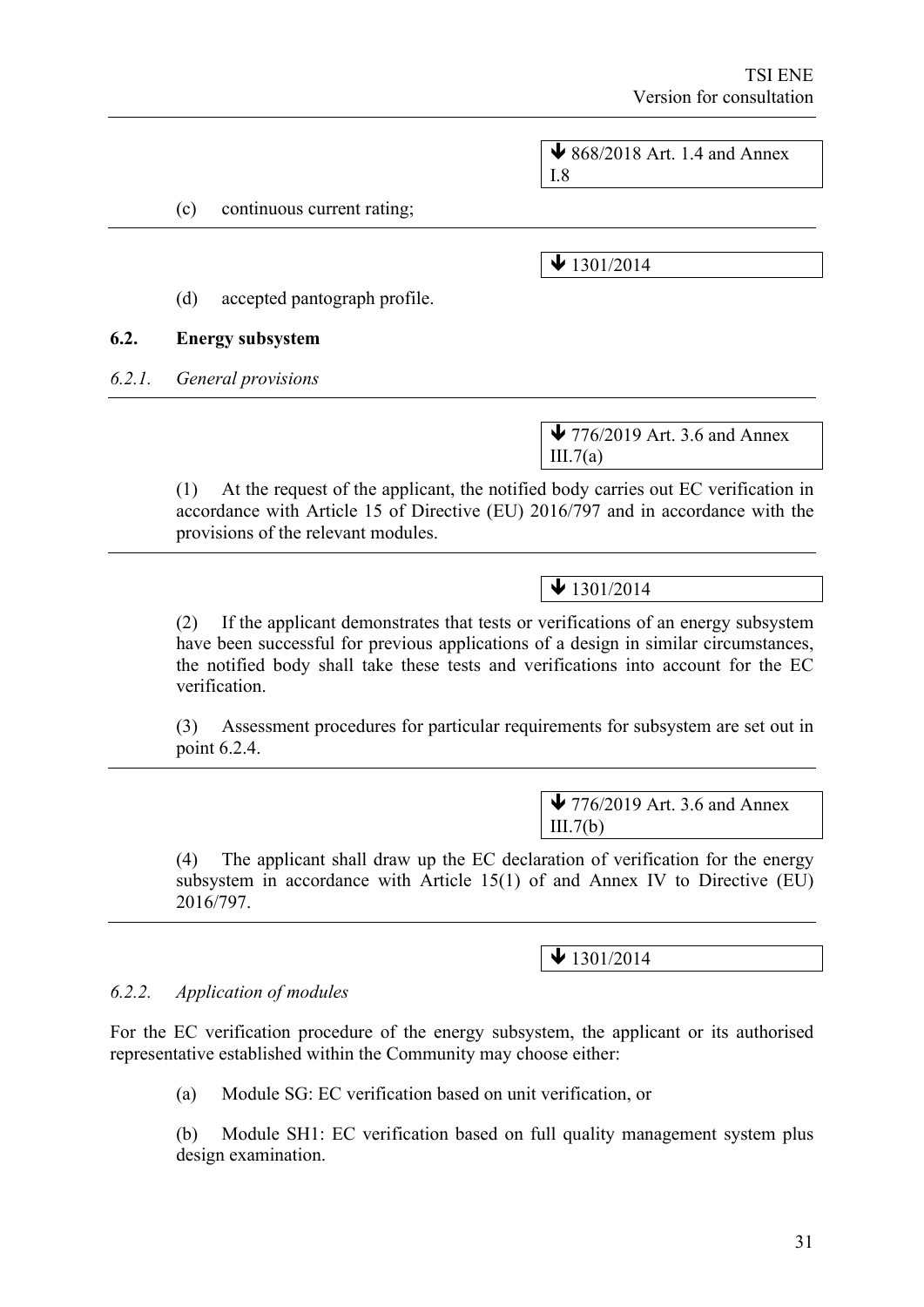#### 6.2.2.1. Application of module SG

In case of module SG, the notified body may take into account evidence of examinations, checking or tests that have been successfully performed under comparable conditions by other bodies or by (or on behalf of) the applicant.

#### 6.2.2.2. Application of module SH1

The module SH1 may be chosen only where the activities contributing to the proposed subsystem to be verified (design, manufacturing, assembling, installation) are subject to a quality management system for design, production, final product inspection and testing, approved and surveyed by a notified body.

#### *6.2.3. Innovative solutions*

If an innovative solution is proposed for the energy subsystem, the procedure described in Article 10 of this Regulation shall apply.

#### *6.2.4. Particular assessment procedures for energy subsystem*

6.2.4.1. Assessment of voltage and frequencyAssessment of mean useful voltage

(1) The assessment shall be demonstrated in accordance with EN 50388:2012, clause 15.4.

(2) The assessment shall be demonstrated only in the case of newly build or upgraded sub-systems.

(1) The applicant shall declare in the technical file which nominal voltage is chosen for the traction power supply for a newly built energy subsystem or in the case the traction power supply system is changed (e.g. migration from DC to AC).

(2) The selected traction power supply system shall be assessed by a document review in the design phase. Assessment is required only for a newly built sub-systems or in the case the traction power supply system will be changed (e.g. migration from DC to AC).

#### 6.2.4.1a. *Assessment of traction power supply performance*

(1) The applicant shall declare:

(a) a quality index as defined in the clause 4.2.4 for the subsystem

(b) that the output of the design study complies with clause 8.3 of EN 50388- 1:2022.

(2) The assessment shall be carried out by verifying only the existence of the declaration.

6.2.4.2. Assessment of regenerative braking

(1) The assessment for AC power supply fixed installations shall be demonstrated according to EN 50388:2012, clause 15.7.2.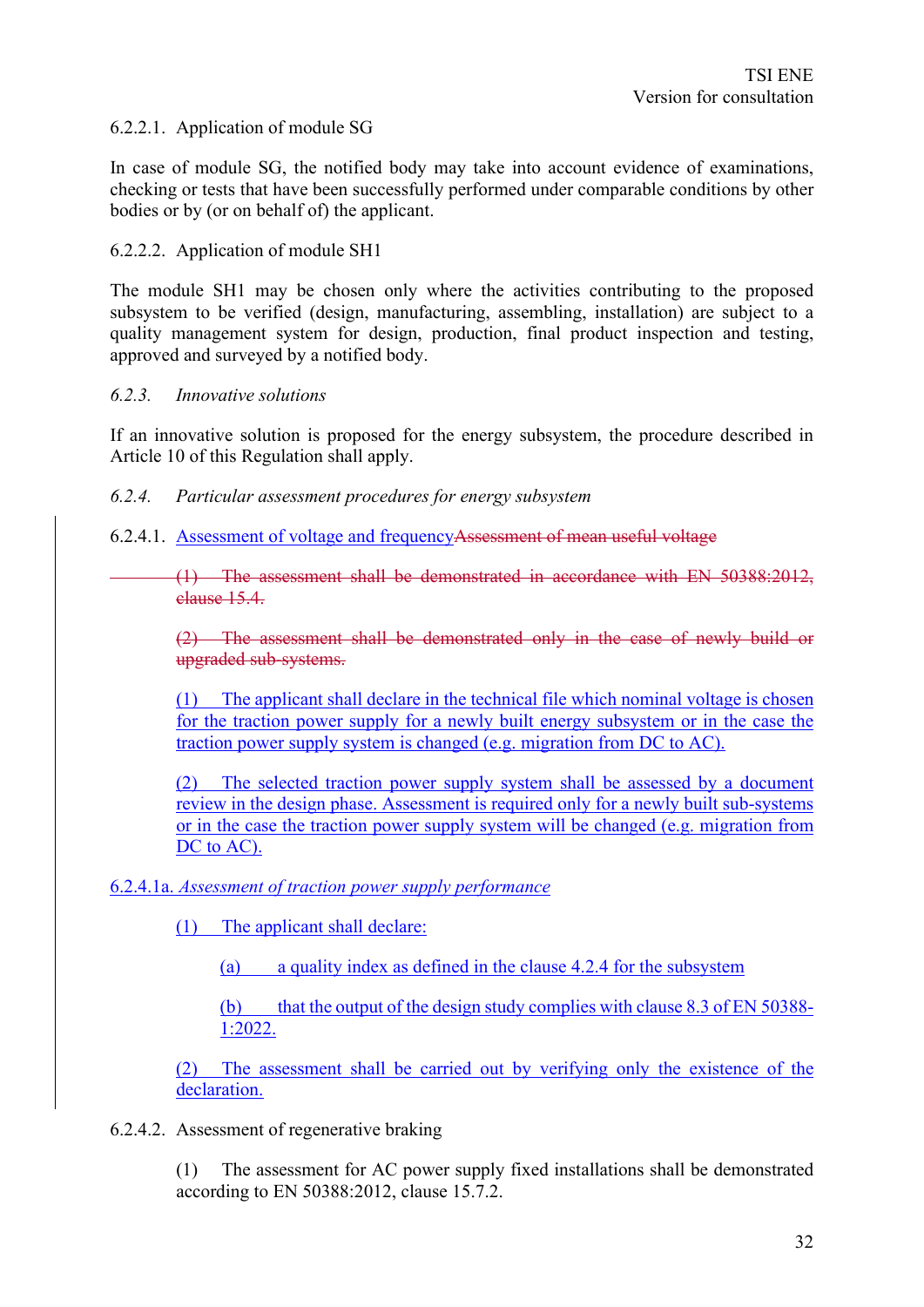(2) The assessment for DC power supply shall be demonstrated by a design review.

6.2.4.3. Assessment of electrical protection coordination arrangements

The assessment shall be demonstrated for design and operation of substations in accordance with EN 50388:2012, clause 15.6.

6.2.4.4. Assessment of harmonics and dynamic effects for AC traction power supply systems

(1) A compatibility study shall be carried out according to EN 50388:2012, clause 10.3.

(2) This study shall be carried out only in the case of introducing converters with active semi-conductors in the power supply system.

(3) The notified body shall assess if criteria of EN 50388:2012, clause 10.4 are fulfilled.

6.2.4.5. Assessment of dynamic behaviour and quality of current collection (integration into a subsystem)

(1) The main goal of this test is to identify allocation design and construction errors but not to assess the basic design in principle.

(2) Measurements of the interaction parameters shall be carried out in accordance with EN 50317:2012.

(3) These measurements shall be carried out with an interoperability constituent pantograph, exhibiting the mean contact force characteristics as required by point 4.2.11 of this TSI for the design speed of the line considering aspects related to minimum speed and siding tracks.

(4) The installed overhead contact line shall be accepted if the measurement results comply with the requirements in point 4.2.12.

(5) For operational speeds up to 120 km/h (AC systems) and up to 160 km/h (DC systems), measurement of the dynamic behaviour is not mandatory. In this case alternative methods of identifying construction errors shall be used, such as measurement of OCL geometry according to point 4.2.9.

(6) Assessment of dynamic behaviour and quality of current collection for integration of the pantograph into rolling stock subsystem are set out in point 6.2.3.20 of LOC & PAS TSI.

6.2.4.6. Assessment of the protective provisions against electric shock

(1) For each installation it shall be demonstrated that the basic design of protective provisions against electric shock is in accordance with point 4.2.18.

(2) In addition the existence of rules and procedures which ensure that the installation is installed as designed shall be checked.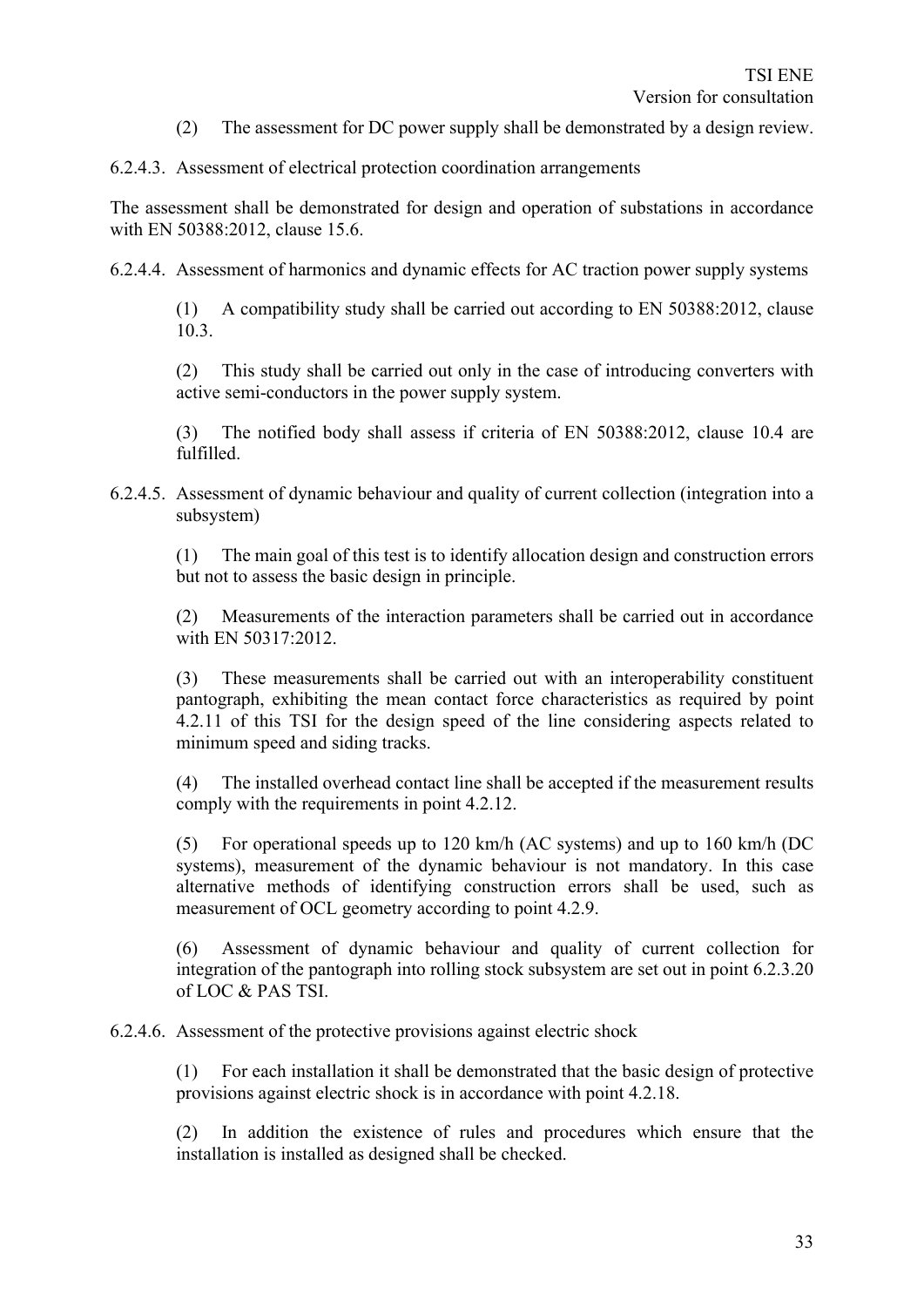#### 6.2.4.7. Assessment of maintenance plan

(1) The assessment shall be carried out by verifying the existence of the maintenance plan.

(2) The notified body is not responsible for assessing the suitability of the detailed requirements set out in the plan.

#### **6.3. Sub-system containing interoperability constituents not holding an EC declaration**

#### *6.3.1. Conditions*

(1) Until 31 May 2021, a notified body is allowed to issue an EC certificate of verification for a subsystem, even if some of the interoperability constituents incorporated within the subsystem are not covered by the relevant EC declarations of conformity and/or suitability for use according to this TSI, if the following criteria are complied with:

(a) the conformity of the subsystem has been checked against the requirements of Section 4 and in relation to points 6.2 and 6.3 and Section 7, except point 7.4, of this TSI by the notified body. Furthermore the conformity of the ICs to Section 5 and point 6.1 does not apply, and

(b) the interoperability constituents, which are not covered by the relevant EC declaration of conformity and/or suitability for use, have been used in a subsystem already approved and put in service in at least one of the Member State before the entry in force of this TSI.

(2) EC Declarations of conformity and/or suitability for use shall not be drawn up for the interoperability constituents assessed in this manner.

#### *6.3.2. Documentation*

(1) The EC certificate of verification of the subsystem shall indicate clearly which interoperability constituents have been assessed by the notified body as part of the subsystem verification.

(2) The EC declaration of verification of the subsystem shall indicate clearly:

(a) which interoperability constituents have been assessed as part of the subsystem,

(b) confirmation that the subsystem contains the interoperability constituents identical to those verified as part of the subsystem,

> $\blacktriangleright$  776/2019 Art. 3.6 and Annex III.8

(c) for those interoperability constituents, the reason(s) why the manufacturer did not provide an EC declaration of conformity and/or suitability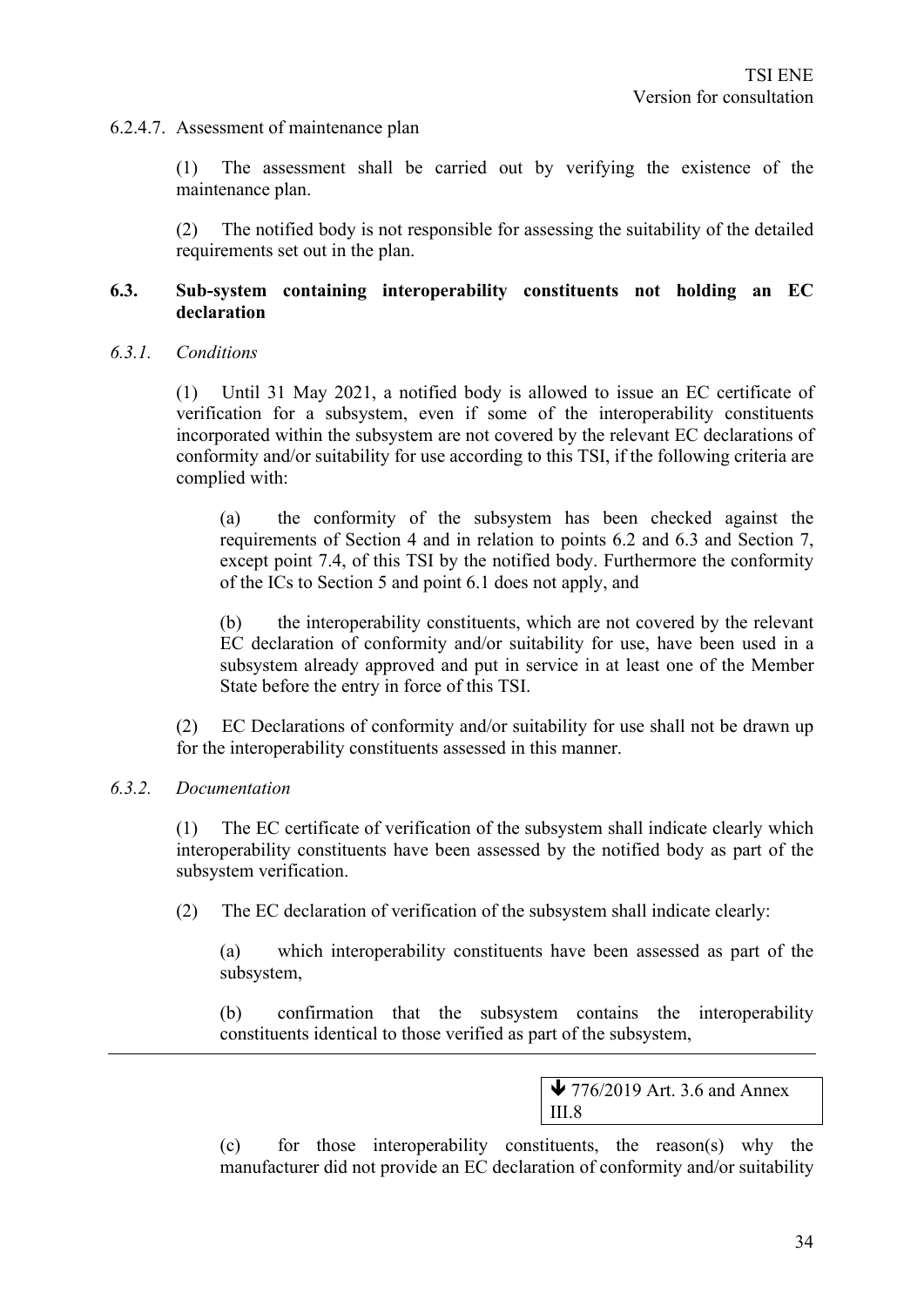for use before its incorporation into the subsystem, including the application of national rules notified under Article 13 of Directive (EU) 2016/797.

 $\bigvee$  1301/2014

# *6.3.3. Maintenance of the subsystems certified according to 6.3.1*

(1) During and after the transition period and until the subsystem is upgraded or renewed (taking into account the decision of Member State on application of TSIs), the interoperability constituents which do not hold an EC declaration of conformity and/or suitability for use and are of the same type are allowed to be used as maintenance related replacements (spare parts) for the subsystem, under the responsibility of the body responsible for maintenance.

(2) In any case the body responsible for maintenance must ensure that the components for maintenance related replacements are suitable for their applications, are used within their area of use, and enable interoperability to be achieved within the rail system while at the same time meeting the essential requirements. Such components must be traceable and certified in accordance with any national or international rule, or any code of practice widely acknowledged in the railway domain.

# **7. IMPLEMENTATION OF THE ENERGY TSI**

 $\blacktriangleright$  776/2019 Art. 3.6 and Annex III.9

Member States shall develop a national plan for the implementation of this TSI, considering the coherence of the entire rail system of the European Union. This plan shall include all projects regarding new, renewal and upgrading of energy subsystem, in line with the details mentioned in points 7.1 to 7.4 here below.

 $\bigvee$  1301/2014

# **7.1. Application of this TSI to railway lines**

Sections 4 to 6 and any specific provisions in points 7.2 to 7.3 here below apply in full to the lines within the geographical scope of this TSI, which will be placed in service as interoperable lines after this TSI enters into force.

# **7.2. Application of this TSI to new, renewed or upgraded railway lines**

#### *7.2.1. Introduction*

(1) For the purpose of this section, a 'new line' means a line that creates a route where none currently exists.

(2) The following situations may be considered as an upgrade or renewal of existing lines:

(a) the realignment of part of an existing route;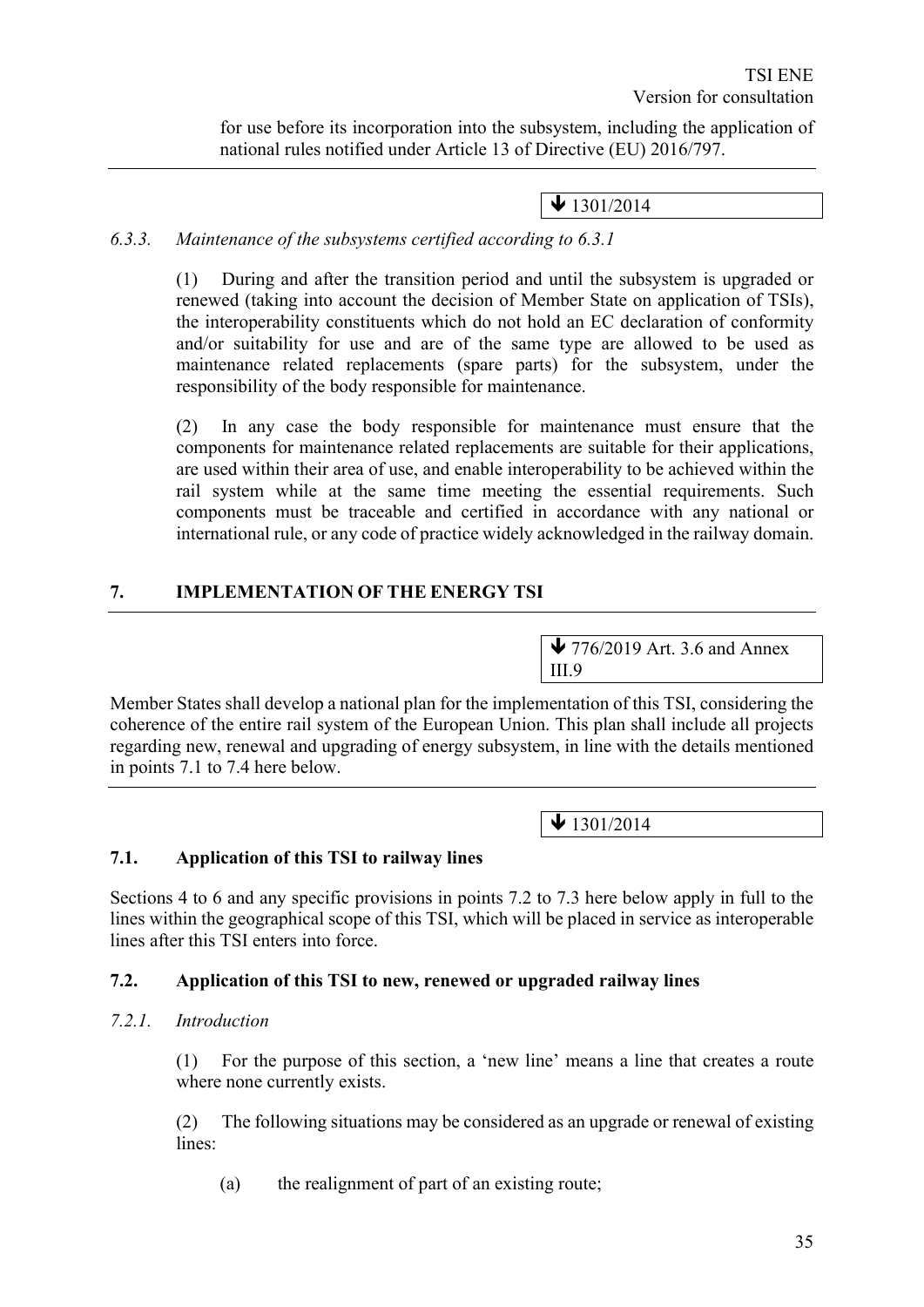(b) the creation of a bypass;

(c) the addition of one or more tracks on an existing route, regardless of the distance between the original tracks and the additional tracks.

> ↓ 776/2019 Art. 3.6 and Annex III.10

 $\bigvee$  1301/2014

#### *7.2.2. Implementation plan for voltage and frequency*

---

(1) The choice of power supply system is a Member State's competence. The decision should be taken on economic and technical grounds, taking into account at least the following elements:

(a) the existing power supply system in the Member State;

(b) any connection to railway line in neighbouring countries with an existing electrical power supply;

(c) power demand.

(2) New lines with speed greater than 250 km/h shall be supplied with one of the AC systems as defined in point 4.2.3.

#### *7.2.3. Implementation plan for OCL geometry*

7.2.3.1. Scope of the implementation plan

Member States' implementation plan shall take into account the following elements:

- (a) closing gaps between different OCL geometries;
- (b) any connection to the existing OCL geometries in neighbouring areas;
- (c) existing certified ICs OCL.
- 7.2.3.2. Implementation rules for 1435 mm track gauge system

The OCL shall be designed taking into account the following rules:

(a) New lines with speed greater than 250 km/h shall accommodate both pantographs as specified in the LOC & PAS TSI points 4.2.8.2.9.2.1 *(1600 mm)* and 4.2.8.2.9.2.2 *(1950 mm)*.

If this is not possible, the OCL shall be designed for use by at least a pantograph with the head geometry specified in the LOC & PAS TSI point 4.2.8.2.9.2.1 *(1600 mm)*.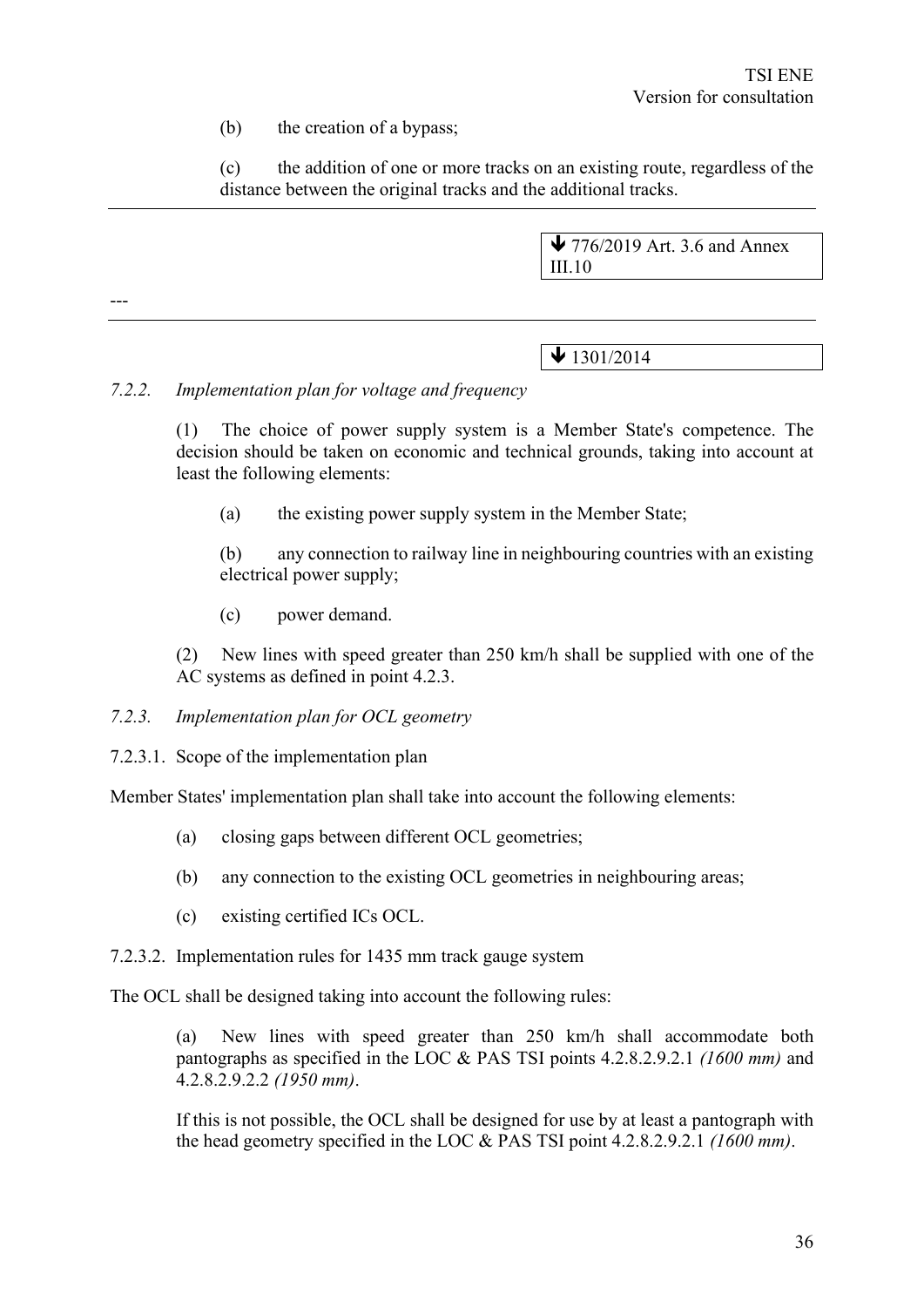(b) Renewed or upgraded lines with speed equal or greater than 250 km/h shall accommodate at least a pantograph with the head geometry specified in the LOC & PAS TSI point 4.2.8.2.9.2.1 *(1600 mm)*.

(c) Other cases: the OCL shall be designed for use by at least one of the pantographs with the head geometry specified in the LOC & PAS TSI points 4.2.8.2.9.2.1 *(1600 mm)* or 4.2.8.2.9.2.2 *(1950 mm)*.

7.2.3.3. Track gauge systems different than 1435mm

The OCL shall be designed for use by at least one of the pantographs with the head geometry specified in the LOC & PAS TSI point 4.2.8.2.9.2.

> $\bigvee$  868/2018 Art. 1.4 and Annex I.9

*7.2.4. By 1 January 2022, Member States shall ensure that an on-ground energy data collecting system capable to exchange compiled energy billing data in accordance with point 4.2.17 of this TSI is implemented.*

 $\blacktriangleright$  1301/2014

#### **7.3. Application of this TSI to existing lines**

 $\blacktriangleright$  776/2019 Art. 3.6 and Annex III.11

#### *7.3.1. Introduction*

In case this TSI shall apply to existing lines and without prejudice to point 7.4 (specific cases), the following elements shall be considered:

(a) The scope of the upgrading or renewal of the energy subsystem may cover the entire subsystem on a given line or only certain parts of the subsystem. In accordance with Article 18(6) of Directive (EU) 2016/797 the national safety authority shall examine the project and decide whether a new authorisation for placing in service is needed.

(b) Where a new authorisation is required, parts of the energy subsystem falling under the scope of the upgrading or renewal shall comply with this TSI and shall be subject to the procedure established in Article 15 of Directive (EU) 2016/797, unless a permission for non-application of TSI is granted according to Article 7 of Directive (EU) 2016/797.

(c) Where a new authorisation for placing in service is required, the Contracting Entity shall define the practical measures and different phases of the project, which are necessary to achieve the required levels of performance. These project phases may include transition periods for placing equipment into service with reduced levels of performance.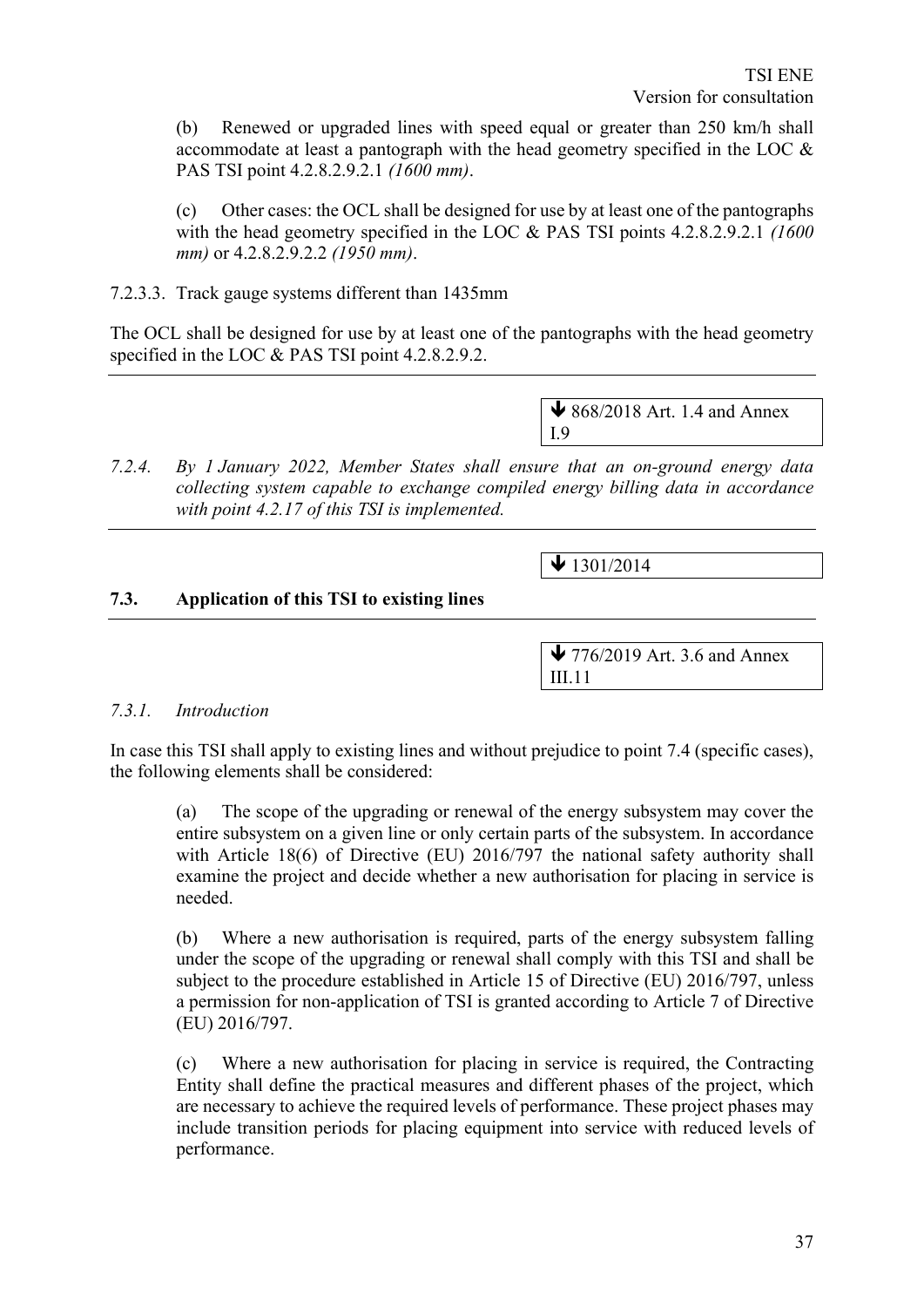(d) Where a new authorisation for placing in service is not required, compliance with this TSI is recommended. Where compliance is not possible, the contracting entity shall inform the Member State of the reasons thereof.

# $\bigvee$  1301/2014

# *7.3.2. Upgrading/renewal of the OCL and/or the power supply*

(1) It is possible to gradually modify all or part of the OCL and/or the power supply system — element by element — over an extended period of time to achieve compliance with this TSI.

> $\blacktriangleright$  776/2019 Art. 3.6 and Annex III.12

---

# $\bigvee$  1301/2014

(3) The process of upgrading/renewal should take into consideration the need of maintaining compatibility with the existing energy subsystem and other subsystems. For a project including elements not being TSI compliant, the procedures for the assessment of conformity and EC verification to be applied should be agreed with the Member State.

#### *7.3.3. Parameters related to maintenance*

While maintaining the energy subsystem, formal verifications and authorisations for placing into service are not required. However, maintenance replacements may be undertaken, as far as reasonably practicable, in accordance with the requirements of this TSI contributing to the development of interoperability.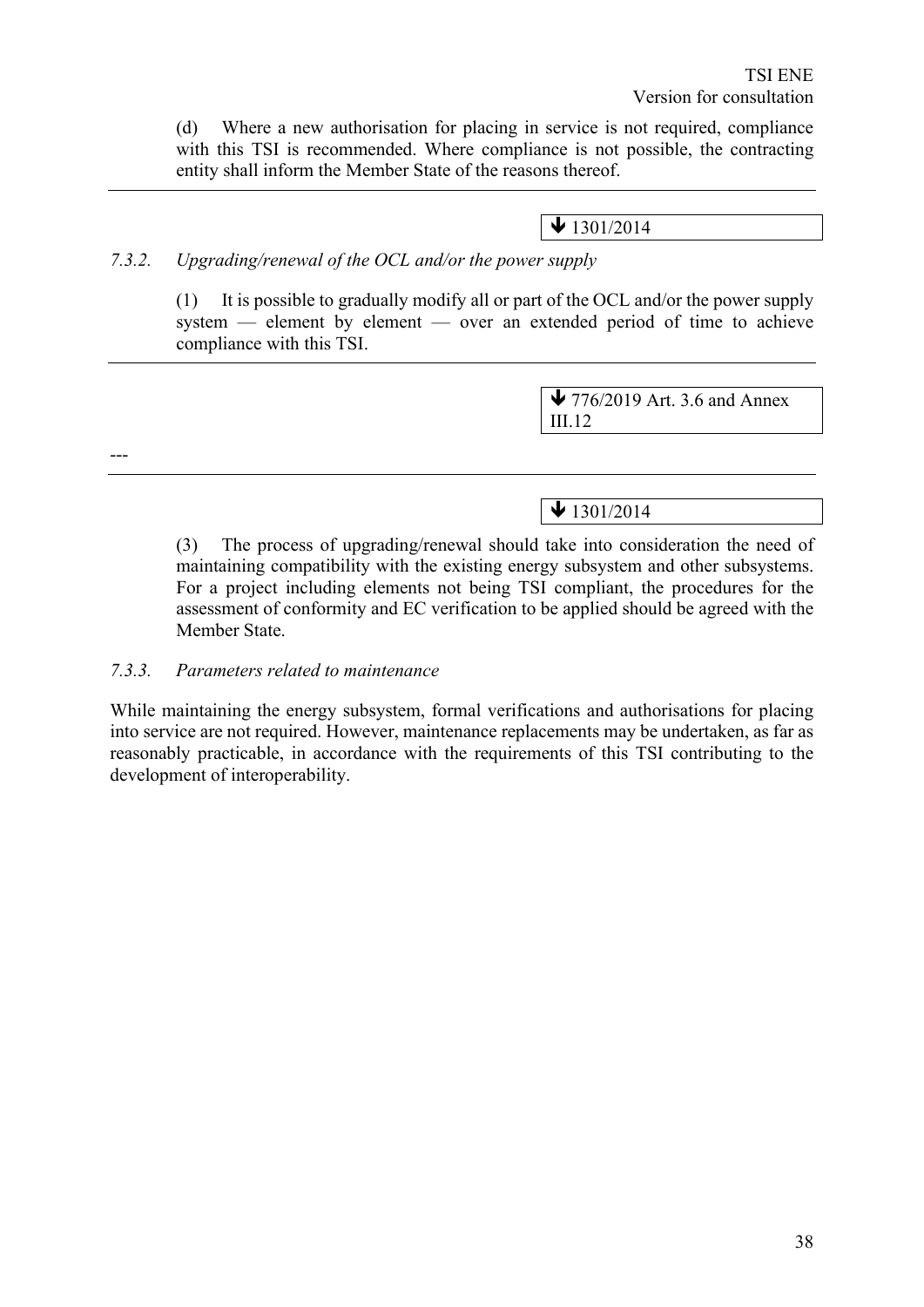$\bigvee$  868/2018 Art. 1.4 and Annex I.11

*7.3.4. The procedure to be used for the demonstration of the level of compliance of existing lines with the basic parameters of this TSI shall be in accordance with Recommendation 2014/881/EU.*

> $\blacktriangleright$  776/2019 Art. 3.6 and Annex III.13

# *7.3.5. Route compatibility checks before the use of authorised vehicles*

The procedure to be applied and the parameters of the energy subsystem to be used by the railway undertaking, for the purpose of route compatibility check are described in point 4.2.2.5 and appendix D1 of the Annex to Commission Implementing Regulation (EU) 2019/773<sup>5</sup>.

 $\sqrt{1301/2014}$ 

#### **7.4. Specific cases**

 $\blacktriangleright$  776/2019 Art. 3.6 and Annex III.14

#### *7.4.1. General*

(1) The specific cases, as listed in point 7.4.2, describe special provisions that are needed and authorised on particular networks of each Member State.

- (2) These specific cases are classified as:
- 'P' cases: 'permanent' cases,
- 'T' cases: 'temporary' cases, where the target system shall be reached by 31 December 2035.

All specific cases and their relevant dates shall be re-examined in the course of future revisions of the TSI with a view to limiting their technical and geographical scope based on an assessment of their impact on safety, interoperability, cross border services, TEN-T corridors, and the practical and economic impacts of retaining or eliminating them. Special account shall be given to availability of EU funding.

Specific cases shall be limited to the route or network where they are strictly necessary and taken account of through route compatibility procedures.

<sup>5</sup> Commission Implementing Regulation (EU) 2019/773 of 16 May 2019 on the technical specification for interoperability relating to the operation and traffic management subsystem of the rail system within the European Union and repealing Decision 2012/757/EU (OJ L 139 I, 27.5.2019, p. 5).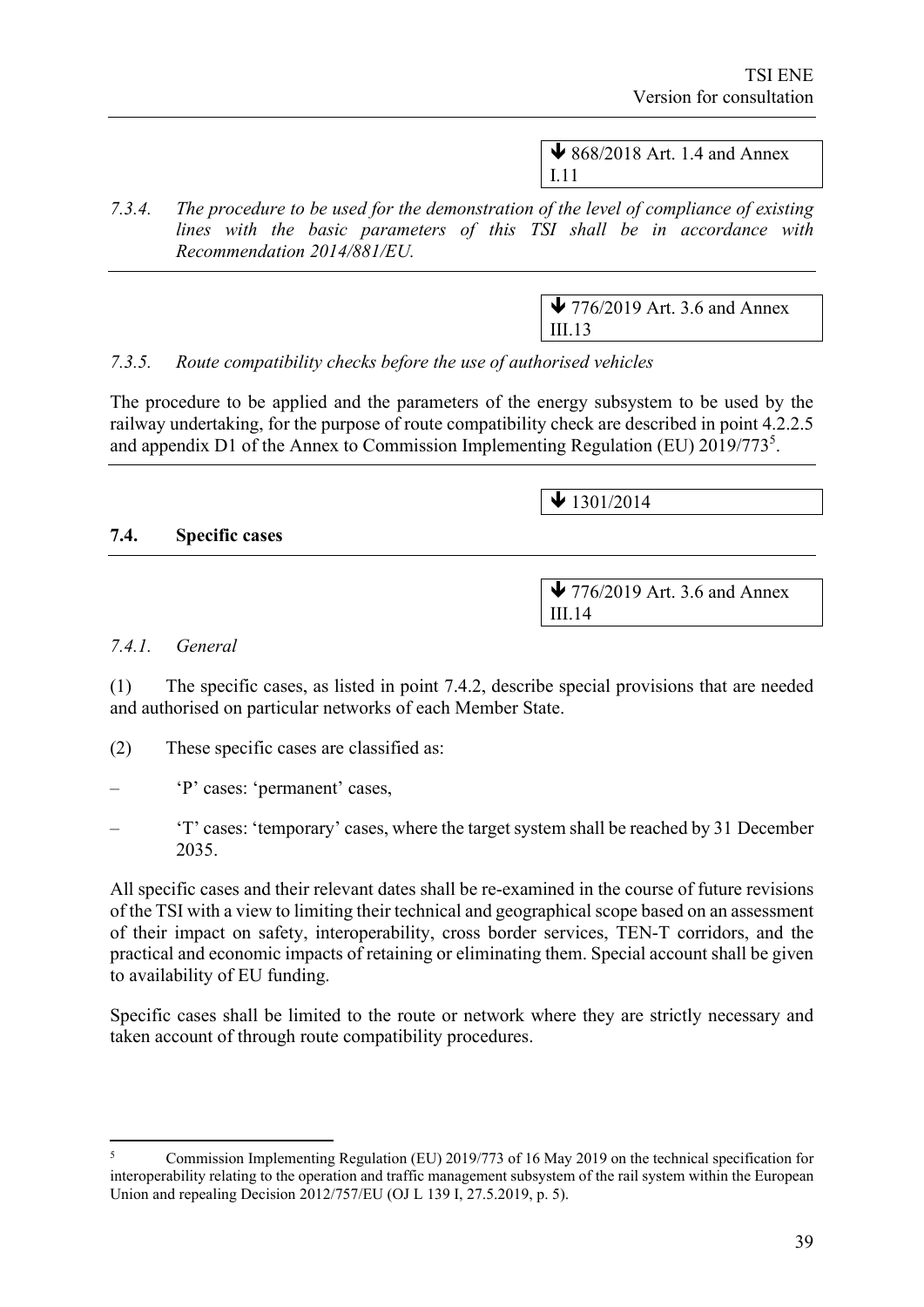# $\bigvee$  1301/2014

*7.4.2. List of specific cases*

7.4.2.1. Particular features on the Estonian network

7.4.2.1.1. Voltage and frequency (4.2.3)

P case

Maximum allowed voltage of overhead contact line in Estonia is 4 kV (3 kV DC networks).

7.4.2.2. Particular features on the French network

7.4.2.2.1. Voltage and frequency (4.2.3)

T case

The values and limits of the voltage and frequency at the terminals of the substation and at the pantograph of the 1,5 kV DC electrified lines:

– Nimes to Port Bou,

– Toulouse to Narbonne,

may extend the values set out in EN50163:2004, clause 4 ( $U_{\text{max2}}$  close to 2000 V).

7.4.2.2.2. Phase separation sections — lines with speed  $v \ge 250$  km/h (4.2.15.2)

P case

In case of upgrading/renewal of high speed lines LN 1, 2, 3 and 4 special design of phase separation sections is allowed.

7.4.2.3. 7Particular features on the Italian network

7.4.2.3.1. Phase separation sections — lines with speed  $v \ge 250$  km/h (4.2.15.2)

P case

In case of upgrading/renewal of high speed line Rome-Naples special design of phase separation sections is allowed.

7.4.2.4. Particular features on the Latvian network

7.4.2.4.1. Voltage and frequency (4.2.3)

P case

Maximum allowed voltage of overhead contact line in Latvia is 4 kV (3 kV DC networks).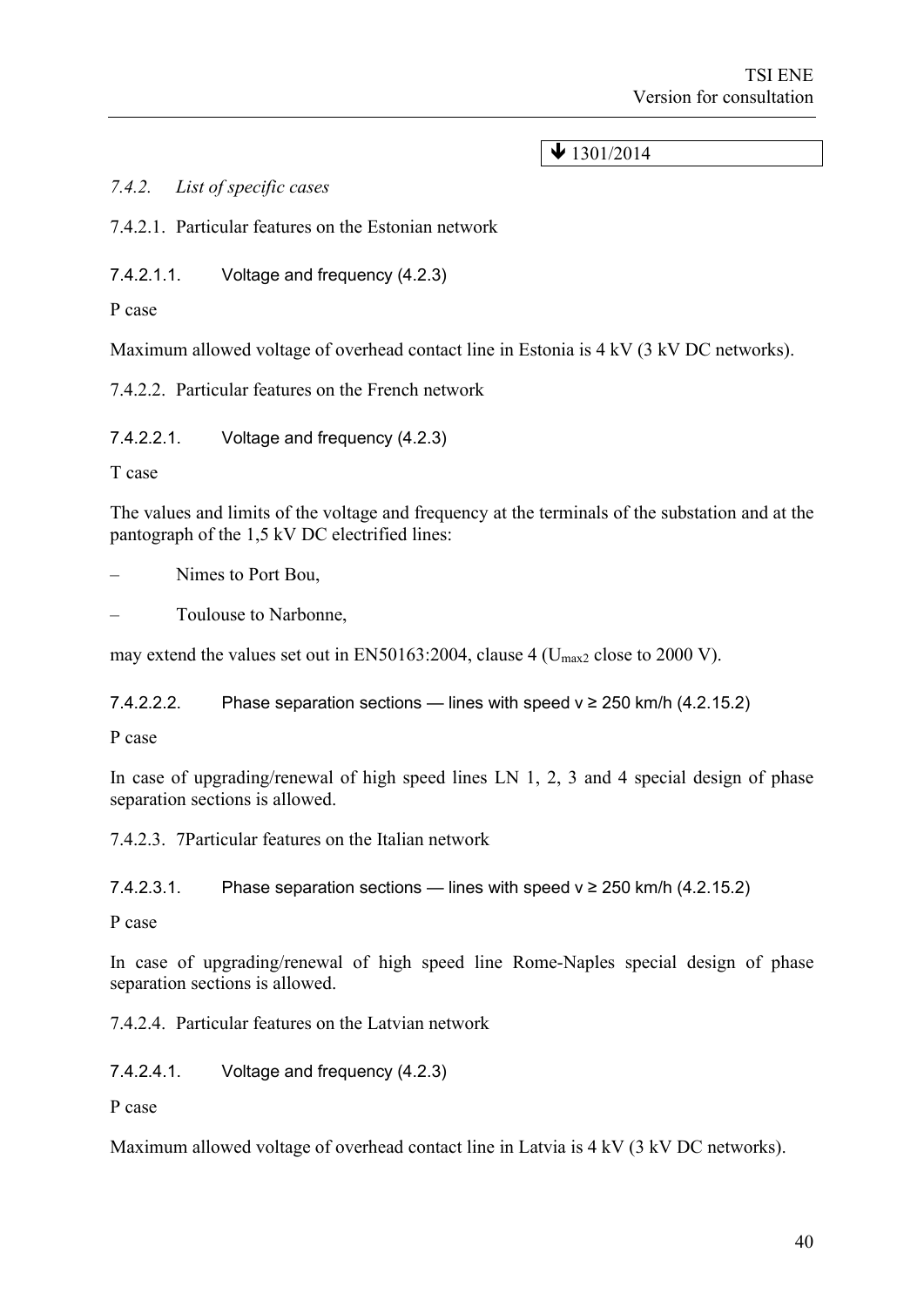7.4.2.5. Particular features on the Lithuanian network

7.4.2.5.1. Dynamic behaviour and quality of current collection (4.2.12)

P case

For existing overhead contact line designs the space for steady arm uplift is calculated according to national technical rules notified for this purpose.

7.4.2.6. Particular features on the Polish network

7.4.2.6.1. Electrical protection coordination arrangements (4.2.7)

P case

For Polish DC 3 kV network the note c in the table 7 of the standard EN 50388: 2012 is replaced by note: The tripping of the circuit breaker should be very rapid for high short-circuits currents. As far as possible, the traction unit circuit breaker should trip in order to try to avoid the substation circuit breaker tripping.

7.4.2.7. Particular features on the Spanish network

7.4.2.7.1. Contact wire height (4.2.9.1)

P case

On some sections of the future lines  $v > 250$  km/h the nominal contact height is allowed 5.60 m.

7.4.2.7.2. Phase separation sections — lines with speed  $v \ge 250$  km/h (4.2.15.2)

P case

In case of upgrading/renewal of existing high speed lines special design of phase separation sections shall be kept.

7.4.2.8. Particular features on the Swedish network

7.4.2.8.1. Assessment of mean useful voltage (6.2.4.1)

P case

Alternatively to assessment of mean useful voltage according to EN 50388:2012, clause 15.4, the power supply performance is also allowed to be assessed by:

- A comparison with a reference where the power supply solution has been used for a similar or more demanding train schedule. The reference shall have a similar or larger:
	- distance to the voltage controlled bus bar (frequency converter station),
	- impedance of the OCL system.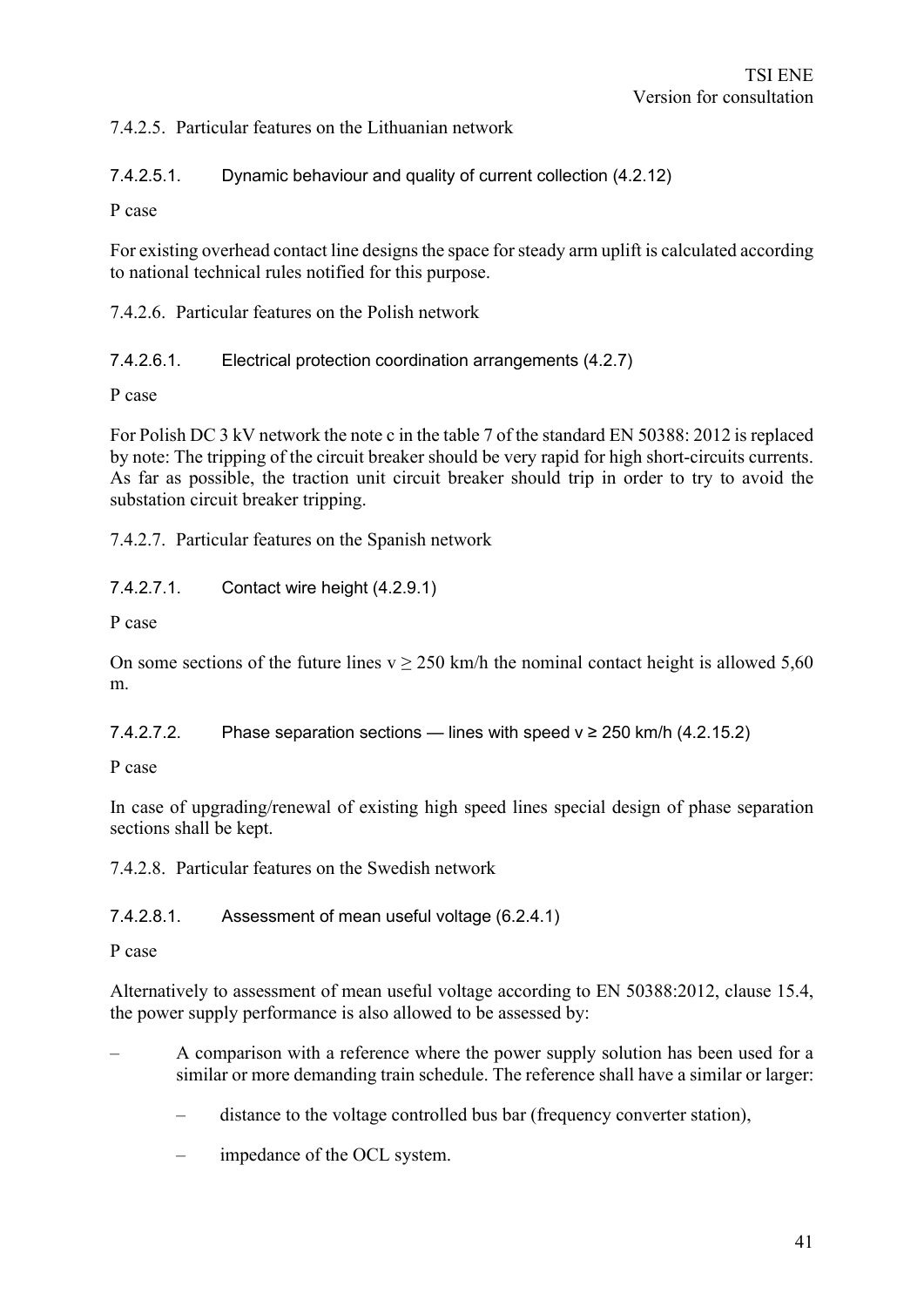– A rough estimation of Umean useful for simple cases resulting in an increased additional capacity for future traffic demands.

# 7.4.2.9. Particular features on the UK network for Great Britain

# 7.4.2.9.1. Voltage and frequency (4.2.3)

P case

It is permissible to continue to upgrade, renew and extend networks equipped with the electrification system operating at 600/750 V DC and utilising conductor rails in a three and/or four rail configuration in accordance with the national technical rules notified for this purpose.

Specific case for the United Kingdom of Great Britain and Northern Ireland, applying only to the mainline network in Great Britain.

7.4.2.9.2. Contact wire height (4.2.9.1)

P case

For new, upgrade or renewal of the energy subsystem on existing infrastructure it is allowed to design the overhead contact line wire height in accordance with the national technical rules notified for this purpose.

Specific case for the United Kingdom of Great Britain and Northern Ireland, applying only to the mainline network in Great Britain.

7.4.2.9.3. Maximum lateral deviation (4.2.9.2) and pantograph gauge (4.2.10)

P case

For new, upgrade or renewal of the energy subsystem on existing infrastructure it is allowed to calculate the adjustment to the maximum lateral deviation, the verification heights, and pantograph gauge in accordance with the national technical rules notified for this purpose.

Specific case for the United Kingdom of Great Britain and Northern Ireland, applying only to the mainline network in Great Britain.

#### 7.4.2.9.4. Protective provisions against electric shock (4.2.18)

P case

For upgrade or renewal of the existing energy subsystem or the construction of new energy subsystems on existing infrastructure, in place of the reference to EN50122-1:2011+A1:2011 clause 5.2.1, it is allowed to design the protective provisions against electric shock in accordance with the national technical rules notified for this purpose.

Specific case for the United Kingdom of Great Britain and Northern Ireland, applying only to the mainline network in Great Britain.

#### 7.4.2.9.5. Conformity assessment of OCL as component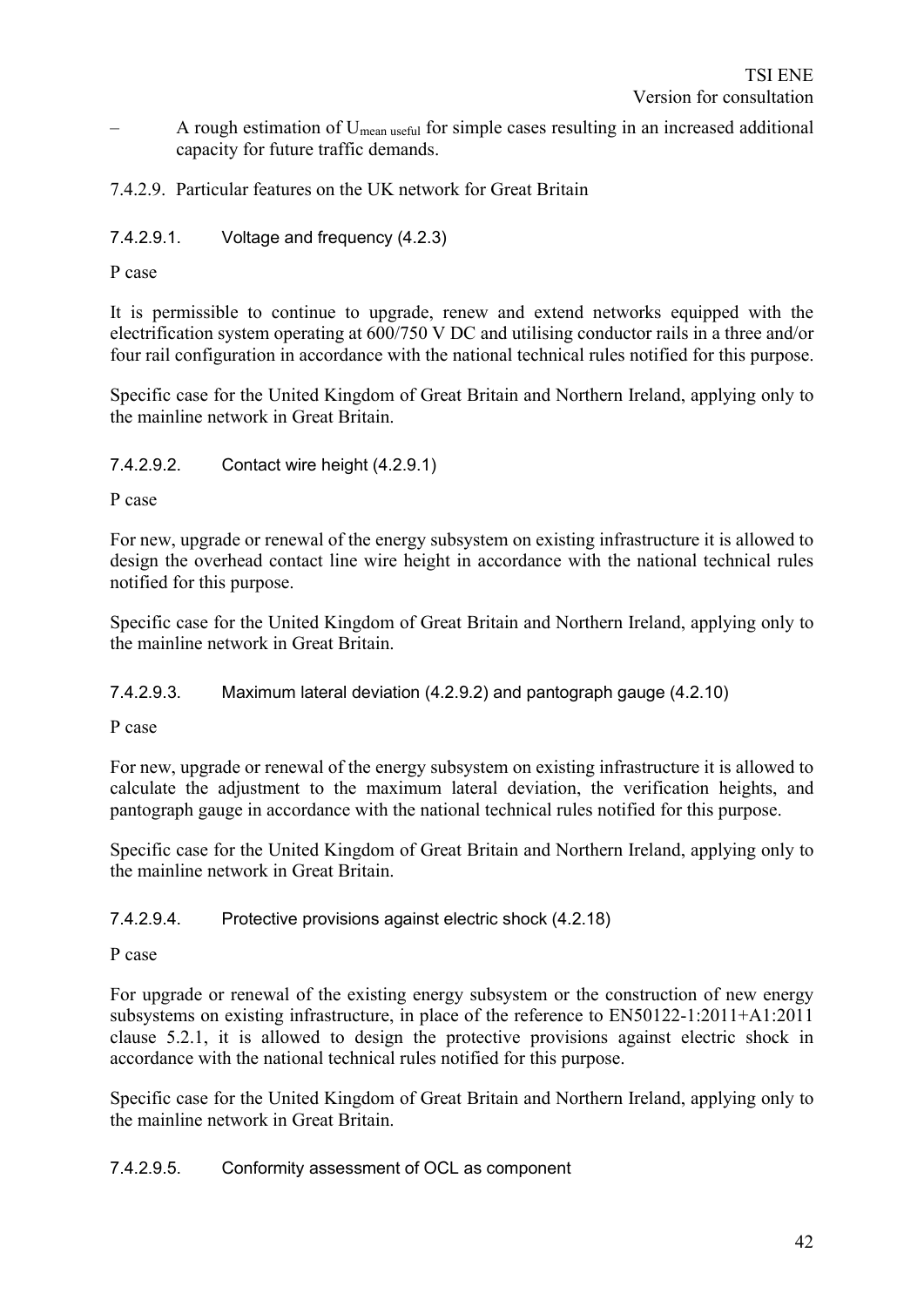P case

The national rules may define the procedure for conformity related to points 7.4.2.9.2 and 7.4.2.9.3 and associated certificates.

The procedure may include the conformity assessment of parts which are not subject to a specific case.

7.4.2.10.7 Particular features on the Eurotunnel network

7.4.2.10.1. Contact wire height (4.2.9.1)

P case

For, upgrade or renewal of the existing energy subsystem it is allowed for the overhead contact line wire height to be designed in accordance with the technical rules notified for this purpose.

> 868/2018 Art. 1.4 and Annex I.12

---

| $\bigvee$ 1301/2014                  |  |
|--------------------------------------|--|
| $\rightarrow$ Corrigendum, OJ L 013, |  |
| 20.1.2015, p. 13                     |  |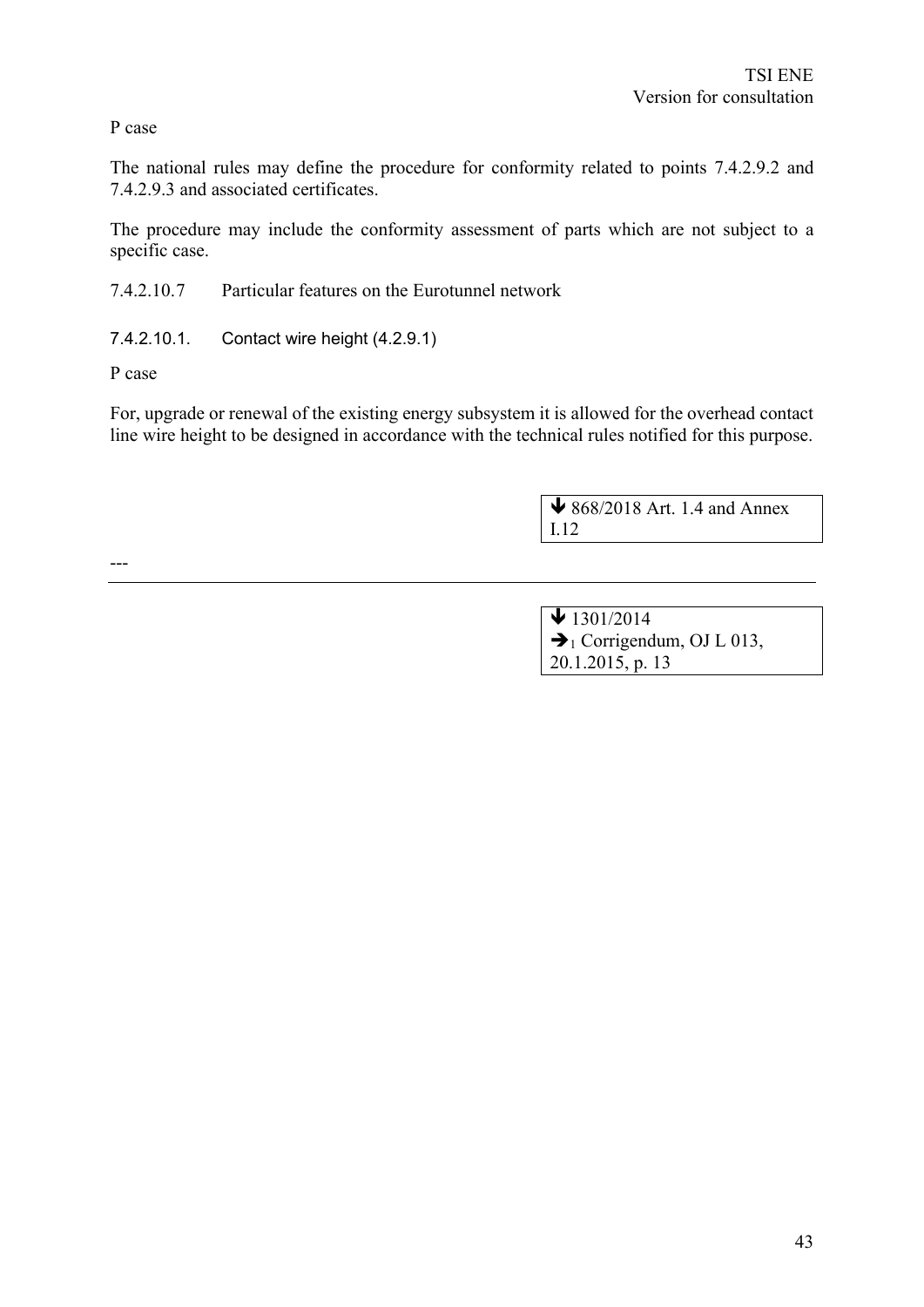*Appendix A*

# **Conformity assessment of interoperability constituents**

#### **A.1 SCOPE**

This Appendix indicates the conformity assessment of interoperability constituent (overhead contact line) of the energy subsystem.

For existing interoperability constituents, the process described in point 6.1.2. shall be followed.

#### **A.2 CHARACTERISTICS**

The characteristics of the interoperability constituent to be assessed applying modules CB or CH1 are marked by an X in Table A.1. The production phase shall be assessed within the subsystem.

| Table A.1                                                             |                                                                       |                              |                   |                     |  |  |
|-----------------------------------------------------------------------|-----------------------------------------------------------------------|------------------------------|-------------------|---------------------|--|--|
|                                                                       | Assessment of the interoperability constituent: overhead contact line |                              |                   |                     |  |  |
|                                                                       | Assessment in the following phase                                     |                              |                   |                     |  |  |
| $Characteristic$ - point                                              |                                                                       | Design and development phase |                   | Production phase    |  |  |
|                                                                       | Design                                                                | Manufacturing                | Test <sup>6</sup> | Product quality     |  |  |
|                                                                       | review                                                                | process review               |                   | (series production) |  |  |
| Geometry of the OCL —<br>5.2.1.1                                      | X                                                                     | N/A                          | N/A               | N/A                 |  |  |
| Mean contact force —<br>5.2.1.2 <sup>7</sup>                          | $\mathbf{X}$                                                          | N/A                          | N/A               | N/A                 |  |  |
| Dynamic behaviour -<br>5.2.1.3                                        | X                                                                     | N/A                          | X                 | N/A                 |  |  |
| Space for steady arm uplift<br>$-5.2.1.4$                             | X                                                                     | N/A                          | X                 | N/A                 |  |  |
| Pantograph spacing for<br>overhead contact line<br>$design - 5.2.1.5$ | X                                                                     | N/A                          | N/A               | N/A                 |  |  |

<sup>&</sup>lt;sup>6</sup> Test as defined in Section 6.1.4. on particular assessment procedure for the interoperability constituent — overhead contact line.

<sup>7</sup> The measurement of the contact force is integrated with the process of assessment of dynamic behaviour and quality of current collection.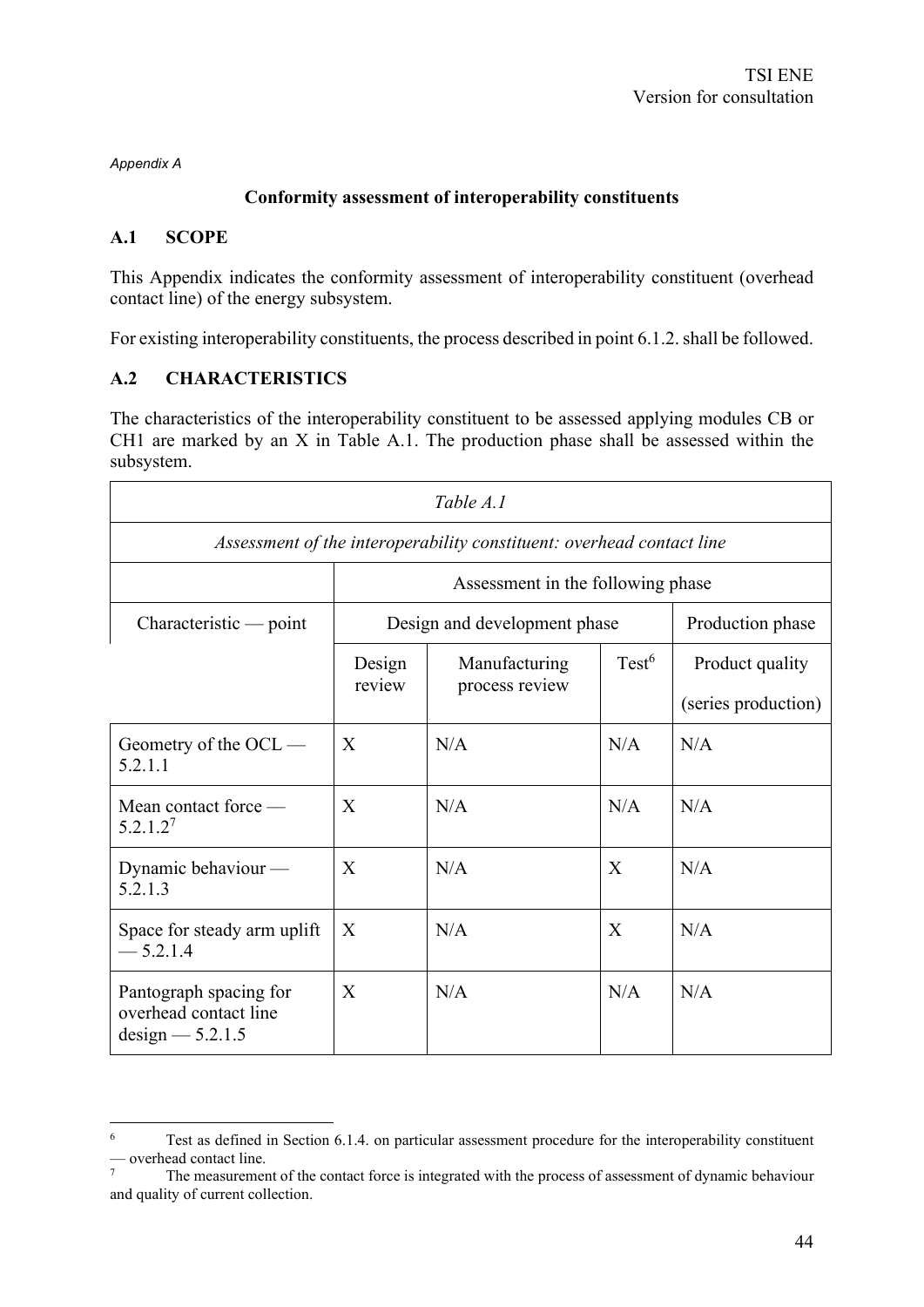TSI ENE Version for consultation

| Current at standstill —<br>5.2.1.6 | X | N/A | X<br>(only<br>for DC<br>system<br><u>s</u> | N/A |
|------------------------------------|---|-----|--------------------------------------------|-----|
| Contact wire material —<br>5.2.1.7 | X | N/A | N/A                                        | N/A |

|  | not applicable |
|--|----------------|
|--|----------------|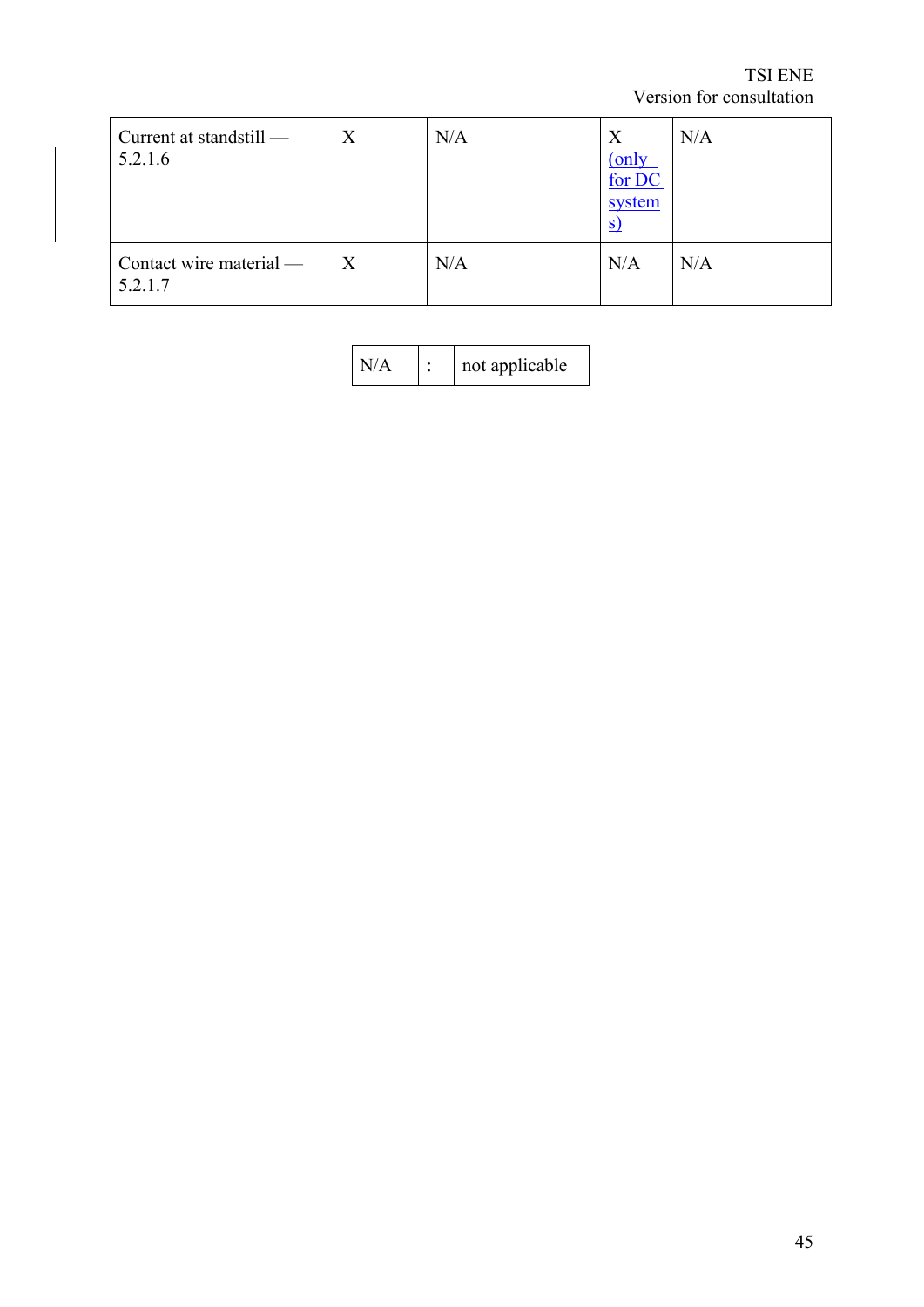*Appendix B*

# **EC verification of the energy subsystem**

# **B.1 SCOPE**

This Appendix indicates the EC verification of the energy subsystem.

# **B.2 CHARACTERISTICS**

The characteristics of the subsystem to be assessed in the different phases of design, installation and operation are marked by  $\check{X}$  in Table B.1.

| Table B.1                                                                             |                             |                                        |                                              |                                                  |  |
|---------------------------------------------------------------------------------------|-----------------------------|----------------------------------------|----------------------------------------------|--------------------------------------------------|--|
| EC verification of the energy subsystem                                               |                             |                                        |                                              |                                                  |  |
| Basic parameters                                                                      | Assessment phase            |                                        |                                              |                                                  |  |
|                                                                                       | Design<br>develop.<br>phase | Production phase                       |                                              |                                                  |  |
|                                                                                       | Design<br>review            | Construction,<br>assembly,<br>mounting | Assembled,<br>before putting<br>into service | Validation under<br>full operating<br>conditions |  |
| Voltage and frequency<br>4.2.3                                                        | X                           | N/A                                    | N/A                                          | N/A                                              |  |
| Parameters relating to<br>supply system<br>performance - 4.2.4                        | X                           | N/A                                    | N/A                                          | N/A                                              |  |
| DC systems only:<br>Current eapacity, DC<br>systems, trains at<br>standstill $-4.2.5$ | $X^8$                       | N/A                                    | N/A                                          | N/A                                              |  |
| Regenerative braking<br>$-4.2.6$                                                      | X                           | N/A                                    | N/A                                          | N/A                                              |  |
| Electrical protection<br>coordination<br>$arrangements -4.2.7$                        | X                           | N/A                                    | X                                            | N/A                                              |  |
| Harmonics and<br>dynamic effects for AC                                               | X                           | N/A                                    | N/A                                          | N/A                                              |  |

<sup>8</sup> Only to be carried out if the overhead contact line has not been assessed as interoperability constituent.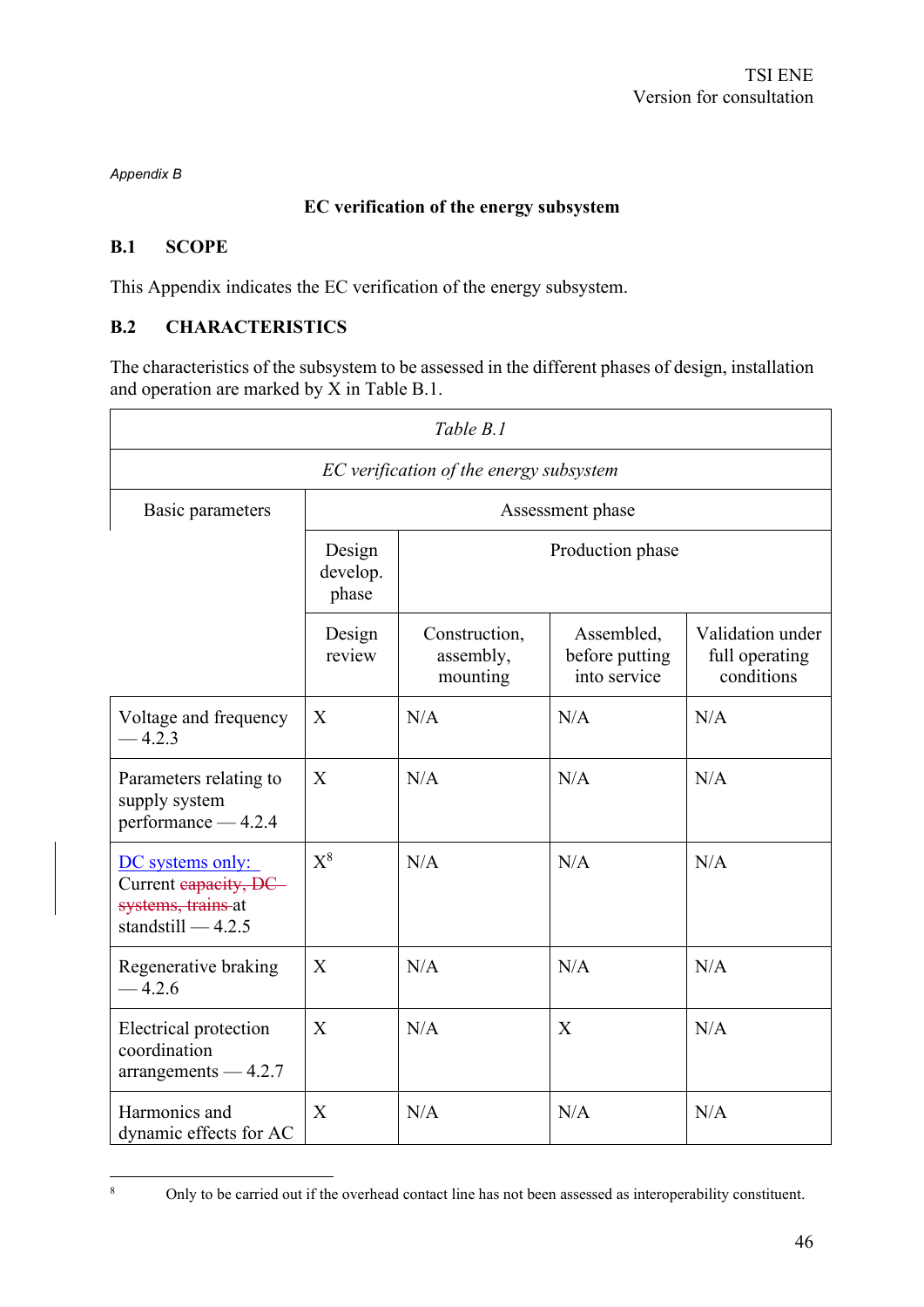| traction power supply<br>systems-4.2.8                                      |          |          |                |            |
|-----------------------------------------------------------------------------|----------|----------|----------------|------------|
| Geometry of the<br>overhead contact line<br>$-4.2.9$                        | $X^9$    | N/A      | $\rm N/A^{10}$ | N/A        |
| Pantograph gauge —<br>4.2.10                                                | X        | N/A      | N/A            | N/A        |
| Mean contact force —<br>4.2.11                                              | $X^{11}$ | N/A      | N/A            | N/A        |
| Dynamic behaviour<br>and quality of current<br>$\text{collection} - 4.2.12$ | $X^{12}$ | N/A      | $X^{1314}$     | $N/A^{15}$ |
| Pantograph spacing for<br>overhead contact line<br>$design - 4.2.13$        | $X^{16}$ | N/A      | N/A            | N/A        |
| Contact wire material<br>$-4.2.14$                                          | $X^{17}$ | N/A      | N/A            | N/A        |
| Phase separation<br>sections $-4.2.15$                                      | X        | N/A      | N/A            | N/A        |
| System separation<br>sections $-4.2.16$                                     | X        | N/A      | N/A            | N/A        |
| On-ground energy data<br>collecting system -<br>4.2.17                      | N/A      | N/A      | N/A            | N/A        |
| Protective provisions<br>against electric shock<br>$-4.2.18$                | X        | $X^{18}$ | $X^{19}$       | N/A        |

<sup>&</sup>lt;sup>9</sup> Only to be carried out if the overhead contact line has not been assessed as interoperability constituent. <sup>10</sup> To be carried out as an alternative assessment method in case the dynamic behaviour of the OCL

<sup>18</sup> To be carried out in case the check is not done by another independent body.<br><sup>19</sup> To be carried out in case the check is not done by another independent body.

integrated into subsystem is not measured (see point  $6.2.4.5$ )<br> $\frac{11}{11}$  Only to be carried out if the overhead contect line be

<sup>&</sup>lt;sup>11</sup> Only to be carried out if the overhead contact line has not been assessed as interoperability constituent.

<sup>&</sup>lt;sup>12</sup> Only to be carried out if the overhead contact line has not been assessed as interoperability constituent.<br><sup>13</sup> Velidation under full energies conditions shall sply be done when the velidation in the phase id seemble <sup>13</sup> Validation under full operating conditions shall only be done when the validation in the phase 'Assembly before putting into service' is not possible.

<sup>14</sup> To be carried out as an alternative assessment method in case the dynamic behaviour of the OCL integrated into subsystem is not measured (see point 6.2.4.5)<br><sup>15</sup>

Validation under full operating conditions shall only be done when the validation in the phase 'Assembly before putting into service' is not possible.

<sup>&</sup>lt;sup>16</sup> Only to be carried out if the overhead contact line has not been assessed as interoperability constituent.

<sup>&</sup>lt;sup>17</sup> Only to be carried out if the overhead contact line has not been assessed as interoperability constituent.<br><sup>18</sup> To be carried out in case the check is not done by another independent body.

To be carried out in case the check is not done by another independent body.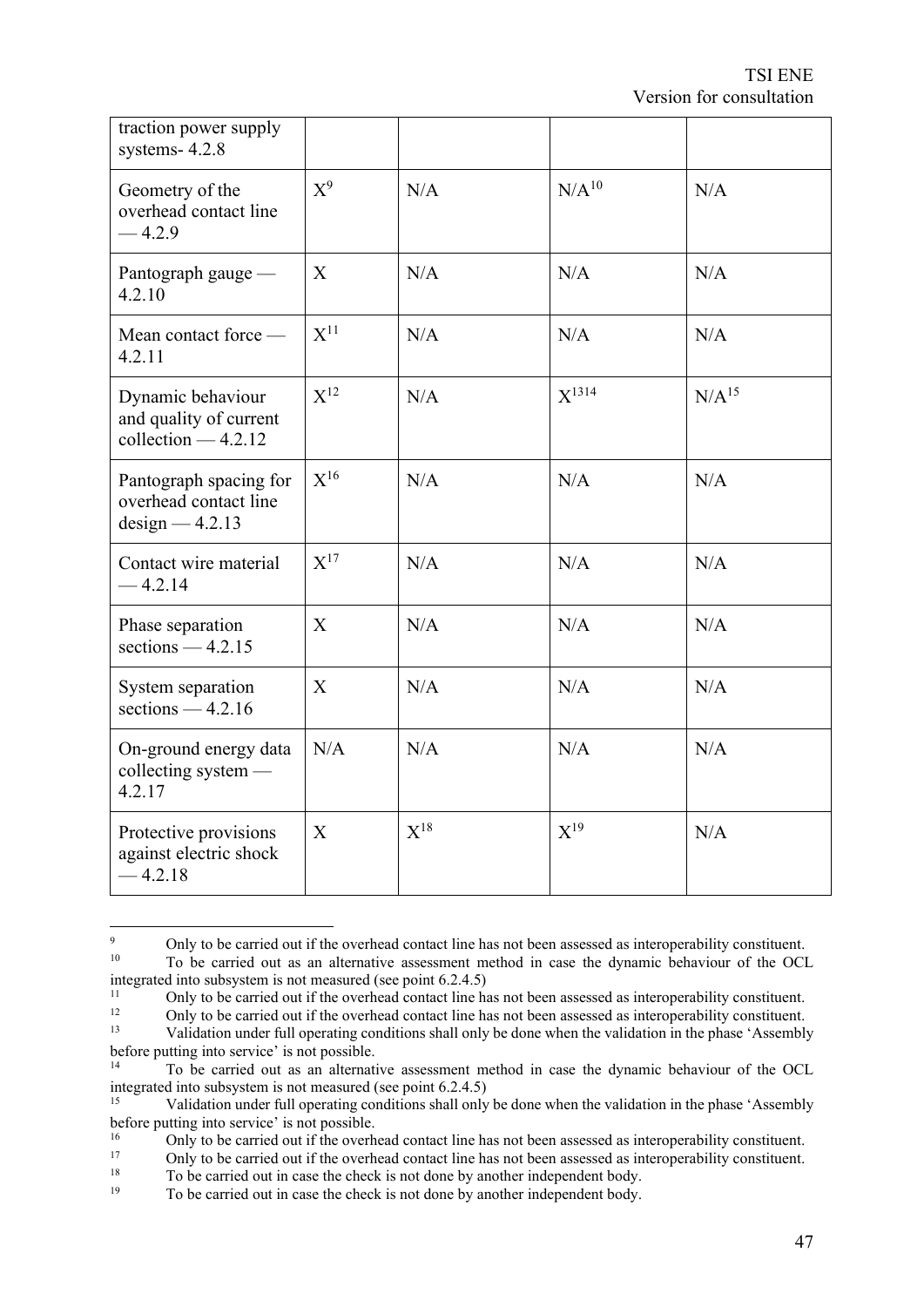TSI ENE Version for consultation

| $\blacksquare$ Maintenance rules —<br>4.1 | N/A | . T /<br>N/A | ∡⊾ | N/A |
|-------------------------------------------|-----|--------------|----|-----|
|                                           |     |              |    |     |

| N/ |  | not applicable |
|----|--|----------------|
|----|--|----------------|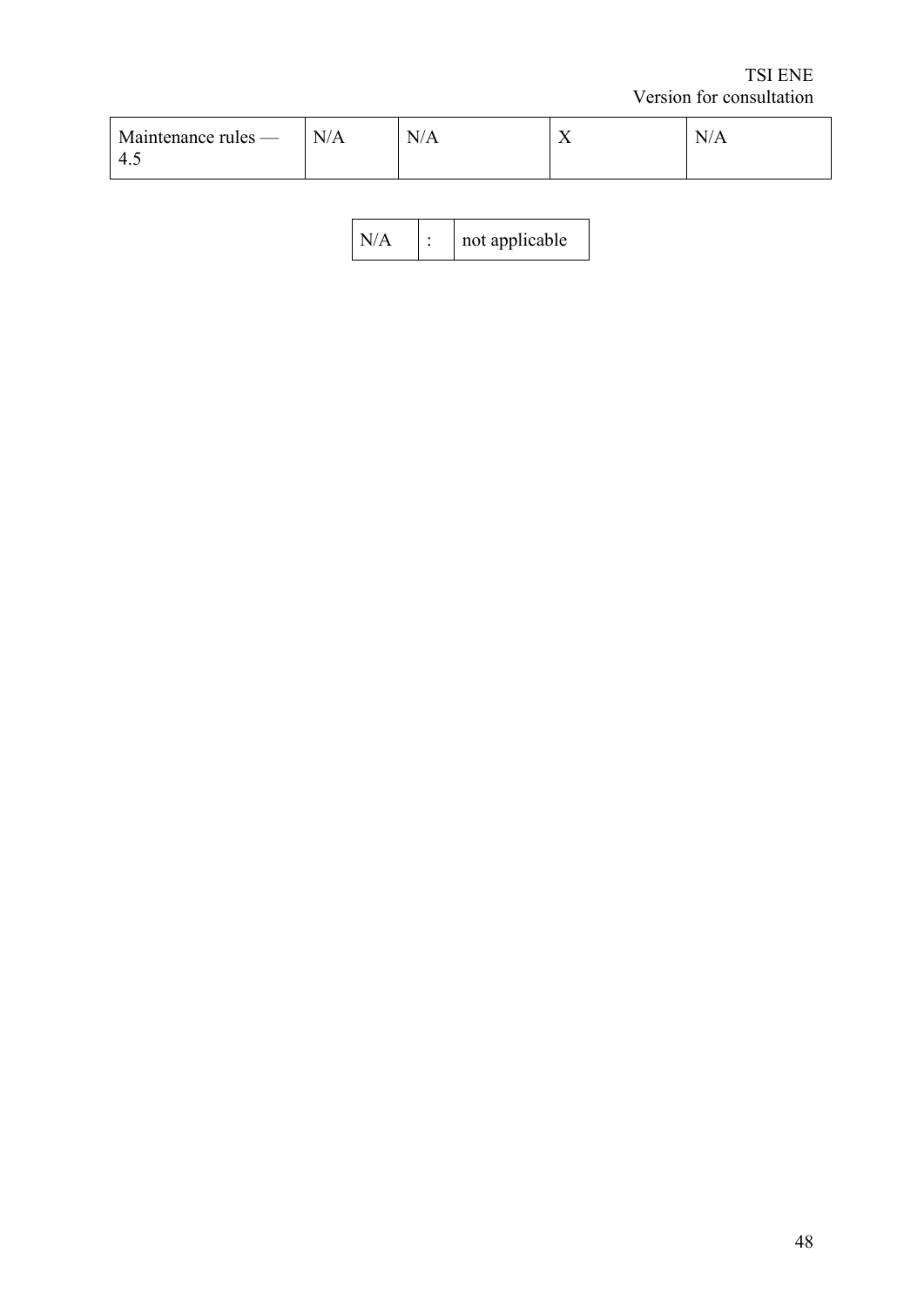*Appendix C*

#### **Mean useful voltage**

#### **C.1 VALUES FOR U MEAN USEFUL AT THE PANTOGRAPH**

The minimum values for mean useful voltage at the pantograph under normal operating conditions shall be as given in Table C.1.

| Table C.1                           |                             |                               |  |  |  |  |
|-------------------------------------|-----------------------------|-------------------------------|--|--|--|--|
| Minimum U mean useful at pantograph |                             |                               |  |  |  |  |
|                                     | V                           |                               |  |  |  |  |
| Power supply system                 | Line speed $v > 200$ [km/h] | Line speed $v \le 200$ [km/h] |  |  |  |  |
|                                     | Zone and train              | Zone and train                |  |  |  |  |
| AC 25 kV 50 Hz                      | 22500                       | 22000                         |  |  |  |  |
| AC 15 kV 16,7 Hz                    | 14200                       | 13500                         |  |  |  |  |
| $DC$ 3 $kV$                         | 2800                        | 2700                          |  |  |  |  |
| $DC$ 1,5 kV                         | 1300                        | 1300                          |  |  |  |  |

# **C.2 SIMULATION RULES**

Zone used for simulation to calculate U mean useful

– Simulations shall be carried out on a zone which represents a significant part of a line or a part of the network, such as the relevant feeding section(s) in the network for the object to be designed and assessed.

Time period used for simulation to calculate U mean useful

For simulation of U mean useful (train) and U mean useful (zone) only trains that are part of the simulation during a relevant time, such as the time needed to go through a complete feeding section, have to be considered.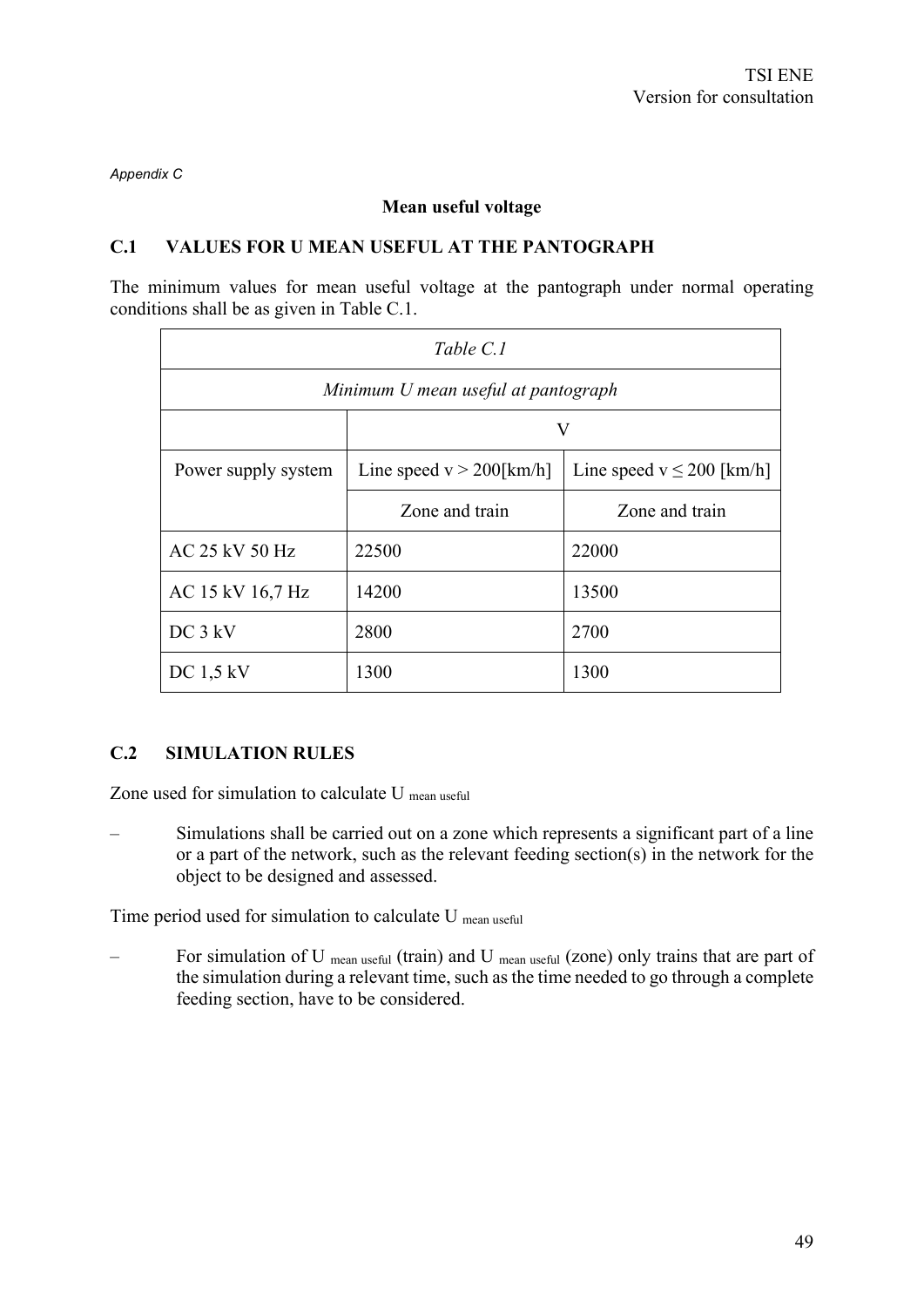#### **Specification of the pantograph gauge**

# **D.1 SPECIFICATION OF THE MECHANICAL KINEMATIC PANTOGRAPH GAUGE**

#### **D.1.1 General**

#### *D.1.1.1Space to be cleared for electrified lines*

In the case of lines electrified by an overhead contact line, an additional space should be cleared:

- to accommodate the OCL equipment,
- to allow the free passage of the pantograph.

This Appendix deals with the free passage of the pantograph (pantograph gauge). The electrical clearance is considered by the Infrastructure Manager.

#### *D.1.1.2Particularities*

The pantograph gauge differs in some aspects from the obstacle gauge:

- The pantograph is (partly) live and, for this reason, an electrical clearance is to be complied with, according to the nature of the obstacle (insulated or not),
- The presence of insulating horns should be taken into account, where necessary. Therefore a double reference contour has to be defined to take account of the mechanical and electrical interference simultaneously,
- In collecting condition, the pantograph is in permanent contact with the contact wire and, for this reason, its height is variable. So is the height of the pantograph gauge.

| Symbol        | Designation                                                                                                              | Unit |
|---------------|--------------------------------------------------------------------------------------------------------------------------|------|
| $b_w$         | Half-length of the pantograph bow                                                                                        | m    |
| $b_{w,c}$     | Half-length of the pantograph bow conducting length (with insulating<br>horns) or working length (with conducting horns) | m    |
| $b'_{o, mec}$ | Width of mechanical kinematic pantograph gauge at upper verification<br>point                                            | m    |
| $b'_{u, mec}$ | Width of mechanical kinematic pantograph gauge at lower verification<br>point                                            | m    |
| $b'_{h, mec}$ | Width of mechanical kinematic pantograph gauge at intermediate height,<br>h                                              | m    |
| $d_l$         | Lateral deviation of contact wire                                                                                        | m    |

*D.1.1.3Symbols and abbreviations*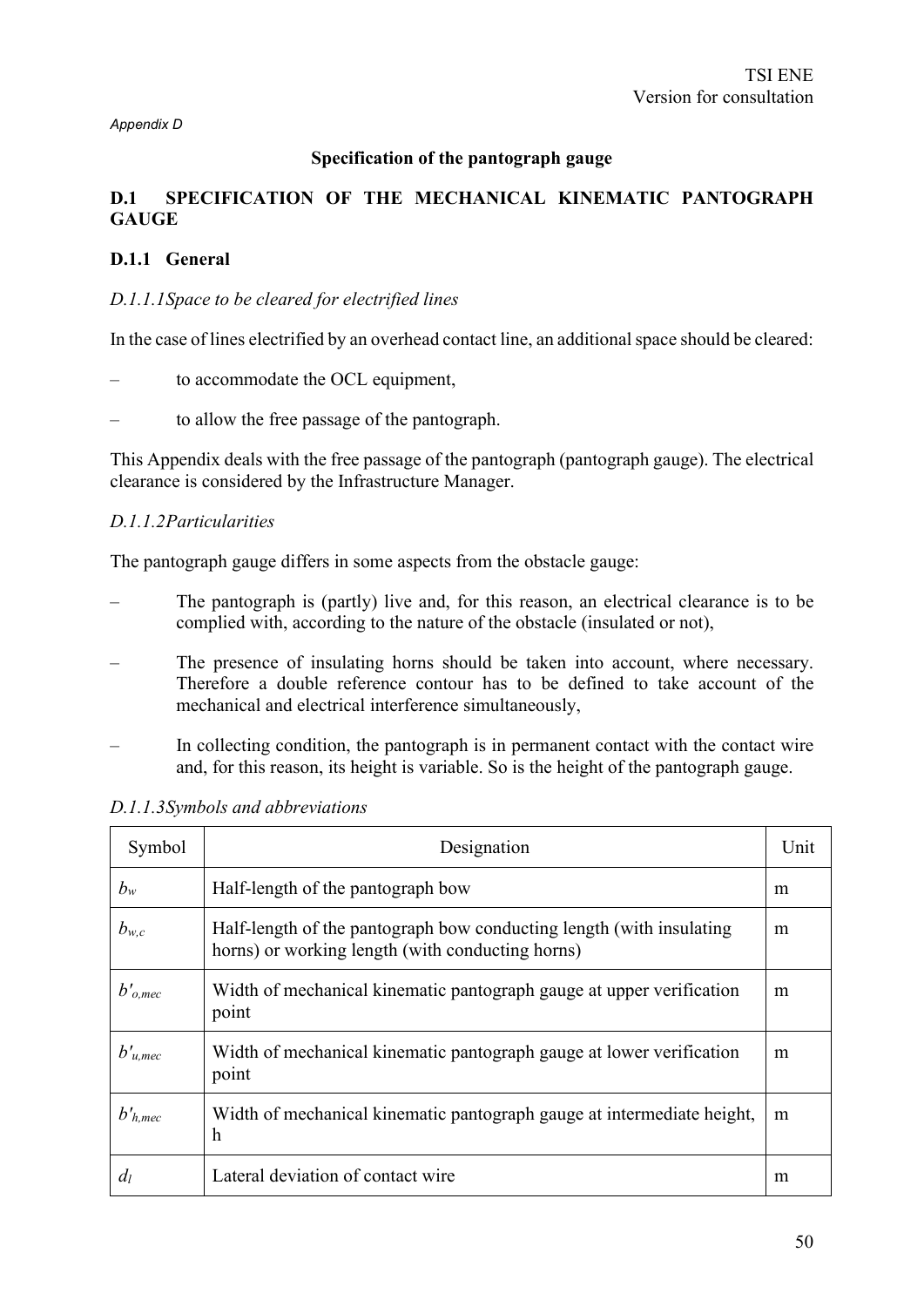| $D'_{\theta}$    | Reference cant taken into account by the vehicle for the pantograph<br>gauge                                                     | m |  |  |
|------------------|----------------------------------------------------------------------------------------------------------------------------------|---|--|--|
| $e_p$            | Pantograph sway due to the vehicle characteristics                                                                               | m |  |  |
| $e_{po}$         | Pantograph sway at the upper verification point                                                                                  | m |  |  |
| $e_{pu}$         | Pantograph sway at the lower verification point                                                                                  | m |  |  |
| $f_s$            | Margin to take account of the raising of the contact wire                                                                        | m |  |  |
| fwa              | Margin to take account of the wear of the pantograph contact strip                                                               | m |  |  |
| $f_{ws}$         | Margin to take account of the bow trespassing the contact wire due to<br>the pantograph sway                                     | m |  |  |
| $\boldsymbol{h}$ | Height in relation to the running surface                                                                                        | m |  |  |
| $h_{co}$         | Reference roll centre height for the pantograph gauge                                                                            | m |  |  |
| h'               | Reference height in the calculation of the pantograph gauge                                                                      | m |  |  |
| $h'_{o}$         | Maximum verification height of the pantograph gauge in a collecting<br>position                                                  | m |  |  |
| $h'_u$           | Minimum verification height of the pantograph gauge in a collecting<br>position                                                  | m |  |  |
| $h_{\text{eff}}$ | Effective height of the raised pantograph                                                                                        | m |  |  |
| $h_{cc}$         | Static height of the contact wire                                                                                                | m |  |  |
| $I'_{\theta}$    | Reference cant deficiency taken into account by the vehicle for the<br>pantograph gauging                                        |   |  |  |
| L                | Distance between rail centres of a track                                                                                         | m |  |  |
| $\iota$          | Track gauge, distance between the rail running edges                                                                             | m |  |  |
| q                | Transverse play between axle and bogie frame or, for vehicles not fitted<br>with bogies, between axle and vehicle body           | m |  |  |
| $q_s'$           | Quasi-static movement                                                                                                            | m |  |  |
| $\boldsymbol{R}$ | Horizontal curve radius                                                                                                          | m |  |  |
| $S'_{o}$         | Flexibility coefficient taken into account by agreement between the<br>vehicle and the infrastructure for the pantograph gauging |   |  |  |
| $S'_{i/a}$       | Allowed additional overthrow on the inside/outside of the curve for<br>pantographs                                               | m |  |  |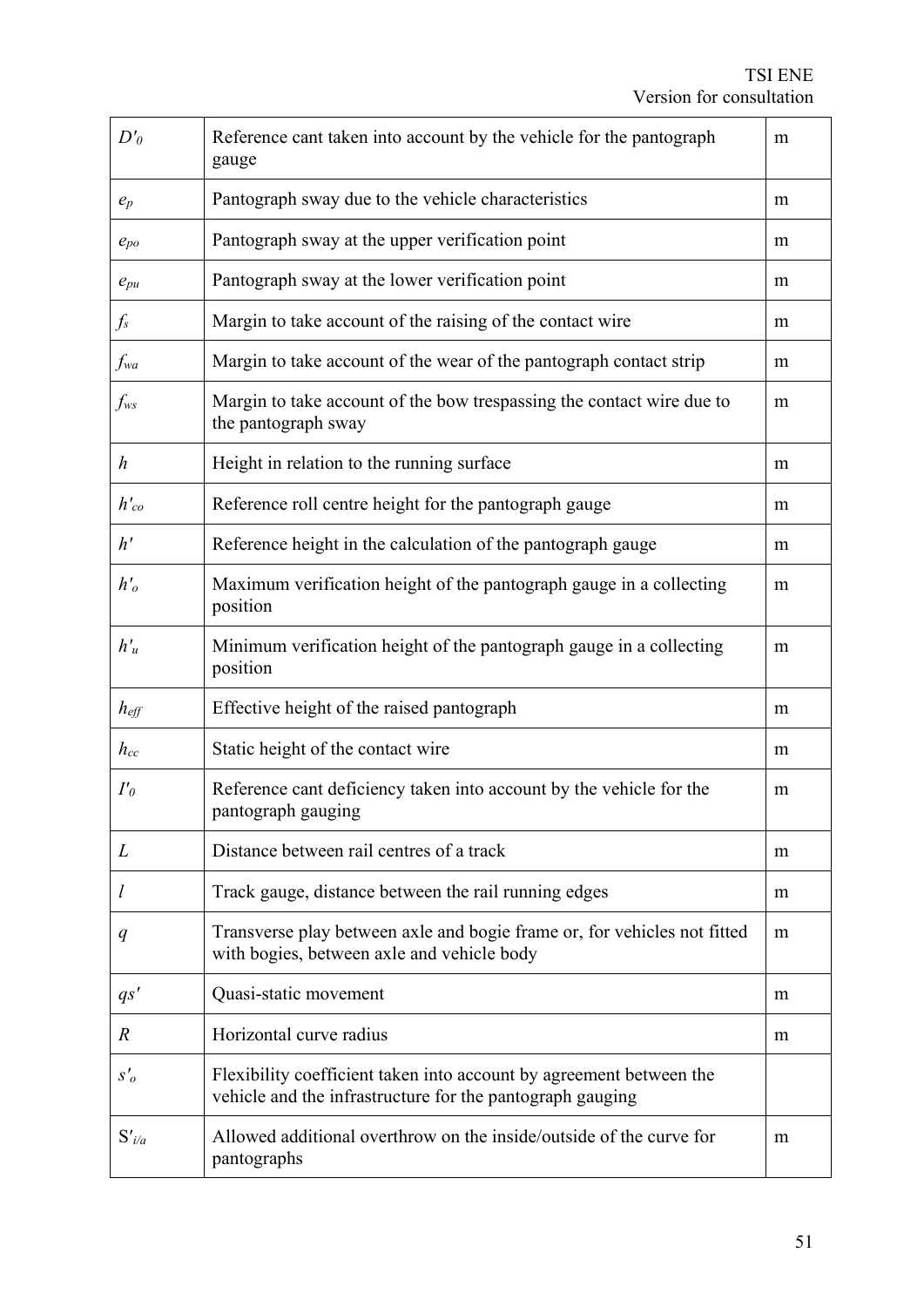| W | Transverse play between bogie and body                                                                                                                                                                   | m                            |
|---|----------------------------------------------------------------------------------------------------------------------------------------------------------------------------------------------------------|------------------------------|
|   | $\rightarrow$ $\Sigma_i$ $\leftarrow$ $\rightarrow$ $\Sigma_i$ Sum of the (horizontal) safety margins covering some random<br>phenomena ( $j = 1, 2$ or 3) for the pantograph gauge $\blacktriangleleft$ | $\rightarrow$ <sub>1</sub> m |

| Subscript $a \mid$ : |                   | refers to the outside of the curve |
|----------------------|-------------------|------------------------------------|
| Subscript i          | $\sim$ 1.1 $\sim$ | refers to the inside of the curve  |

# *D.1.1.4Basic principles*

 868/2018 Art. 1.4 and Annex I.13

# *Figure D.1*

*Pantograph mechanical gauges*



 $\bigvee$  1301/2014

# *Caption:*

|  | Centre line of the track                                                                |
|--|-----------------------------------------------------------------------------------------|
|  | $\vert$ Centre line of the pantograph — for deriving the free passage reference profile |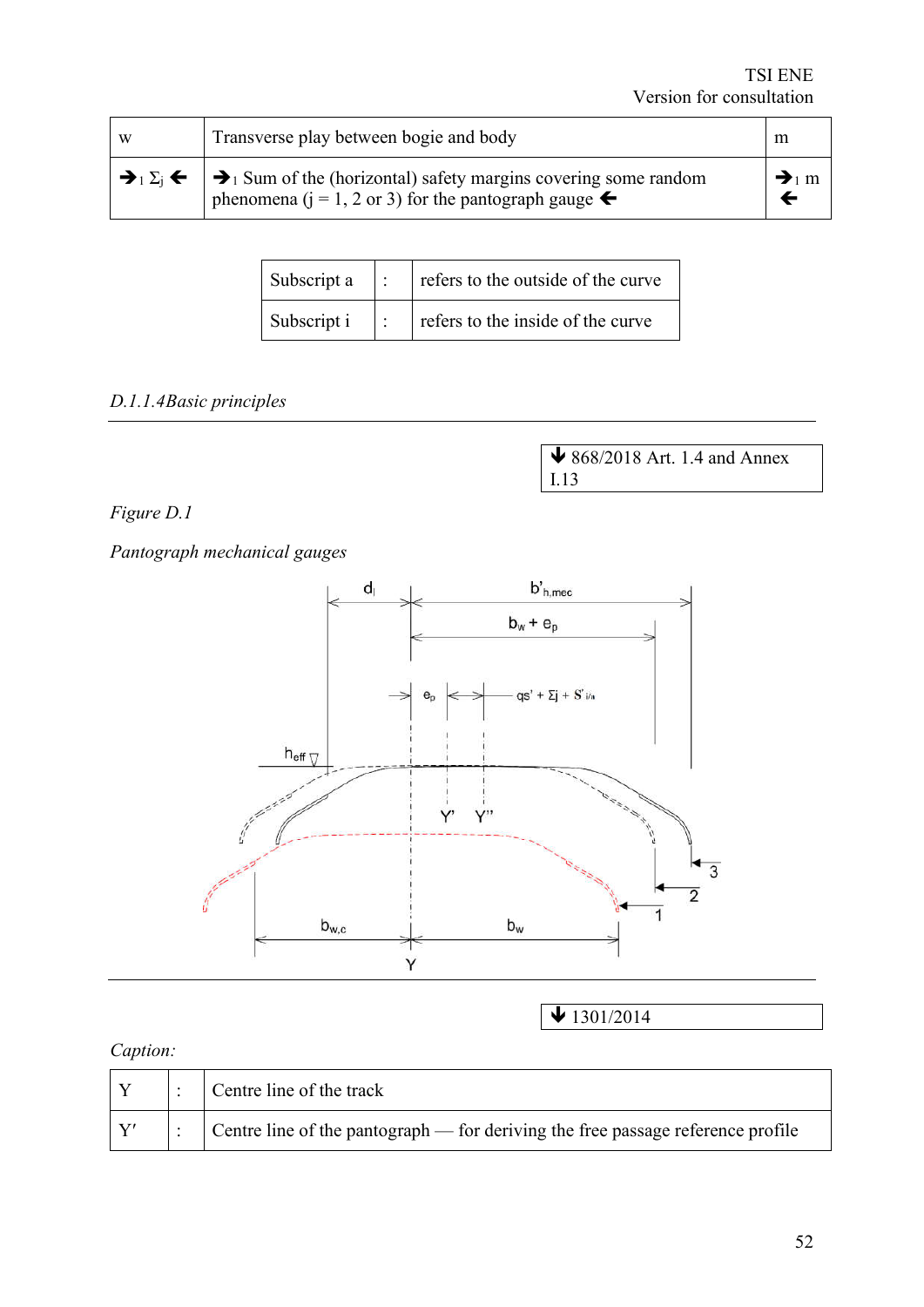| ${\bf Y''}$ | Centre line of the pantograph — for deriving the mechanical kinematic<br>pantograph gauge |
|-------------|-------------------------------------------------------------------------------------------|
|             | Pantograph profile                                                                        |
|             | Free passage reference profile                                                            |
|             | Mechanical kinematic gauge                                                                |

The pantograph gauge is only met if the mechanical and electrical gauges are complied with simultaneously:

- The free passage reference profile includes the pantograph collector head length and the pantograph sway  $e_p$ , which applies up to the reference cant or cant deficiency,
- Live and insulated obstacles shall remain outside the mechanical gauge,
- Non insulated obstacles (earthed or at a potential different from the OCL) shall remain outside the mechanical and electrical gauges.

# **D.1.2 Specification of the mechanical kinematic pantograph gauge**

#### *D.1.2.1Specification of the width of the mechanical gauge*

#### D.1.2.1.1 *Scope*

The width of the pantograph gauge is mainly specified by the length and displacements of the pantograph under consideration. Beyond specific phenomena, phenomena similar to those of the obstacle gauge are found in the transverse displacements.

The pantograph gauge shall be considered at the following heights:

- The upper verification height *h*′*<sup>o</sup>*
- The lower verification height *h*′*<sup>u</sup>*

Between those two heights, it can be considered that gauge width varies in a linear way.

The various parameters are shown in figure D.2.

#### D.1.2.1.2 Calculation methodology

The pantograph gauge width shall be specified by the sum of the parameters defined below. In the case of a line run by various pantographs, the maximum width should be considered.

For the lower verification point with  $h = h'$  *u*: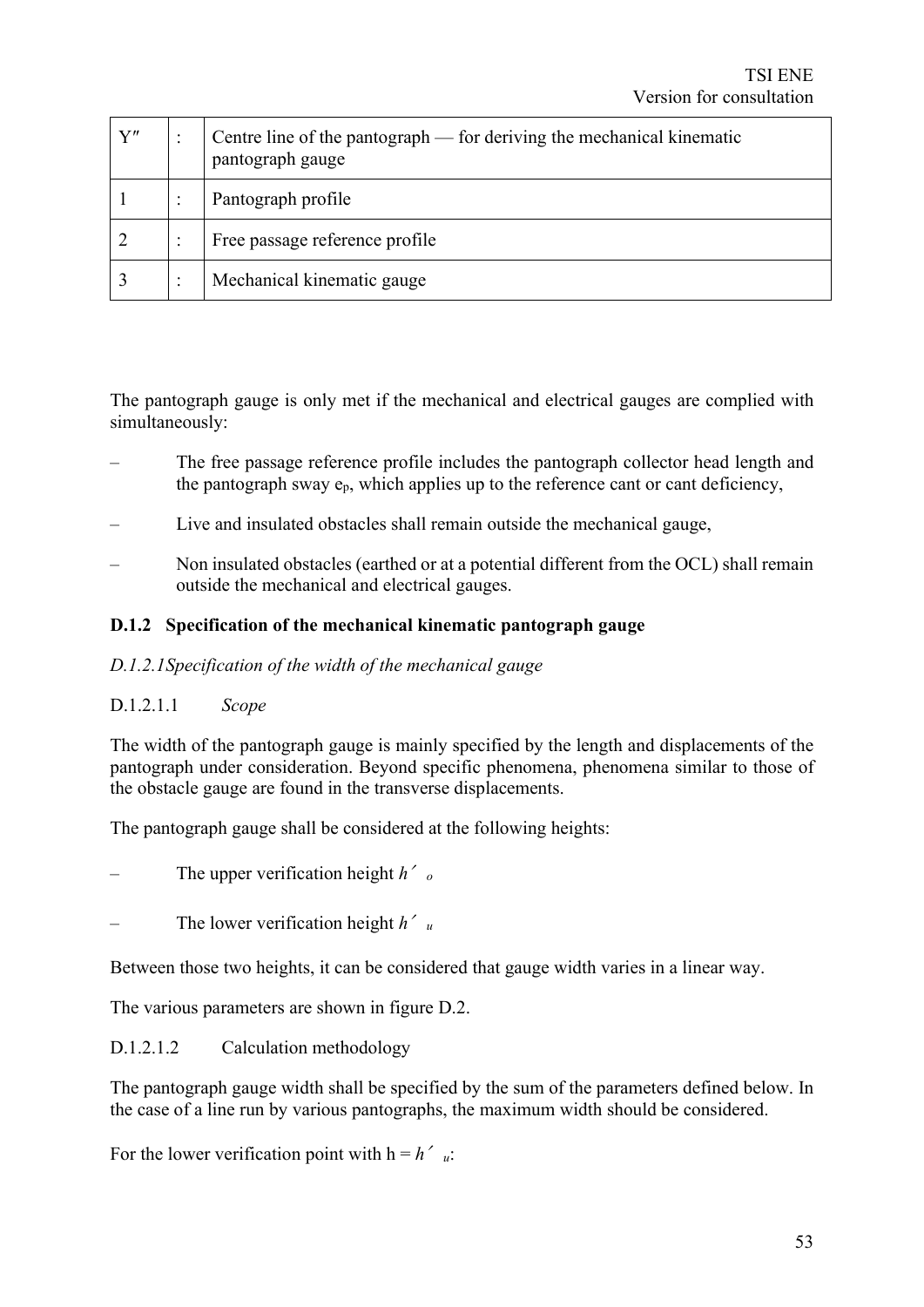$$
{b'}_{u(i/a),\mathrm{mec}}=\left(b_w+e_{pu}+{S'}_{i/a}+{qs'}_{i/a}+\sum_j\right)_{\mathrm{max}}
$$

For the upper verification point with  $h = h'_{o}$ :

$$
{b'}_{o(i/a),mec}=\left(b_w+e_{po}+{S'}_{i/a}+qs'_{i/a}+\sum_j\right)_{max}
$$

Note  $i/a = inside/out side$  curve.

For any intermediate height h, width is specified by means of an interpolation:

$$
{b'}_{h, \text{mec}} = {b'}_{u, \text{mec}} + \frac{h - {h'}_u}{h'_{o} - {h'}_u} \times ({b'}_{o, \text{mec}} - {b'}_{u, \text{mec}})
$$

#### D.1.2.1.3 Half-length bw of the pantograph bow

The half-length  $b_w$  of the pantograph bow depends on the type of pantograph used. The pantograph profile(s) to be considered are defined in LOC&PAS TSI, point 4.2.8.2.9.2.

#### D.1.2.1.4 Pantograph sway ep

The sway mainly depends on the following phenomena:

- Play  $q + w$  in the axle boxes and between bogie and body.
- The amount of body inclination taken into account by the vehicle (depending on the specific flexibility  $s_0$ <sup>'</sup>, the reference cant *D*<sup>'</sup>  $\theta$  and the reference cant deficiency *I*<sup>'</sup> *0*).
- The mounting tolerance of the pantograph on the roof.
- The transverse flexibility of the mounting device on the roof.
- The height under consideration *h*′.

#### *Figure D.2*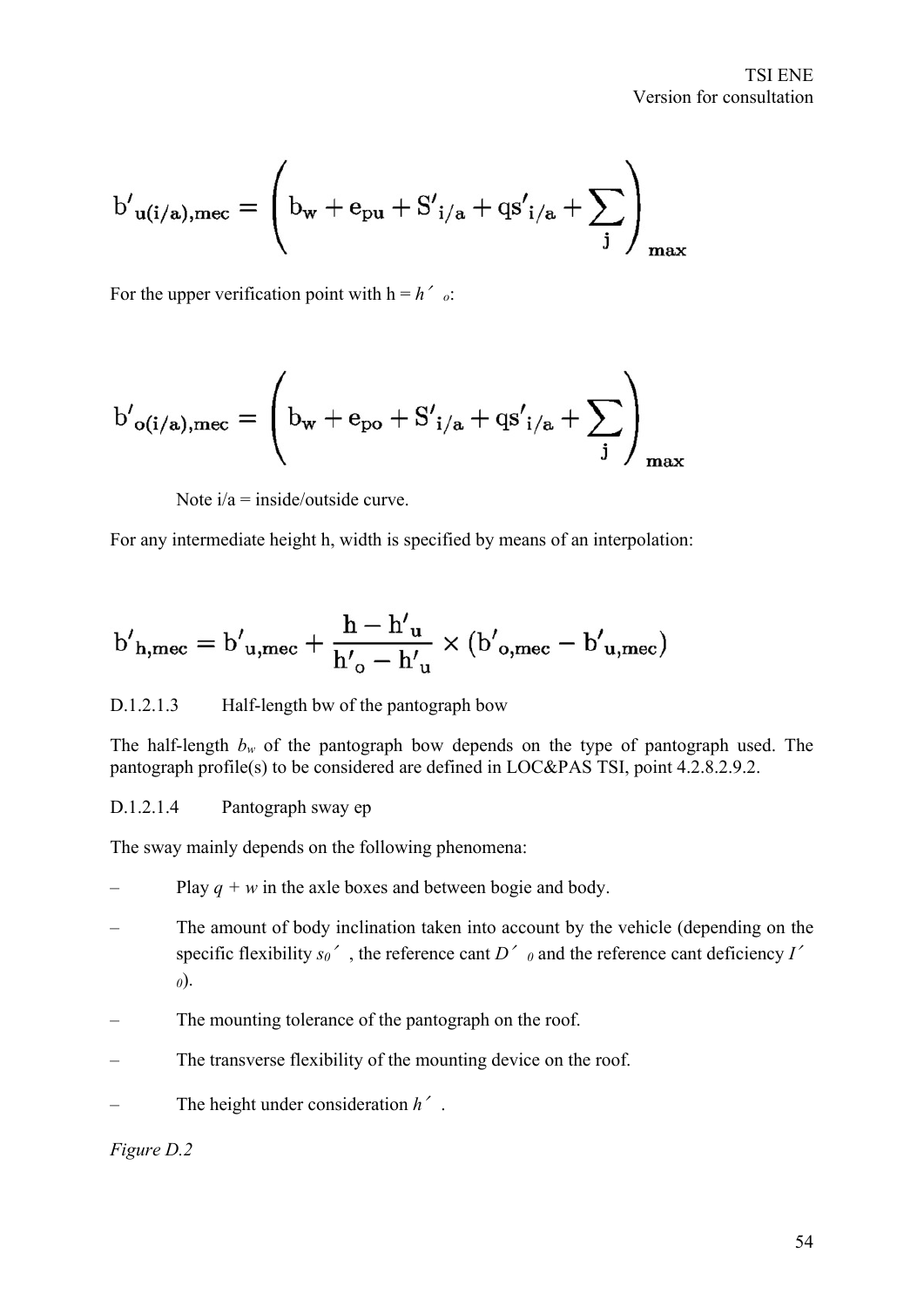*Specification of the width of the mechanical kinematic gauge of the pantograph at different heights*



|  | $\therefore$ Centre of the track      |
|--|---------------------------------------|
|  | Free passage reference profile        |
|  | Mechanical kinematic pantograph gauge |

# *D.1.2.1.5 Additional overthrows*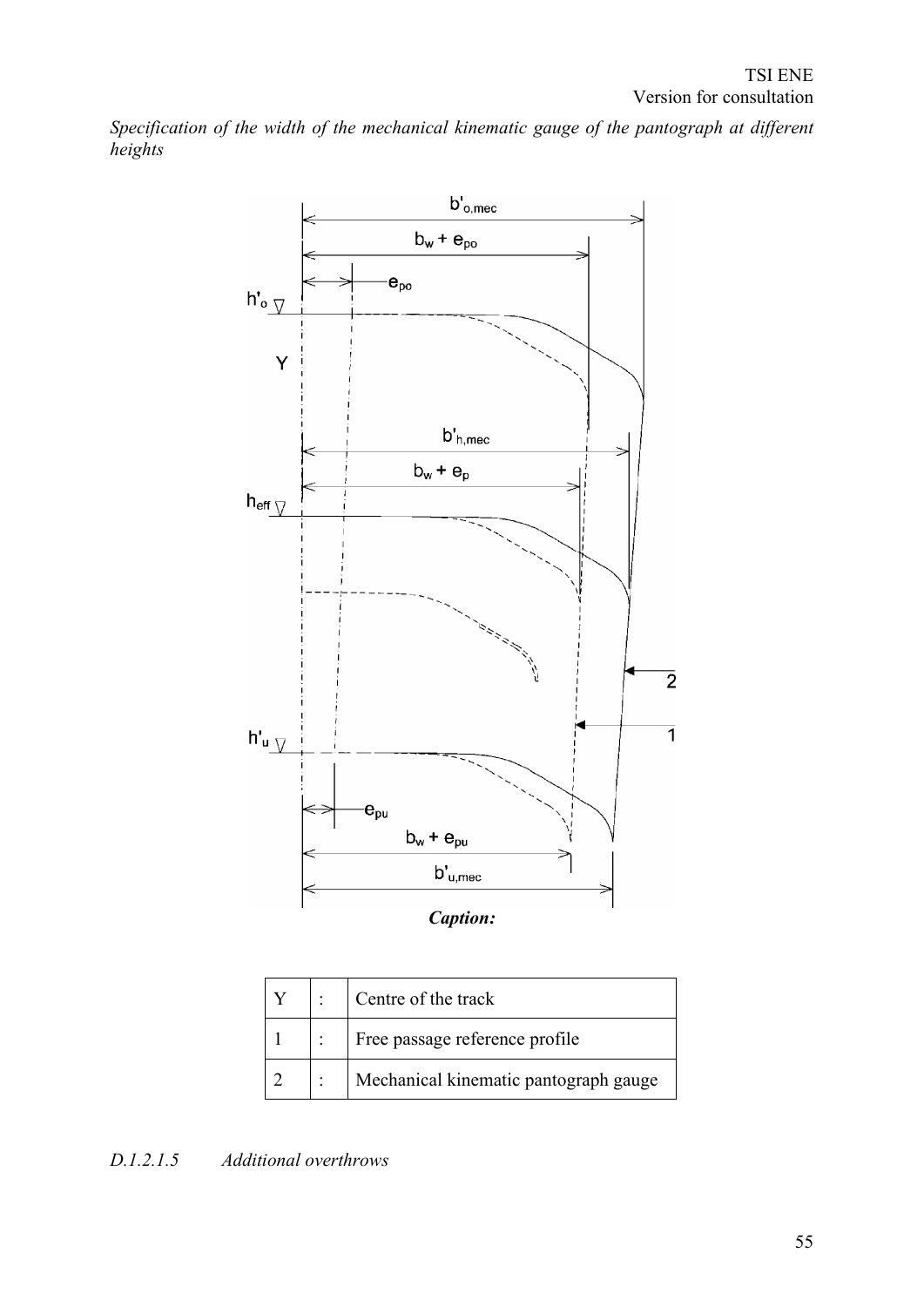The pantograph gauge has a specific additional overthrows. In case of standard track gauge the following formula applies:

$$
S'_{i/a} = \frac{2,5}{R} + \frac{\ell - 1,435}{2}
$$

For other track gauges the national rules apply.

#### *D.1.2.1.6 Quasi-static effect*

Since the pantograph is installed on the roof, the quasi-static effect plays an important role in the calculation of the pantograph gauge. That effect is calculated from the specific flexibility *s0* ′, reference cant *D*′*<sup>0</sup>* and reference cant deficiency *I*′*0*:

$$
qs'_{i} = \frac{S'_{0}}{L} [D - D'_{0}]_{>0} (h - h'_{c0})
$$

$$
qs'a=\frac{S'_{0}}{L}\left[I-I'_{0}\right]_{>0}(h-h'_{c0})
$$

*Note*: Pantographs are normally mounted on the roof of a power unit, whose reference flexibility  $\sin'$  is generally smaller than that of the obstacle gauge  $\sin$ .

#### *D.1.2.1.7 Allowances*

According to gauge definition, the following phenomena should be considered:

- Loading dissymmetry;
- The transverse displacement of the track between two successive maintenance actions;
- The cant variation occurring between two successive maintenance actions;
- Oscillations generated by track unevenness.

 $\blacklozenge$  Corrigendum, OJ L 013, 20.1.2015, p. 13

The sum of the abovementioned allowances is covered by  $\Sigma$ .

 $\bigvee$  1301/2014

*D.1.2.2Specification of the height of the mechanical gauge*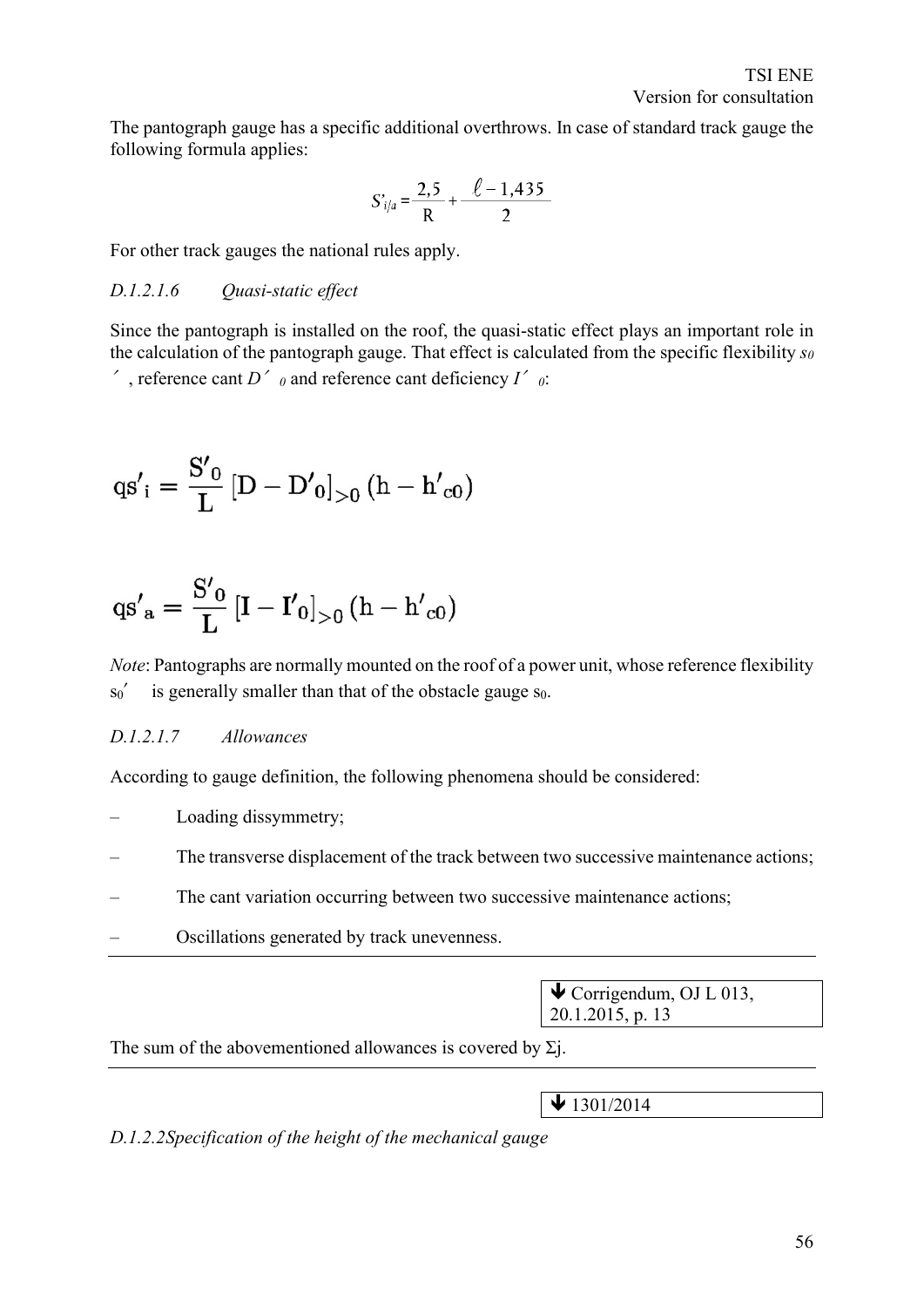Gauge height shall be specified on the basis of the static height *hcc*, of the contact wire at the local point under consideration. The following parameters should be considered:

- The raising  $f_s$  of the contact wire generated by the pantograph contact force. The value of *fs* depends on the OCL type and so shall be specified by the Infrastructure Manager in accordance with point 4.2.12.
- The raising of the pantograph head due to the pantograph head skew generated by the staggered contact point and the wear of the collector strip  $f_{ws} + f_{wa}$ . The permissible value of *fws* is shown in LOC & PAS TSI and *fwa* depends on maintenance requirements.

The height of the mechanical gauge is given by the following formula:

$$
h_{\rm eff}=h_{\rm cc}+f_{\rm s}+f_{\rm ws}+f_{\rm wa}
$$

# *D.1.3 Reference parameters*

Parameters for the kinematic mechanical pantograph gauge and for Specification of the maximum lateral deviation of the contact wire shall be as follows:

- $1$  according to track gauge
- $s'_0 = 0,225$
- $h'_{\rm co} = 0.5 \; {\rm m}$
- $I'_0 = 0,066$  m and  $D'_0 = 0,066$  m
- $h'_{o} = 6,500$  m and  $h'_{u} = 5,000$  m

#### *D.1.4 Calculation of maximum lateral deviation of contact wire*

The maximum lateral deviation of the contact wire shall be calculated by taking into consideration the total movement of the pantograph with respect to the nominal track position and the conducting range (or working length, for pantographs without horns made from a conducting material) as follows:

> $\blacklozenge$  Corrigendum, OJ L 013, 20.1.2015, p. 13

$$
d_l = b_{w,c} + b_w - b^\prime_{\ h, \mathrm{mec}}
$$

 $\bigvee$  1301/2014  $\bigtriangledown_1 868/2018$  Art. 1.4 and Annex I.14

 $b_{wc}$  — defined in points 4.2.8.2.9.1 and 4.2.8.2.9.2 of LOC&PAS TSI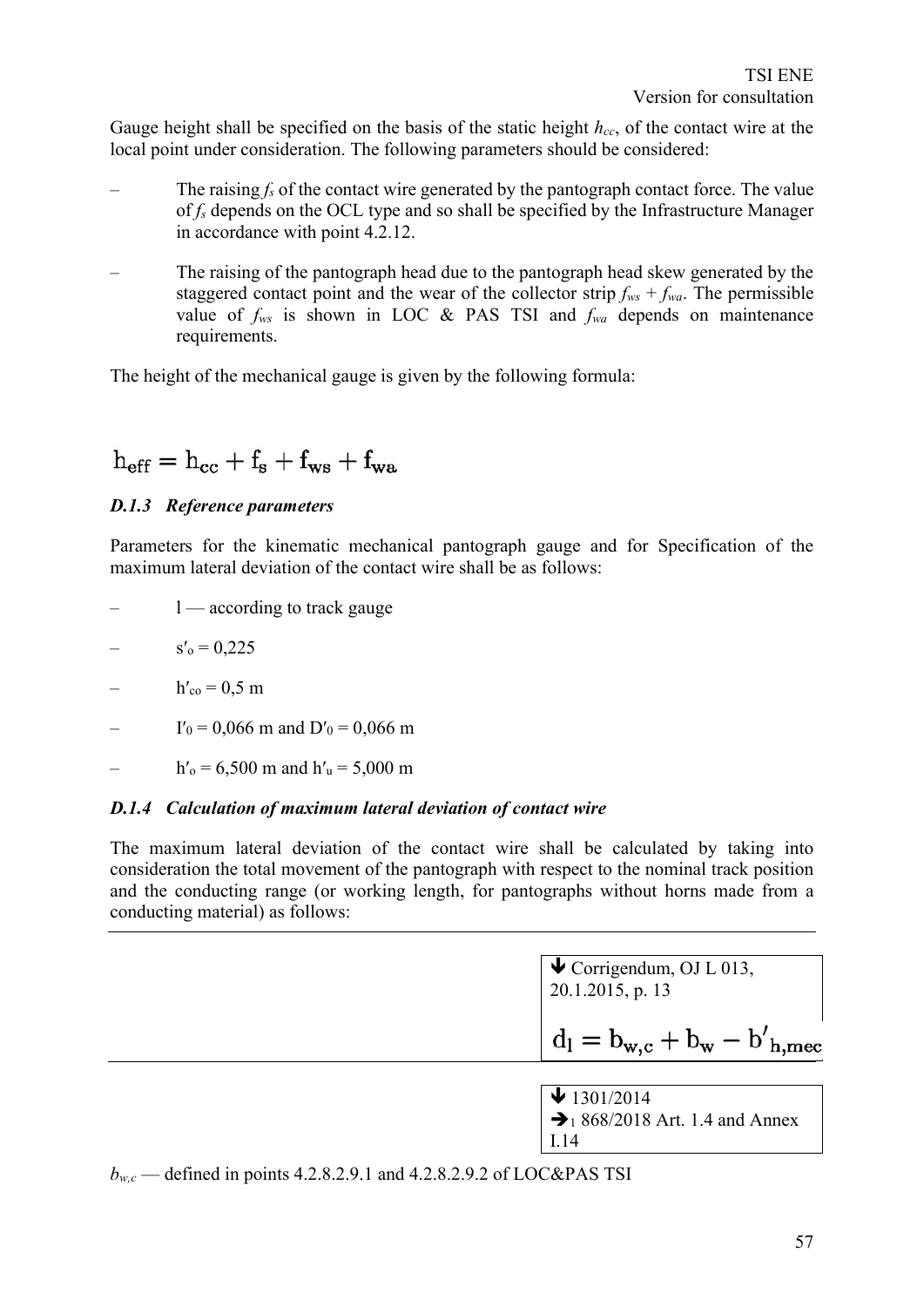# **D.2 SPECIFICATION OF THE STATIC PANTOGRAPH GAUGE (TRACK GAUGE SYSTEM 1520 mm)**

This is applicable for Member States accepting the pantograph profile in accordance with LOC&PAS TSI point 4.2.8.2.9.2.3.

The pantograph gauge shall conform to Figure D.3 and Table D.1.

*Figure D.3*

*Static pantograph gauge for 1520mm track gauge system*



|                                                                                                                             | Table D.1                                                                                                                                     |                                                                                                                       |                                                                                                                              |                                                                  |  |  |  |  |
|-----------------------------------------------------------------------------------------------------------------------------|-----------------------------------------------------------------------------------------------------------------------------------------------|-----------------------------------------------------------------------------------------------------------------------|------------------------------------------------------------------------------------------------------------------------------|------------------------------------------------------------------|--|--|--|--|
|                                                                                                                             | Distances between live parts of OCL and pantograph and earthed parts of rolling stock and<br>fixed instalations for 1520mm track gauge system |                                                                                                                       |                                                                                                                              |                                                                  |  |  |  |  |
| Volt<br>age<br>of<br>the<br>cont<br>act<br>syst<br>em<br>in<br>resp<br>ect<br>of<br>the<br>gro<br>und<br>$\lceil kV \rceil$ | Vertical air<br>clearance $A_1$<br>between the<br>rolling stock and<br>lowest position of<br>the contact wire<br>$\lceil$ mm $\rceil$         | Vertical air<br>clearance A <sub>2</sub><br>between live<br>parts of OCL and<br>earthed parts<br>$\lceil$ mm $\rceil$ | Lateral air<br>clearance $\alpha$<br>between live<br>parts of the<br>pantograph and<br>earthed parts<br>$\lceil$ mm $\rceil$ | Vertical space $\delta$ for the<br>live parts of the OCL<br>(mm) |  |  |  |  |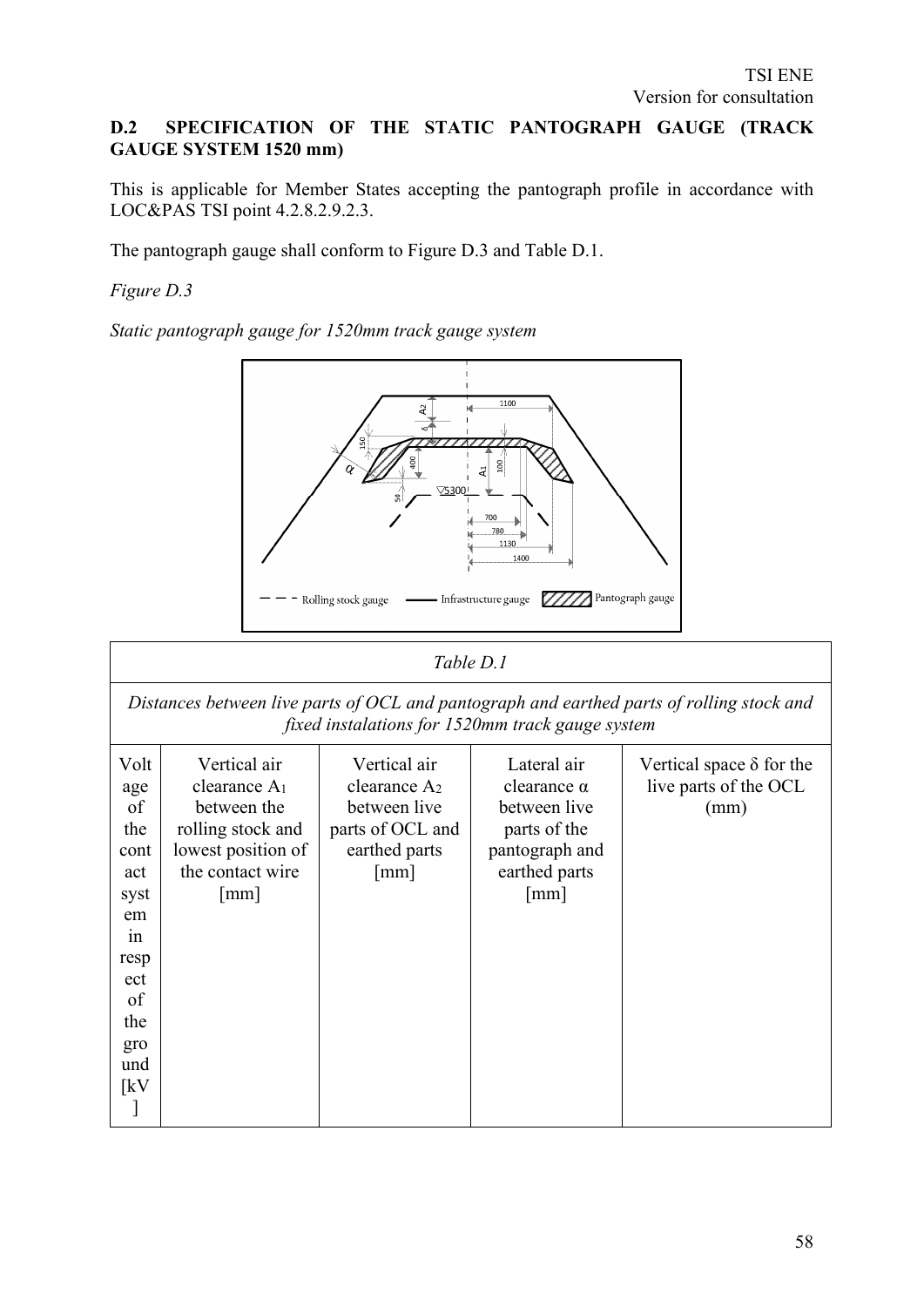TSI ENE Version for consultation

| $\mathbf{1}$             |                                                                                                                                                                                                        | Normal                                       | Mini<br>mal<br>allo<br>wed<br>for<br>plain<br>and<br>main<br>statio<br>$\mathbf n$<br>track<br>s on<br>whic<br>$\boldsymbol{\mathrm{h}}$<br>train<br>hotel<br>ing is<br>not<br>fores<br>een |            |                            | Nor<br>mal |                  |                            | Nor<br>mal | Without<br>catenary<br>wire |                            | With<br>catenary<br>wire |                            |
|--------------------------|--------------------------------------------------------------------------------------------------------------------------------------------------------------------------------------------------------|----------------------------------------------|---------------------------------------------------------------------------------------------------------------------------------------------------------------------------------------------|------------|----------------------------|------------|------------------|----------------------------|------------|-----------------------------|----------------------------|--------------------------|----------------------------|
|                          | Plai<br>$\mathbf n$<br>and<br>mai<br>$\mathbf n$<br>stati<br>on<br>trac<br>ks<br>on<br>whi<br>ch<br>trai<br>$\mathbf n$<br>hote<br>ling<br>is<br>$\operatorname*{not}% \mathcal{M}(n)$<br>fore<br>seen | Oth<br>er<br>stati<br>on<br>trac<br>$\rm ks$ | $\overline{4}$                                                                                                                                                                              | Nor<br>mal | Min<br>imal<br>allo<br>wed | 5          | Nor<br>mal       | Min<br>imal<br>allo<br>wed | $\tau$     | Nor<br>mal                  | Min<br>imal<br>allo<br>wed | Nor<br>mal               | Min<br>imal<br>allo<br>wed |
|                          | $\overline{2}$                                                                                                                                                                                         | $\overline{3}$                               |                                                                                                                                                                                             | 5          | $\sqrt{6}$                 |            | $\boldsymbol{7}$ | $8\,$                      |            | $\mathbf{9}$                | $10\,$                     | 11                       | $12\,$                     |
| $1,5-$<br>$\overline{4}$ | 450                                                                                                                                                                                                    | 950                                          | 250                                                                                                                                                                                         | 200        | 150                        | 200        | 150              | 150                        | $100\,$    | 300                         | 250                        |                          |                            |
| $6-$<br>$12\,$           | 450                                                                                                                                                                                                    | 950                                          | 300                                                                                                                                                                                         | 250        | $200\,$                    | $220\,$    | $180\,$          | 150                        | $100\,$    | 300                         | 250                        |                          |                            |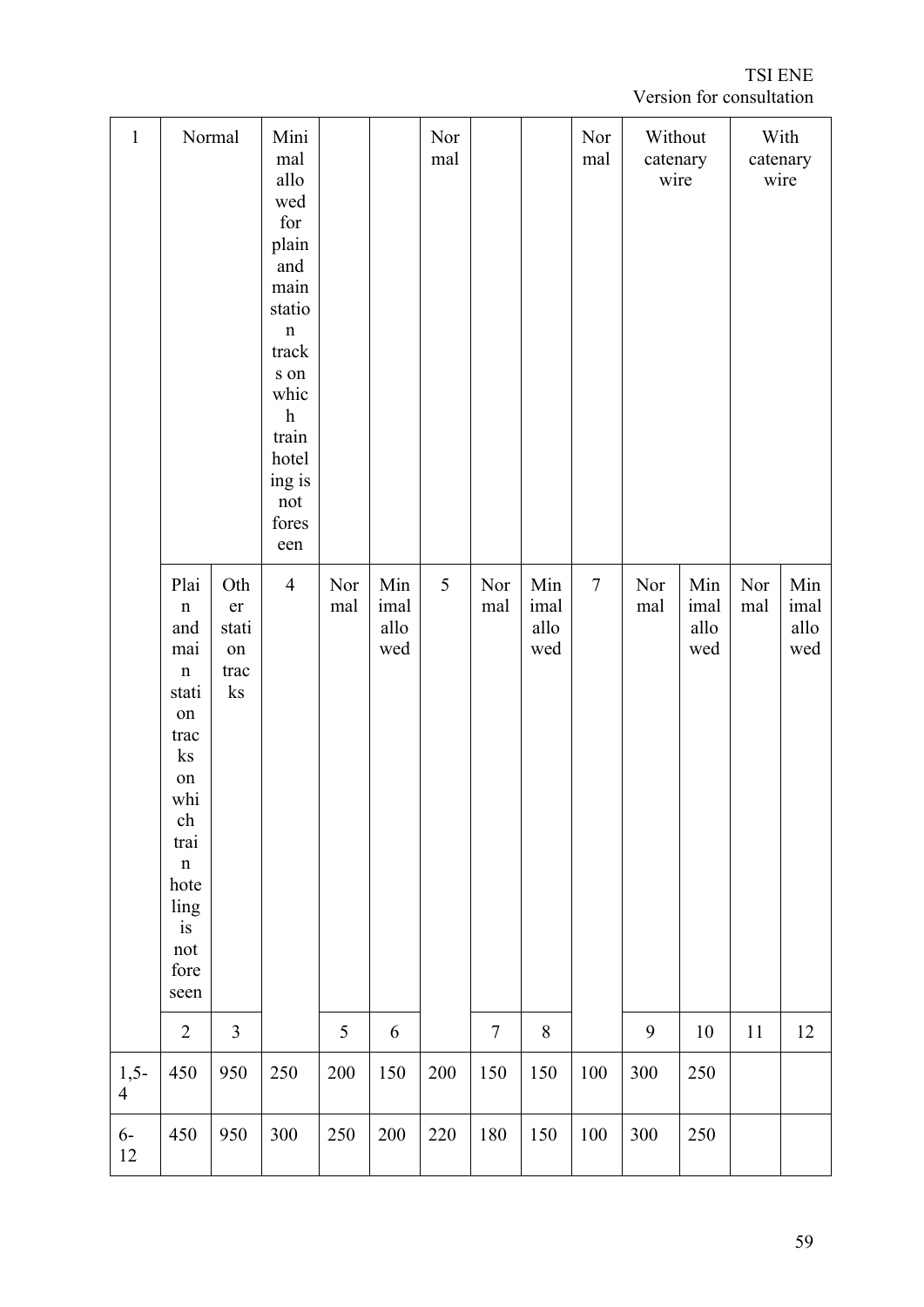TSI ENE Version for consultation

| 350<br>$\sim$ $\sim$<br>$\sim$<br>$\bigcap$<br>$\sim$ $\sim$ $\sim$<br>$\sim$ $\sim$<br>$\sim$ $\sim$<br>$\sim$ $\sim$ $\sim$<br>$\sim$ $\sim$ $\sim$<br>$\sim$<br>$\sim$ $\sim$<br>$\sim$<br>-<br>300<br>м<br>4<br>,,<br>ت<br>τυν<br>1 V V<br>ຼ∠⊽ຟ<br>- •<br>. .<br>∼<br>. . |  |
|-------------------------------------------------------------------------------------------------------------------------------------------------------------------------------------------------------------------------------------------------------------------------------|--|
|-------------------------------------------------------------------------------------------------------------------------------------------------------------------------------------------------------------------------------------------------------------------------------|--|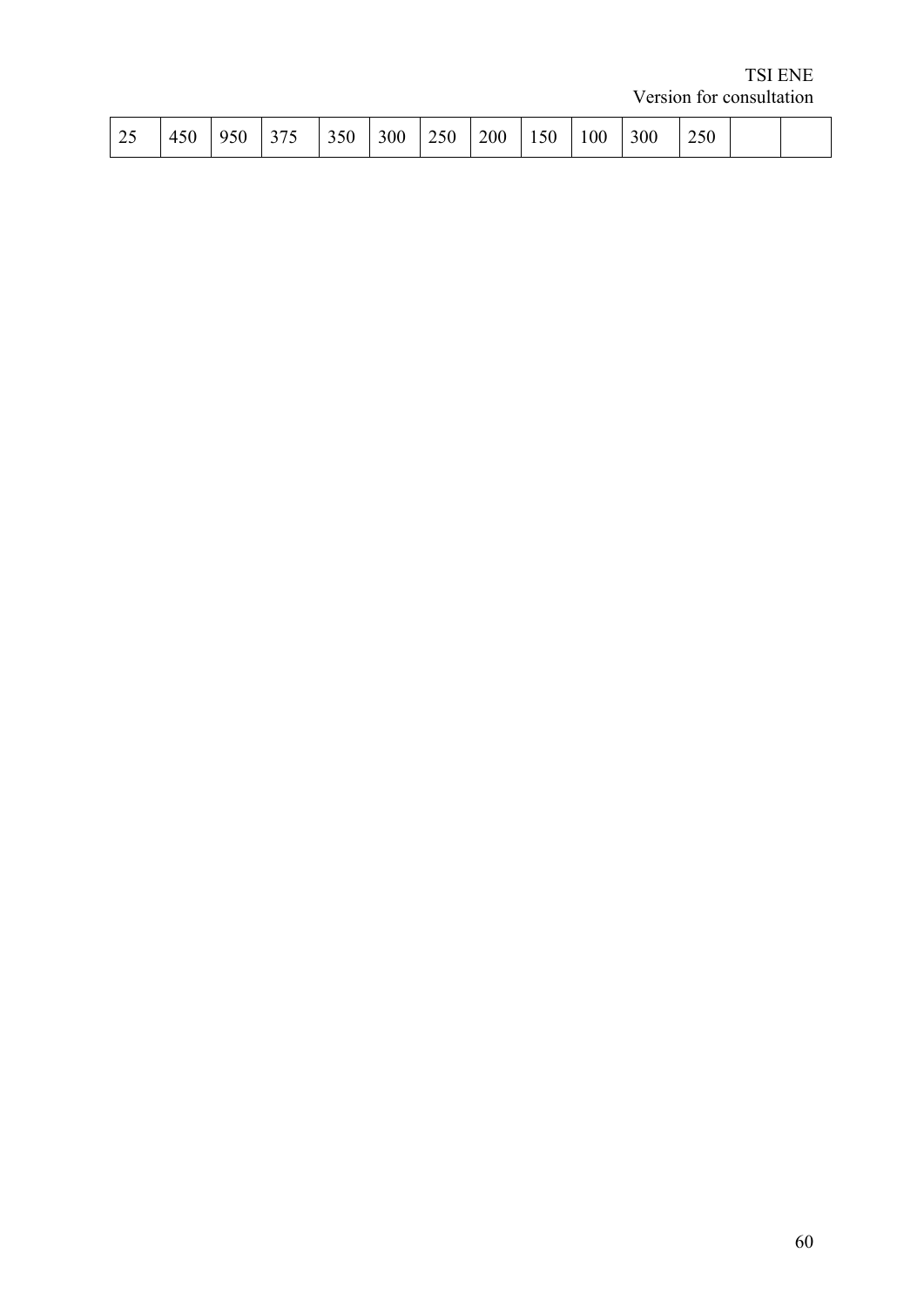#### *Appendix E*

# **List of referenced standards**

| Table E.1      |                                    |                                                                                                                                                                               |         |                                                                                                                                                                                                                                                                                 |  |  |  |  |
|----------------|------------------------------------|-------------------------------------------------------------------------------------------------------------------------------------------------------------------------------|---------|---------------------------------------------------------------------------------------------------------------------------------------------------------------------------------------------------------------------------------------------------------------------------------|--|--|--|--|
|                | List of referenced standards       |                                                                                                                                                                               |         |                                                                                                                                                                                                                                                                                 |  |  |  |  |
| Index<br>No.   | Reference                          | Document name                                                                                                                                                                 | Version | $BP(s)$ concerned                                                                                                                                                                                                                                                               |  |  |  |  |
| 1              | EN 50119                           | Railway applications —<br>Fixed installations -<br><b>Electric</b> traction<br>overhead contact lines                                                                         | 2009    | Current capacity, DC<br>systems, trains at standstill<br>$(4.2.5)$ , Geometry of<br>overhead contact line (4.2.9),<br>Dynamic behaviour and<br>quality of current collection<br>$(4.2.12)$ , Phase separation<br>sections (4.2.15) and System<br>separation sections $(4.2.16)$ |  |  |  |  |
| $\overline{2}$ | EN 50122-<br>$1:2011+A1$ :<br>2011 | Railway applications $-$<br>Fixed installations -<br>Electrical safety,<br>earthing and the return<br>$circuit - Part 1$ :<br>Protective provisions<br>against electric shock | 2011    | Geometry of the overhead<br>contact line $(4.2.9)$ and<br>Protective provisions against<br>electric shock $(4.2.18)$                                                                                                                                                            |  |  |  |  |
| 3              | EN 50149                           | Railway applications -<br>Fixed installations -<br>Electric traction —<br>Copper and copper alloy<br>grooved contact wires                                                    | 2012    | Contact wire material<br>(4.2.14)                                                                                                                                                                                                                                               |  |  |  |  |
| $\overline{4}$ | EN 50163                           | Railway applications<br>Supply voltages of<br>traction systems                                                                                                                | 2004    | Voltage and frequency<br>(4.2.3)                                                                                                                                                                                                                                                |  |  |  |  |
| 5              | EN 50367                           | Railway applications —<br>Current collection<br>systems — Technical<br>criteria for the<br>interaction between<br>pantograph and<br>overhead line (to<br>achieve free access) | 2012    | Current capacity, DC<br>systems, trains at standstill<br>$(4.2.5)$ , Mean contact force<br>$(4.2.11)$ , Phase separation<br>sections $(4.2.15)$ and System<br>separation sections $(4.2.16)$                                                                                    |  |  |  |  |
| <u>5a</u>      | <b>EN 50367</b>                    | Railway applications<br><b>Fixed installation and</b><br>rolling stock — Criteria<br>to achieve technical                                                                     | 2020    | <u>Current at standstill (4.2.5)</u>                                                                                                                                                                                                                                            |  |  |  |  |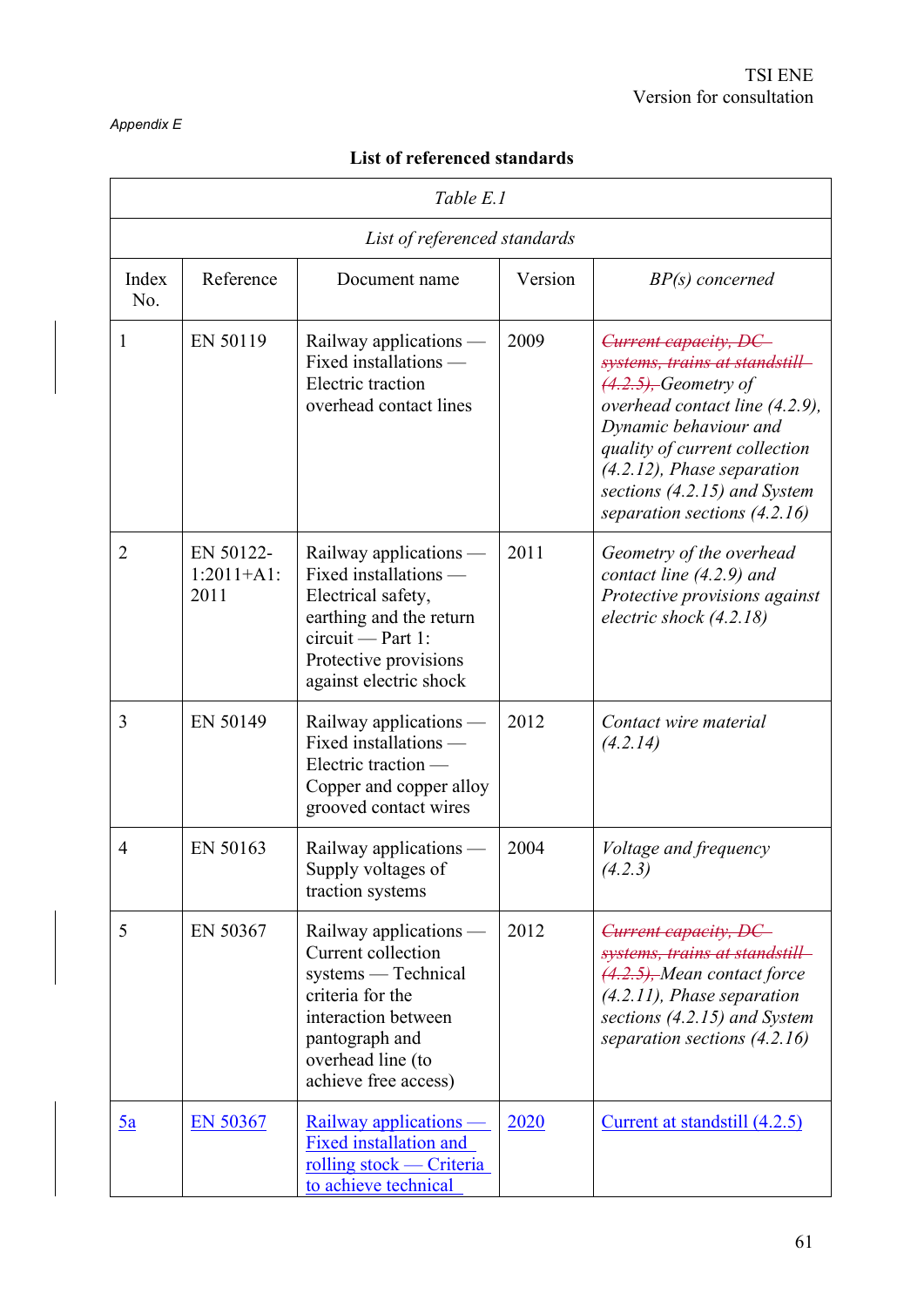TSI ENE Version for consultation

|                                   |                                                           | compatibility between<br>pantographs and<br>overhead contact line                                                                                                                                         |                                |                                                                                                                                                                                                   |
|-----------------------------------|-----------------------------------------------------------|-----------------------------------------------------------------------------------------------------------------------------------------------------------------------------------------------------------|--------------------------------|---------------------------------------------------------------------------------------------------------------------------------------------------------------------------------------------------|
| 6                                 | EN 50388                                                  | Railway applications -<br>Power supply and<br>rolling stock $-$<br>Technical criteria for the<br>coordination between<br>power supply<br>(substation) and rolling<br>stock to achieve<br>interoperability | 2012                           | Parameters relating to<br>supply system performance<br>$(4.2.4)$ , Electrical protection<br>coordination arrangements<br>$(4.2.7)$ , Harmonics and<br>dynamic effects for AC<br>systems $(4.2.8)$ |
| 7                                 | EN 50317                                                  | Railway applications -<br>Current collection<br>systems<br>Requirements for and<br>validation of<br>measurements of the<br>dynamic interaction<br>between pantograph and<br>overhead contact line         | 2012                           | Assessment of dynamic<br>behaviour and quality of<br>current collection (6.1.4.1)<br>and $(6.2.4.5)$                                                                                              |
| 8                                 | EN 50318                                                  | Railway applications -<br>Current collection<br>systems — Validation<br>of simulation of the<br>dynamic interaction<br>between pantograph and<br>overhead contact line                                    | 2002                           | Assessment of dynamic<br>behaviour and quality of<br>current collection $(6.1.4.1)$                                                                                                               |
| $\rightarrow$ <sub>1</sub> 9<br>← | $\rightarrow$ <sub>1</sub> EN<br>$50463 - 3$ $\leftarrow$ | $\rightarrow$ Railway application<br>Energy measurement<br>on board trains - Part<br>3: Data handling $\blacktriangleleft$                                                                                | $\bigtriangledown_1 2017$<br>← | $\bigtriangledown_1$ On-ground energy data<br>collecting system $(4.2.17)$                                                                                                                        |
| $\rightarrow$ 10<br>←             | $\rightarrow$ <sub>1</sub> EN<br>50463-4 $\leftarrow$     | $\rightarrow$ Railway application<br>— Energy measurement<br>on board trains - Part<br>4: Communication $\blacklozenge$                                                                                   | $\rightarrow$ 2017<br>←        | $\rightarrow$ 1 On-ground energy data<br>collecting system $(4.2.17)$                                                                                                                             |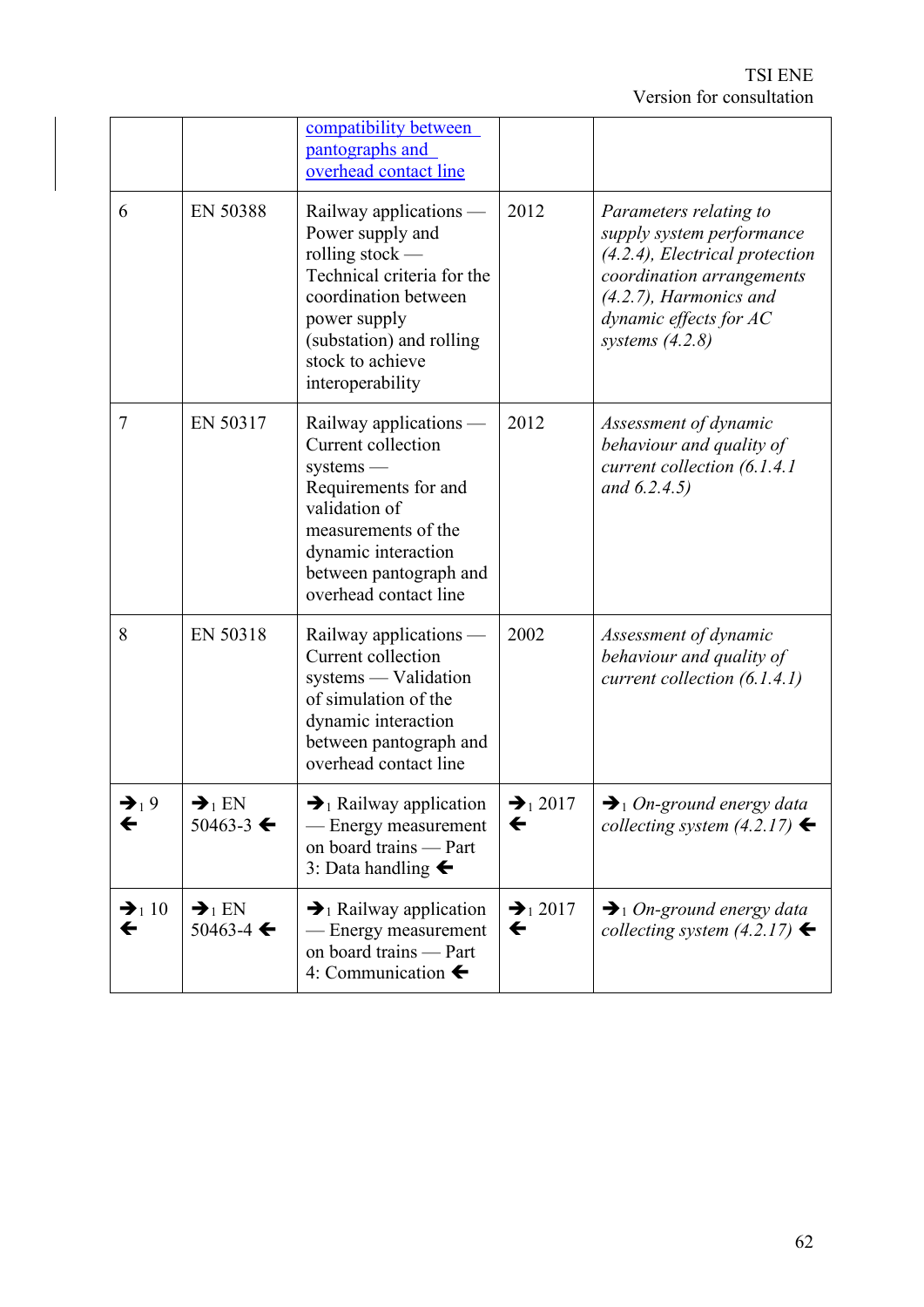*Appendix F*

# **List of open points**

↓ 868/2018 Art. 1.4 and Annex I.15

Intentionally deleted

 $\sqrt{1301/2014}$  $\rightarrow$  1 868/2018 Art. 1.4 and Annex I.16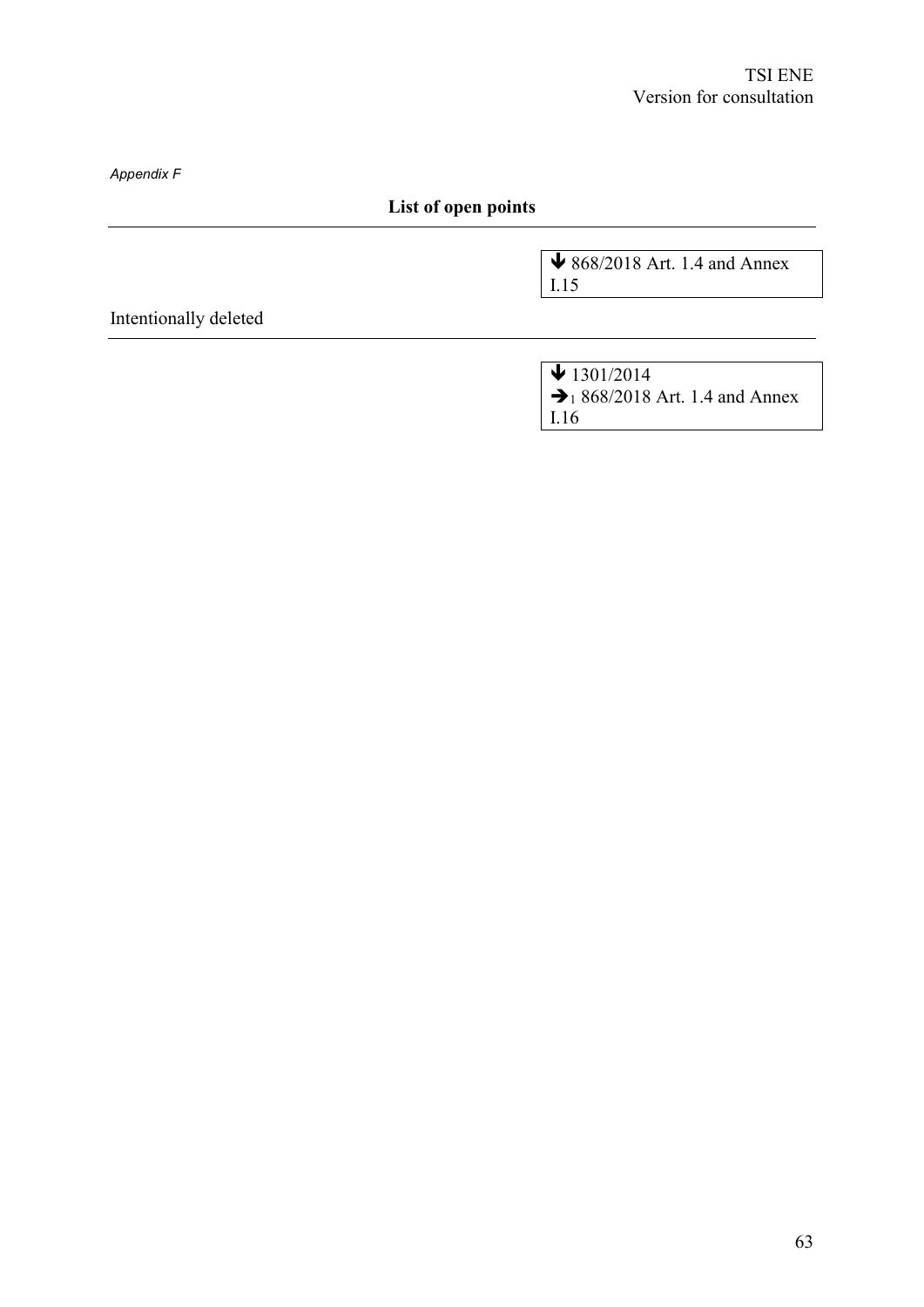#### *Appendix G*

| <b>Glossary</b>                 |             |                                                                                                                                                                                                                                                                                                                 |  |  |  |
|---------------------------------|-------------|-----------------------------------------------------------------------------------------------------------------------------------------------------------------------------------------------------------------------------------------------------------------------------------------------------------------|--|--|--|
|                                 | Table G.1   |                                                                                                                                                                                                                                                                                                                 |  |  |  |
|                                 |             | Glossary                                                                                                                                                                                                                                                                                                        |  |  |  |
| Defined term                    | Abbr.       | Definition                                                                                                                                                                                                                                                                                                      |  |  |  |
| AC                              |             | Alternative current                                                                                                                                                                                                                                                                                             |  |  |  |
| DC                              |             | Direct current                                                                                                                                                                                                                                                                                                  |  |  |  |
| Compiled energy<br>billing data | <b>CEBD</b> | Dataset compiled by the Data Handling System (DHS)<br>suitable for energy billing                                                                                                                                                                                                                               |  |  |  |
| Contact line system             |             | System that distributes the electrical energy to the trains<br>running on the route and transmits it to the trains by<br>means of current collectors                                                                                                                                                            |  |  |  |
| Contact force                   |             | Vertical force applied by the pantograph to the OCL                                                                                                                                                                                                                                                             |  |  |  |
| Contact wire uplift             |             | Vertical upward movement of the contact wire due to the<br>force produced from the pantograph                                                                                                                                                                                                                   |  |  |  |
| Current collector               |             | Equipment fitted to the vehicle and intended to collect<br>current from a contact wire or conductor rail                                                                                                                                                                                                        |  |  |  |
| Gauge                           |             | Set of rules including a reference contour and its<br>associated calculation rules allowing defining the outer<br>dimensions of the vehicle and the space to be cleared by<br>the infrastructure.<br>NOTE: According to the calculation method implemented,<br>the gauge will be a static, kinematic or dynamic |  |  |  |
| Lateral deviation               |             | Lateral stagger of contact wire in maximum crosswind.                                                                                                                                                                                                                                                           |  |  |  |
| Level crossing                  |             | An intersection at the same elevation of a road and one or<br>more rail tracks                                                                                                                                                                                                                                  |  |  |  |
| Line speed                      |             | Maximum speed measured in kilometres per hour for<br>which a line has been designed                                                                                                                                                                                                                             |  |  |  |
| Maintenance plan                |             | A series of documents setting out the infrastructure<br>maintenance procedures adopted by an infrastructure<br>manager                                                                                                                                                                                          |  |  |  |